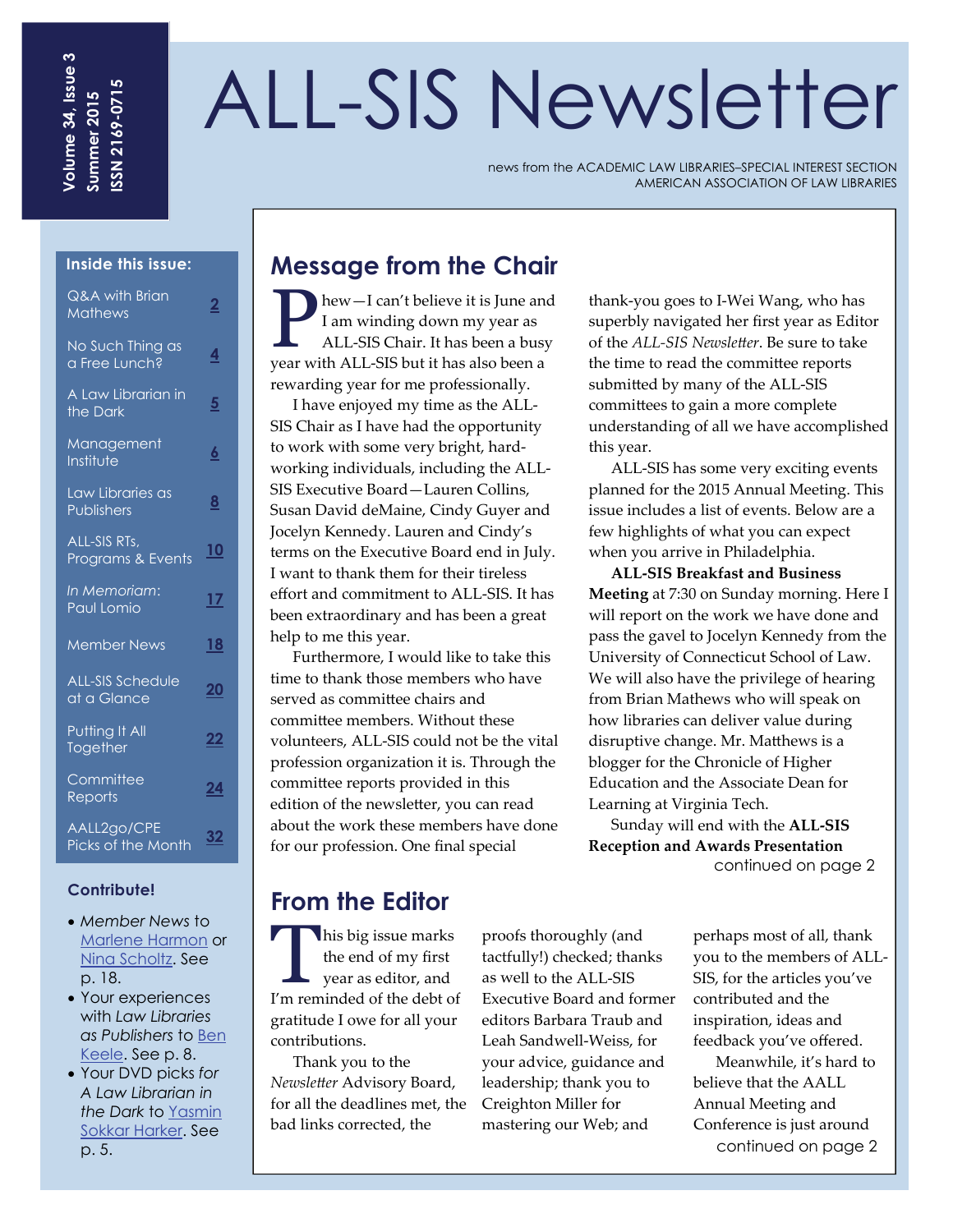#### <span id="page-1-0"></span>continued from page 1 **Message from the Chair**

sponsored by Bloomberg BNA. This event will recognize the achievements of many of our members and is sure to be a great time.

On Monday morning, the **Directors** and **Middle Managers** will meet at separate breakfast events. In an effort to spark conversation amongst those attending these events, each table will have a series of questions to answer focused generally on the future of law libraries and where we will be as a profession in 2020. Both groups will be presented with the same questions and the answers will be compared and made available so that each group can understand the perspective of the other on this issue.

The ALL‐SIS sponsored program scheduled for Sunday from 2:30‐3:30, entitled **The Power of Connection in Academic Libraries**, will feature Brian Mathews; he will speak on connections in academic libraries within the larger university, and other academic law libraries so as to provide the best services to our patrons.

Once again, I would like to express my gratitude. It has been an honor to serve in this position. See you in Philadelphia.

continued from page 1 **From the Editor** 

the corner. In this issue, you'll get a sneak preview with the speaker to be featured at the ALL‐SIS Breakfast and Business Meeting and in program B1 (see pages 2‐4 for an interview with Brian Mathews). Please also check out the other events and programs of interest to ALL‐SIS members (see pages 10‐16 for and pages 20‐21). Ahead of the social activities in Philadelphia, catch up on Member News (see pages 17‐19). Finally, load up on our committees' reports (see pages 24‐32) which sum up the work that's been done but also set out some Roundtable topics to be discussed at this year's conference, and some of the projects ahead.

But it's not all just about the Annual Meeting and Conference. There's something for everyone resources for professional development (see pages 6‐ 7, 9, and 32‐33); ideas for student services librarians (see pages 4, 9), law journal liaisons (see pages 8‐9), legal research teachers (see pages 22‐23); and intense but fascinating sounding DVD pick from *A Law Librarian in the Dark* (see page 5).

Keep reading, and keep contributing! Contact the Editor at [iwang@law.berkeley.edu](mailto:iwang@law.berkeley.edu).

# **Q&A with Brian Mathews**

**Creating Academic Library Connections Michele Knapp, University of San Diego School of Law** 

The ALL-SIS Programs Committee is pleased to sponsor Brian Mathews, Associate Dean of Virginia Tech [University](http://www.lib.vt.edu/) [Libraries,](http://www.lib.vt.edu/) at the AALL Annual Meeting presenting program B1, *[The Power of Connection in](http://eventmobi.com/aall2015/agenda/83915/494686)  [Academic Libraries](http://eventmobi.com/aall2015/agenda/83915/494686)*, Sunday, July 19, at 2:30 p.m. Dean Mathews has worked in academic libraries for eighteen



*Brian Mathews* 

years and is author of *[The Ubiquitous Librarian](http://chronicle.com/blognetwork/theubiquitouslibrarian/)* blog. Recently, he discussed his background and upcoming talk with Michele Knapp and Alison Shea.

#### **What led you to pursue a career in academic librarianship?**

I started out in journalism. I liked the idea of tracking down sources, threading ideas together, and constructing new narratives. When I was in college I discovered newspapers on microfiche. I loved going back and looking at random old articles—for the fun of it. This was in the early 1990s so the web was still emerging. I got hooked on using various information tools. Later I worked as a student assistant shelving books, which expanded my scope to books and journals from every discipline. I never looked back after that.

**Academic libraries tend to be lumped into one category despite significant differences. What have**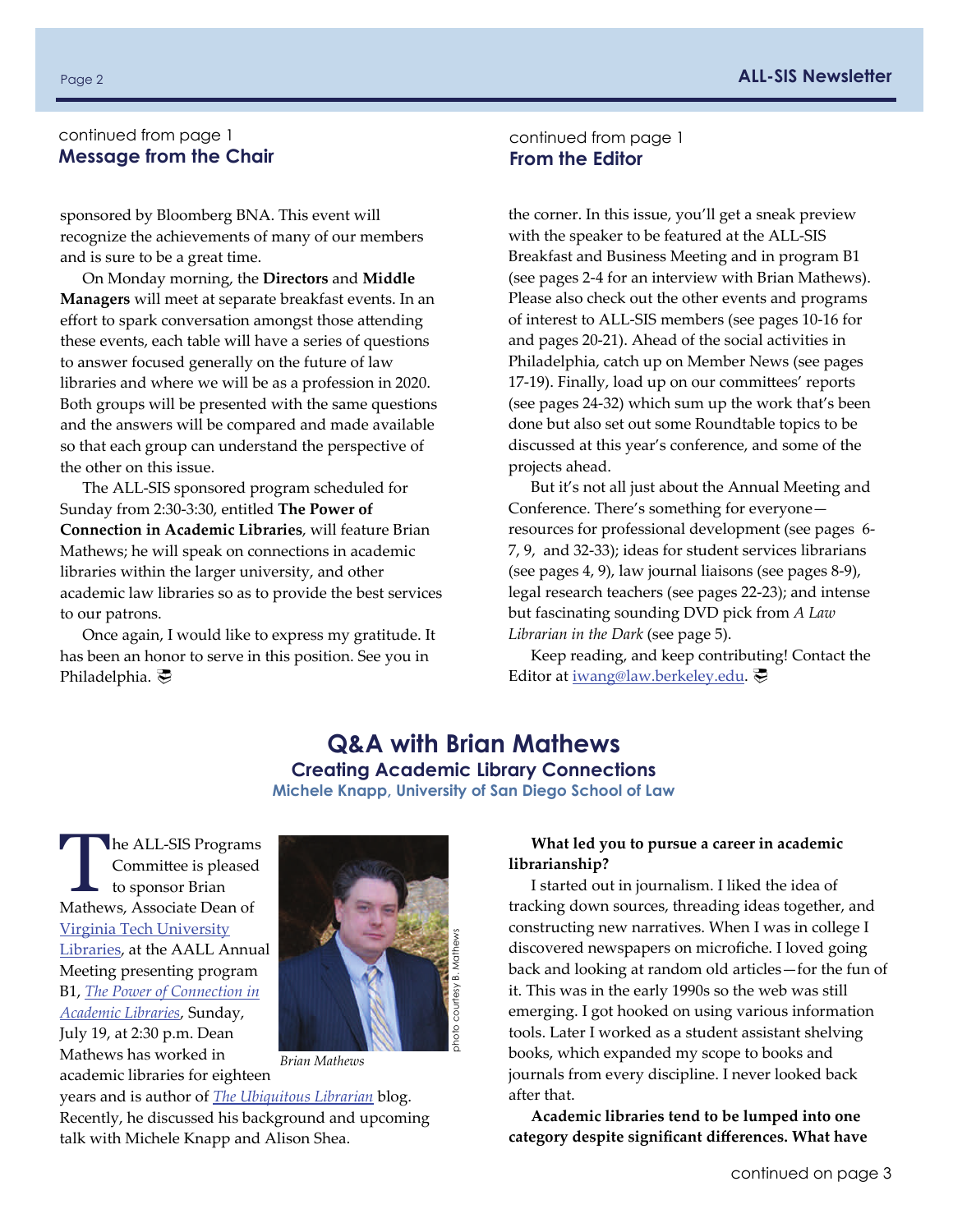#### continued from page 2 **Continuation head**

#### **your experiences taught you about these differences and how they relate to problem‐solving and change?**

I have worked in a handful of academic libraries and they were all different. All had large collections and multiple departments, but the relationship of each library to its campus was unique. Decisions made by library leaders ten or fifteen years ago shaped the reality we have today. For example, many academic libraries host multimedia labs. At Virginia Tech this service started in the Library. When the former Dean discontinued it, the service shifted to the IT Division. This hinders our instructional efforts today related to visual literacy and digital fluency. In the future, I think libraries will continue to become less similar beyond core services.

My driving objective was to make the library more valuable to users.

**Contract Contract** 

In terms of problem‐ solving and change management, I benefited from great leaders and mentors at Georgia Tech. Early on they were committed to small experiments (what we would call being agile

today) and a user‐centered mindset. I became the first user experience librarian in the U.S. This blended physical and virtual environments with assessment, marketing, and service delivery. My driving objective was to make the library more valuable to users.

**Please tell us about your experience writing** *[The](http://chronicle.com/blognetwork/theubiquitouslibrarian/) [Ubiquitous](http://chronicle.com/blognetwork/theubiquitouslibrarian/) Librarian***. Can you offer advice to librarians interested in writing their own blog?**\*

*The Ubiquitous Librarian* blog will turn ten next spring. The last four years have been with *The Chronicle of Higher Education*. My initial intention was to document experiments related to public services. Early on I focused on reference and instruction, capturing ways I used social media and teaching techniques. From there it grew into how libraries are changing. Today I focus on the administrator's mindset and leading change.

Maintaining interest and relevance is a challenge. My big shift has been writing less about what I'm doing and highlighting my team and faculty who are pushing boundaries. How libraries are evolving and how they engage with their communities is a timeless theme. Academic librarians were writing about that 100 years ago so it is interesting to see my work as a continuation of that conversation.

A blog focusing on a narrow topic can emphasize expertise in a niche area. However, it can pigeonhole a writer and fail to attract a broad audience. Today, the trend seems to be toward group blogs with multiple contributors and perspectives. Good examples include *[In the Library with the Lead Pipe](http://www.inthelibrarywiththeleadpipe.org/)* and *[Hack Library School](http://hacklibraryschool.com/)*.

**In your book,** *[Marketing](http://www.amazon.com/Marketing-Todays-Academic-Library-Communicating/dp/0838909841/ref=sr_1_1?s=books&ie=UTF8&qid=1431367347&sr=1-1&keywords=marketing+today%27s+academic+library) Today's [Academic](http://www.amazon.com/Marketing-Todays-Academic-Library-Communicating/dp/0838909841/ref=sr_1_1?s=books&ie=UTF8&qid=1431367347&sr=1-1&keywords=marketing+today%27s+academic+library) Library***, you state "libraries don't need to advertise." Can you explain that statement and discuss how we can best focus efforts to reach users?**

I thought that statement was an ironic way to open a book about marketing. Seven or eight years ago when I was writing it, there was a general sentiment that students would use the library more if

marketingtoday's academiclibrary a bold new approach to communicating with students ALA Editions brianmathews

they knew what we had to offer. Library PR materials included numbers about the size of collections or the number of desktops or the fact that librarians are experts.

I spoke with students from many schools and the brand was totally off. Millions of books were perceived to contain "old" knowledge and not current content. Librarians were experts of books and print materials. Furthermore, librarians were there for "serious research"—dissertations, grants, and patents—not term papers.

What I found is that libraries didn't have an advertising problem, they had a brand problem. You don't change a brand with posters or key chains or marketing slogans—you have to change it by how you interact. Basically, you have to change the perception by raising expectations. How do we change the way people experience libraries? In a nutshell, that's what the book is about—and I guess you could say that's what my blog is about, too.

<sup>\*</sup> Since the date of this interview, Dean Mathews has [announced](http://chronicle.com/blognetwork/theubiquitouslibrarian/2015/05/26/ending-my-blog-in-50-days/) he will retire his blog as of mid‐July. —*Ed.*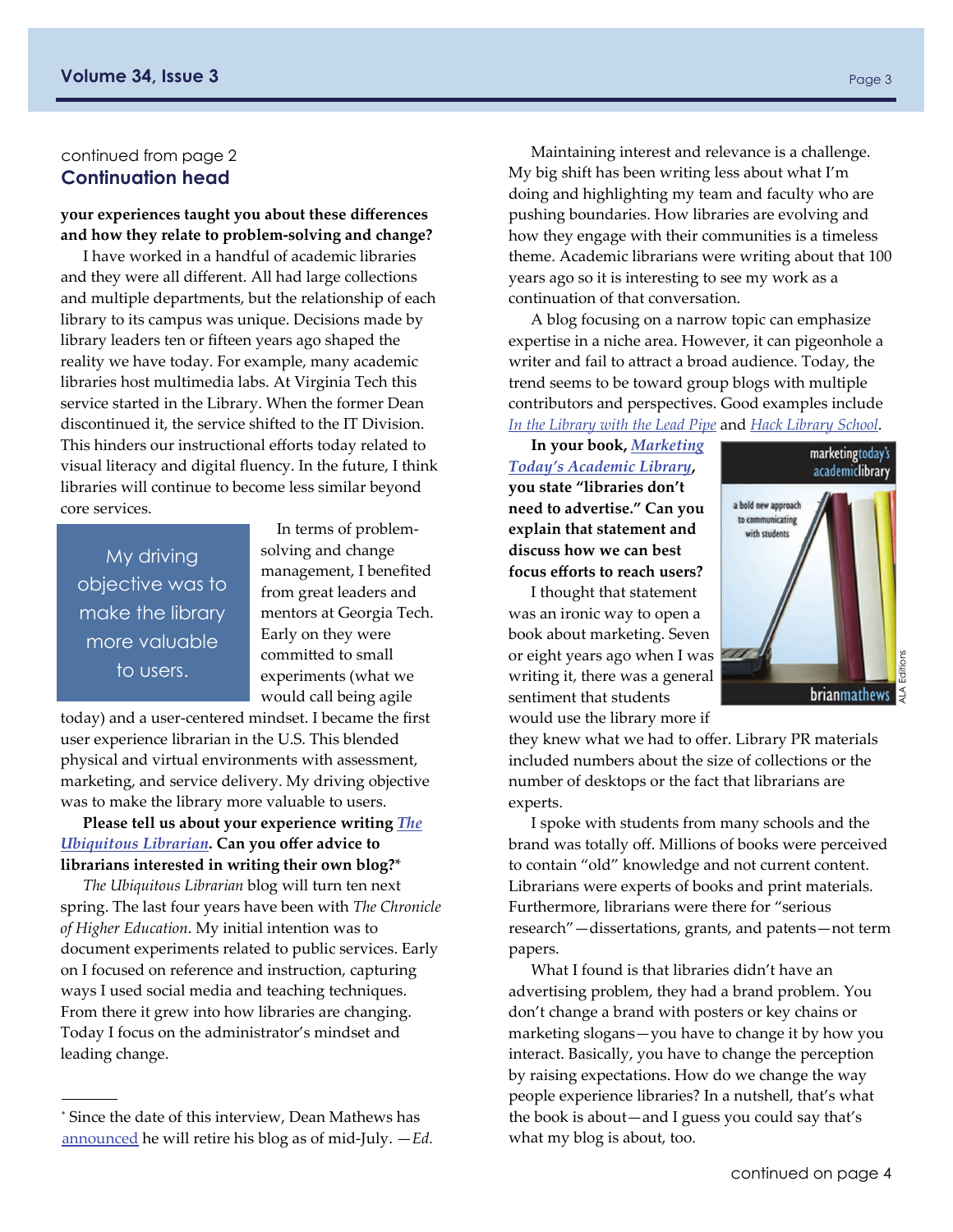#### <span id="page-3-0"></span>continued from page 3 **Q&A with Brian Mathews**

An example of changing perceptions surrounding **Brian Detweiler, SUNY Buffalo Law School**  instruction comes from Georgia Tech. I wasn't having success with the traditional bibliographic instruction model of going into computer science classrooms and lecturing about relevant sources. Students were bored. So I partnered with a professor to present a weekly tech chat, featuring a speaker or practitioner in the field. Students began talking about their projects, which led to discussions of sources and research processes. It changed the way students related to me.

Currently, Virginia Tech University Libraries are changing perceptions surrounding space. They missed the library commons movement a decade ago, so we updated library space to encourage student collaboration. The University took notice and appointed the Library co‐leader in shaping common spaces in thirty buildings across campus, including labs and other spaces. So we are exporting our ideas about use of space across the campus and into areas outside the library.

#### **Can you give us a preview of your upcoming AALL presentation on the power of connection in academic libraries?**

For my upcoming talk, I will draw heavily from two books—*[The Trusted Advisor](http://www.amazon.com/The-Trusted-Advisor-David-Maister/dp/0743212347/ref=pd_sim_14_1?ie=UTF8&refRID=0GDQ475DHRM6ZSMS13VV)* and *[Helping: How to O](http://www.amazon.com/Helping-Offer-Give-Receive-Help/dp/1605098566/ref=sr_1_1?s=books&ie=UTF8&qid=1431365996&sr=1-1&keywords=Helping%3A+How+to+Offer%2C+Give%2C+and+Receive+Help)ffer, [Give, and Receive Help](http://www.amazon.com/Helping-Offer-Give-Receive-Help/dp/1605098566/ref=sr_1_1?s=books&ie=UTF8&qid=1431365996&sr=1-1&keywords=Helping%3A+How+to+Offer%2C+Give%2C+and+Receive+Help)*—and will link to the conversation occurring in the Association of Research Libraries about the shift from a collections‐centered focus toward an engagement‐centered model. How do we engage differently? It's not just about tactics or technology but our mindset, too. What's our role? What do people need? How do we help them? How do we get more involved across the spectrum of teaching, learning, and research and move beyond an "information supplier" role? How do we build change into our work culture? How do we build relationships and trust? How do we evolve from a service provider into a consultant and partner? These are the questions we need to start solving over the next decade.  $\mathcal{F}$ 

*Mark your calendar for Sunday, July 19, at 2:30 p.m. in PCC Rm. 201A, when Dean Mathews will present to AALL members in Philadelphia.*

# **No Such Thing as a Free Lunch? Come Visit SUNY Buffalo Law School's PB&J Bar!**

The Charles B. Sears Law Library instituted a self-serve peanut butter and jelly bar last fall and it has been incredibly popular with our studental! We are the har for lunch averwwweekdom self‐serve peanut butter and jelly bar last fall students!1 We open the bar for lunch every weekday when classes are in session and during final exams in an office behind the Reference Desk. Our bar's "happy hour" lasts from 11:15 a.m. to 2:00 p.m. to allow everyone time to make a sandwich during class breaks. (We hesitate to leave it open all day because of sanitary concerns, particularly with open jelly jars that are sup‐ posed to be refrigerated.) Since many undergraduate and graduate students from the University utilize our library as a study space, we place a prominent "Law Students Only" sign at the beginning of the line, which seems to have worked so far. We also have a sign alerting those with food allergies to the presence of peanuts and tree nuts (Nutella).



*The Peanut Butter & Jelly Bar is open for business* 

**Contract Contract** 

We try to provide as much variety as possible by serving white and wheat bread, crunchy and smooth

<sup>&</sup>lt;sup>1</sup> The idea for our PB&J Bar came from a similar initiative created by Sister Grace Walle at St. Mary's Law School, where I worked from 2012 to 2014.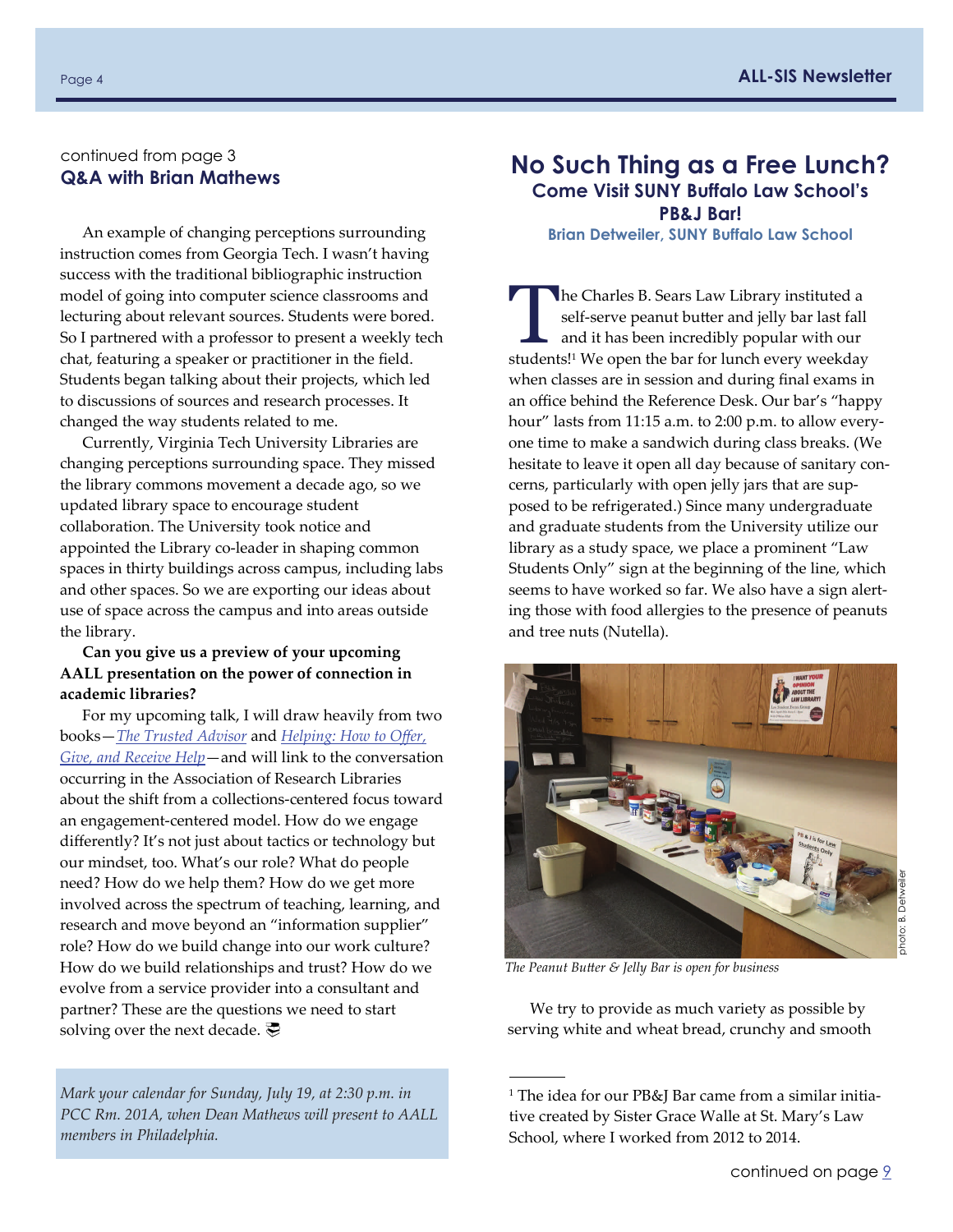## **A Law Librarian in the Dark**

<span id="page-4-0"></span>*Concerning Violence: Nine Scenes from the Anti-Imperialistic Self-Defense*  **Yasmin Sokkar Harker, CUNY School of Law** 

elcome to A Law Librarian in the Dark! In this issue, I will be looking at the 2014 documentary *Concerning Violence: Nine Scenes from the Anti‐Imperialistic Self‐Defense.* Directed by the Swedish director Goran Hugo Olsson, and featured at the Sundance Film Festival, *Concerning Violence* consists of archival film footage from the revolutions of formerly colonized countries such as Angola, Rhodesia and Liberia. The scenes cover many facets of the revolutions—from interviews with revolutionary leaders and scholars, to news footage of striking workers, to interviews with former colonizing landowners. It is narrated by recording artist Lauryn Hill, formerly of the hip‐hop group The Fugees.

The footage is framed by the text from an essay of the same name by psychiatrist and anti‐colonialist philosopher Frantz Fanon. The essay, *Concerning Violence*, is the first chapter of Fanon's *The Wretched of the Earth.*

The movie begins with an introduction to Fanon's life and work by the scholar Gayatri Chakravorty Spivak. Of interest is her description of Jean‐Paul Sartre's introduction to the first edition of Fanon's book, and her argument that Sartre misunderstood the book as *promoting* violence, when in fact, Chakravorty Spivak posits, the book means to express the tragedy of people with nothing to resort to except violence.

Whether the movie advances Chakravorty Spivak's argument is unclear. The film footage itself, though, is astonishing. In one scene, we see a Rhodesian colonizer mourn the changes in Rhodesian society, saddened that native, black Rhodesians now have the ability to own houses and cars. In another, we listen to a revolutionary scholar talk about his arrest and imprisonment for his activities. In another, we see the severe differences between the clean, modern cities in which the colonizers live, and the shantytowns set aside for the colonized.

Throughout the documentary, the scenes are framed with Fanon's text, lending context and meaning to it. For example, we see scenes of a community

gathering together and working, while Lauryn Hill narrates:

*The customs of the colonized people, their traditions, their myths—above all, their myths—are the very sign of that poverty of spirit and of their constitutional depravity.* 

Shortly thereafter, we are shown an interview with missionaries who describe bringing Christianity to black Africans. However, when the interviewer asks whether polygyny is actually forbidden by Christianity, or rather by European culture, the missionaries seem to stumble.

In another scene, we see footage documenting the lives of the Mozambique Liberation Front, while the narration continues:

*The starving peasant, outside the class system, is the first among the exploited to discover that only violence pays. For him there is no compromise, no possible coming to terms; colonization and decolonization are simply a question of relative strength. The exploited man sees that his liberation implies the use of all means, and that of force first and foremost.* 

However, not long after that narration we see film footage from a medical unit, in which an infant is being treated—his limb completely torn away by a bomb or gunfire. He is clearly an unwilling victim of violence.

Although *The Wretched of the Earth* was published in 1961, it is still relevant because it asks us to consider the tragic outcome of oppression—which (whether promoted by Fanon or not), seems to inevitably include violence.

The DVD of *Concerning Violence* was released in May 2015 by Kino Lorber. **₹** 

*This column reviews movies for law libraries and law li‐ brary feature film collections. Movies about lawyers, law schools, litigation, famous trials, crime and punishment, or movies that contain "legal themes" are all possible topics. If you have a DVD title that you would like me to review, e‐mail me at [yasmin.harker@mail.law.cuny.edu](mailto:yasmin.harker@mail.law.cuny.edu).*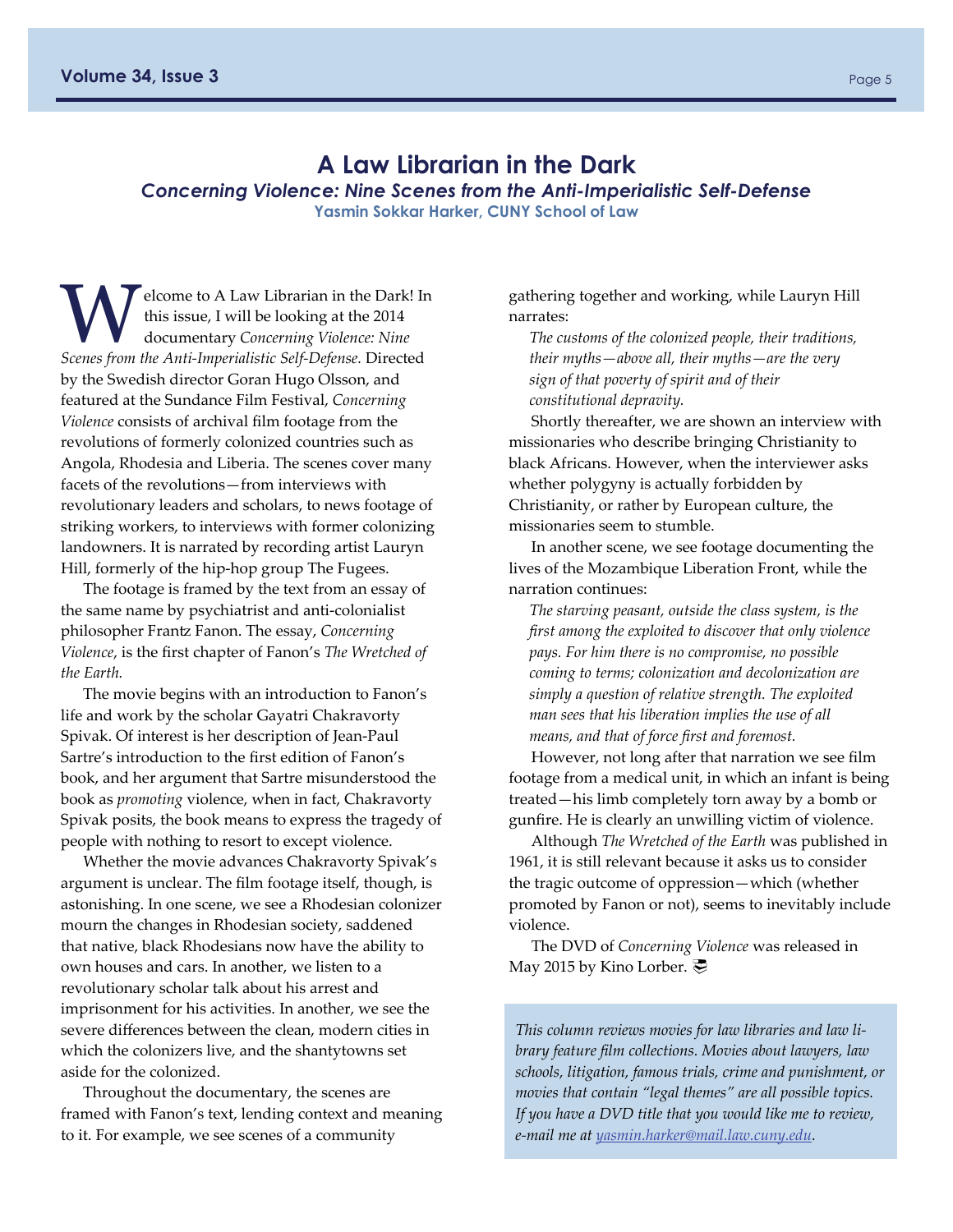# **The 2015 AALL Management Institute Impressions from the ALL-SIS Grant Winners**

# <span id="page-5-0"></span>**Where There's a Will, There's a Way: Takeaways from the 2015 AALL Management Institute**

**Ellen Frentzen, Boston University** 

In Laura Ingalls Wilder's *The Long Winter*, when<br>they run out of yeast, milk, and flour, Ma grind<br>seed wheat in a coffee mill and makes sourdoughted<br>are alle to rise) and they run out of yeast, milk, and flour, Ma grinds seed wheat in a coffee mill and makes sourdough bread (which does not need yeast or milk to rise), and Pa notes "where there's a will, there's a way." Having just come through the worst winter in Boston's recorded history (110.6 inches of snow), attending AALL's Management Institute in balmy Chicago at the end of March to develop the skills to lead and manage today's law libraries was a welcome treat. (To make it

even better, I was fortunate enough to receive an ALL‐SIS Grant to put towards the costs of this conference).

With fifty librarians attending, I think we all knew at least one other librarian there, but also got to meet plenty of new people. While most conferences I've attended have been more heavily slanted towards academic librarians, the Management Institute had a good mix of firm, academic, state, court, and county

librarians, which lent a variety of perspectives to our group discussions. Maureen Sullivan was our facilitator, and one of the first aspects of the Management Institute that piqued my interest. Having attended Harvard's Leadership Institute for Academic Librarians with her last summer, I knew she was a gifted speaker and educator, and I welcomed the opportunity to spend an additional few days learning from her.

Management Institute's focus is what you can do for your library. We not only looked at the big picture for our particular institutions, but also evaluated our own strengths and weaknesses to determine what we each bring to the table as individuals. Content was presented through a blend of short lectures, small group activities, individual reflection and plenary

members according to the unique challenges each individual presents. Day two was more personal. We looked at how we can, as individuals, develop effective interpersonal relationships and communication techniques, and examined our personal conflict resolution styles. We also considered how each of these facets might play out in workplace confrontations and disputes. On our final day together, we looked toward the future: inspiring change in our libraries and planning for our personal development. One of the underlying themes of the Institute was

discussions. On the first day we primarily covered the overarching topic of leadership. We began with concepts and practices of effective leadership, and worked our way down to motivating individual staff

that everyone is different—we communicate

differently, we work differently, we all manage projects and people differently, and our libraries need to be managed differently, according to their individual characteristics and the characteristics of the individuals within them—and that's fine. Many professional development programs seem to assume everyone is the same and will respond in the same way; therefore, the same management techniques should work, so long as

you're implementing them properly. The Management Institute's recognition that individual problems require individual solutions and managers need to develop the tools to identify and implement solutions unique to their environments was a refreshing change. Where there's a will, there's a way.

For me, one of the most helpful exercises we did was a reflection on our personal decision making processes. In the decision making framework presented at the Management Institute, you first look at the situation, summarizing the problem and identifying what you believe to be the causes of that problem. Second, you consider the values you hold that influence how you will act in this situation. In this part of the exercise, for me, it helped to think about the part I feared the most in addressing a problem. I realized I

… we communicate differently, we work differently, we all manage projects and people differently …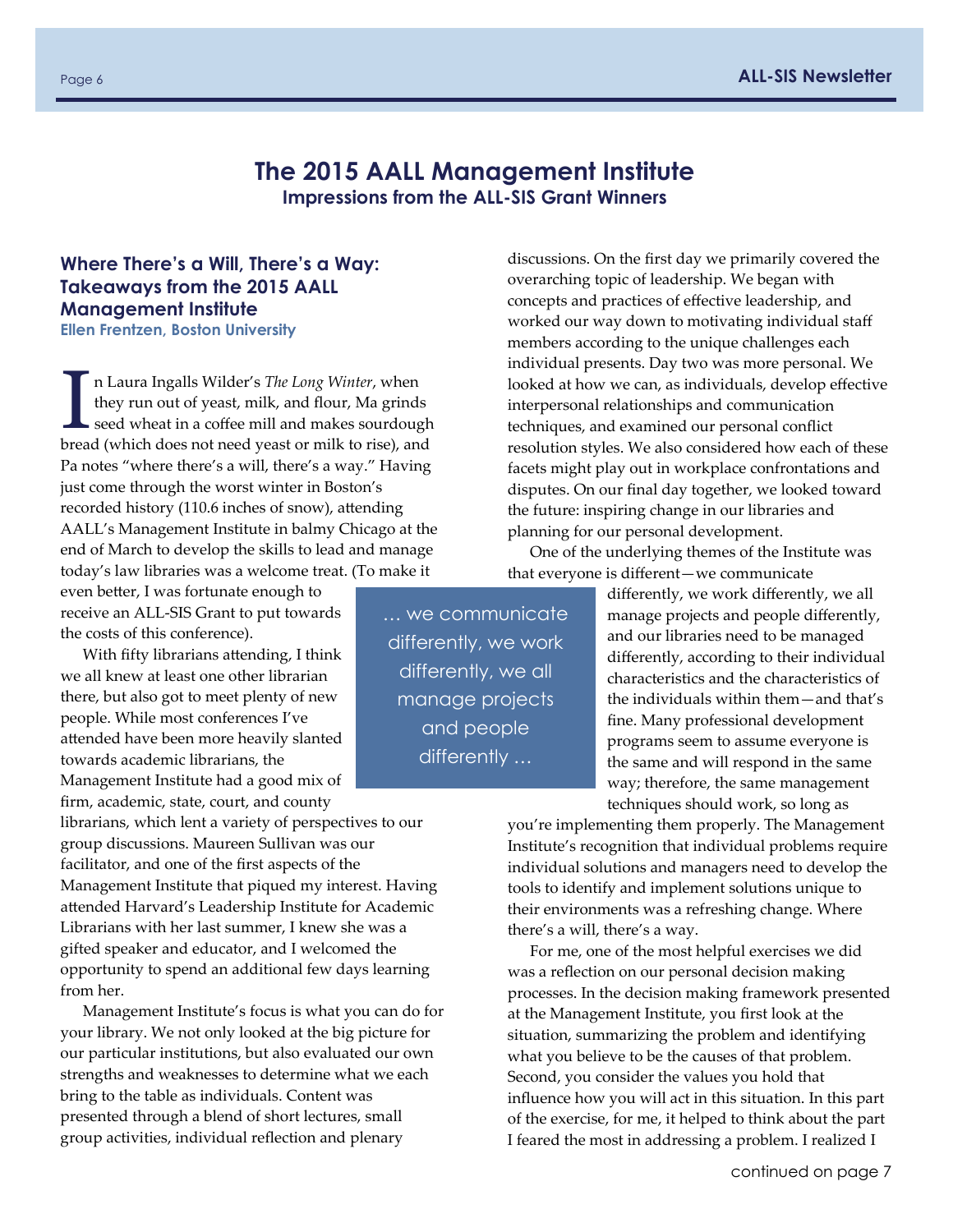#### <span id="page-6-0"></span>continued from page 6 **Management Inst.—Where There's a Will**

was most anxious about hurting a fellow librarian's feelings when trying to address something I know isn't working, and making that person not feel like a valued member of the team; so it was clear to me my end decision solution would need to incorporate an awareness of the value I personally place on this interpersonal dynamic. Third, consider the goals and objectives—what results do you want to achieve in addressing the situation? Fourth and fifth, consider external factors: what additional information do you need to make this decision, and who else needs to be involved? Finally, consider your options and any alternative solutions. Going through the decision making framework Maureen presented helped illustrate that sometimes even great advice from experienced librarians isn't going to work for me, because it conflicts with my values. But when I sat down and answered the questions as framed by this process, I was able to begin crafting a solution to a problem that I would feel confident in implementing.

One of the best parts of the Management Institute was the mix of librarians attending. It was incredibly helpful to be reminded that we all face many of the same problems. We all struggle—to set expectations, to motivate people to do "unfun" work, to navigate different communication styles, to get our work done and innovate, to create a culture of engagement across the spectrum of performance and to demonstrate value in the face of budget constraints. Hearing from librarians in other types of libraries about how they approach these issues was invaluable. I left feeling I had many new tools in my arsenal and an expanded professional network I could draw on for advice. It was a great illustration of Pa's maxim, "where there's a will, there's a way." Even if you run out of yeast and milk and flour you can continue to make bread in your library by looking to the resources you do have, rather than those you don't.

And bonus? I found a compilation of Laura Ingalls Wilder's columns from the Missouri Ruralist that I hadn't previously read at the bookstore across the street from our hotel. So all in all, the Management Institute was one of the best conferences I have attended, and one you should consider taking advantage of the next time it comes around.

#### **Thoughts on the 2015 AALL Management Institute**

**Brendan E. Starkey, Chapman University Fowler School of Law** 

I deas. I came away from the AALL Management<br>Institute with so many that my notes from the<br>sessions are filled with asterisks, underlines and<br>magnified notes to remind myself to try this or nanoge Institute with so many that my notes from the marginal notes to remind myself to try this or propose that. In fact, looking at those notes now, I am reminded of how many I still need to consider, try or file away for later. The theme this year was "developing and leading managers to success." As I am relatively new to library management, I thought it might be the perfect program for me. It was.

Here are some things that stood out for me. The role of a manager: I assumed I knew what that was until I actually became one and had to remind myself occasionally that yes, my role in the organization had changed. As we discussed at the Institute, managers need to let go of a certain amount of control, to delegate effectively and, as much as possible, focus on results rather than methods. Micromanagement does not work for most people. Instead, managers plan, allocate resources, organize and assign. Managers communicate with staff to ensure that they are in the loop about what is happening both inside and outside the department. Occasionally, managers deal with any conflict that arises. Finally, managers, especially today, have to energize and motivate others to meet the challenges libraries face.

Some tips for accomplishing all this include—

Let go of control but be available to help: sometimes a professional assigned a project is uncomfortable asking for help or further instruction, so make it clear that both are available.

- Provide training and tools.
- Provide feedback even when your staff is performing well: people are sometimes unsure whether or not what they are doing is correct. Let them know if it is.
- Identify your colleagues' strengths and play to them.
- Provide constructive criticism and be open to it yourself.
- Deal with personnel problems when they arise: if you wait for the annual review, it is often too late.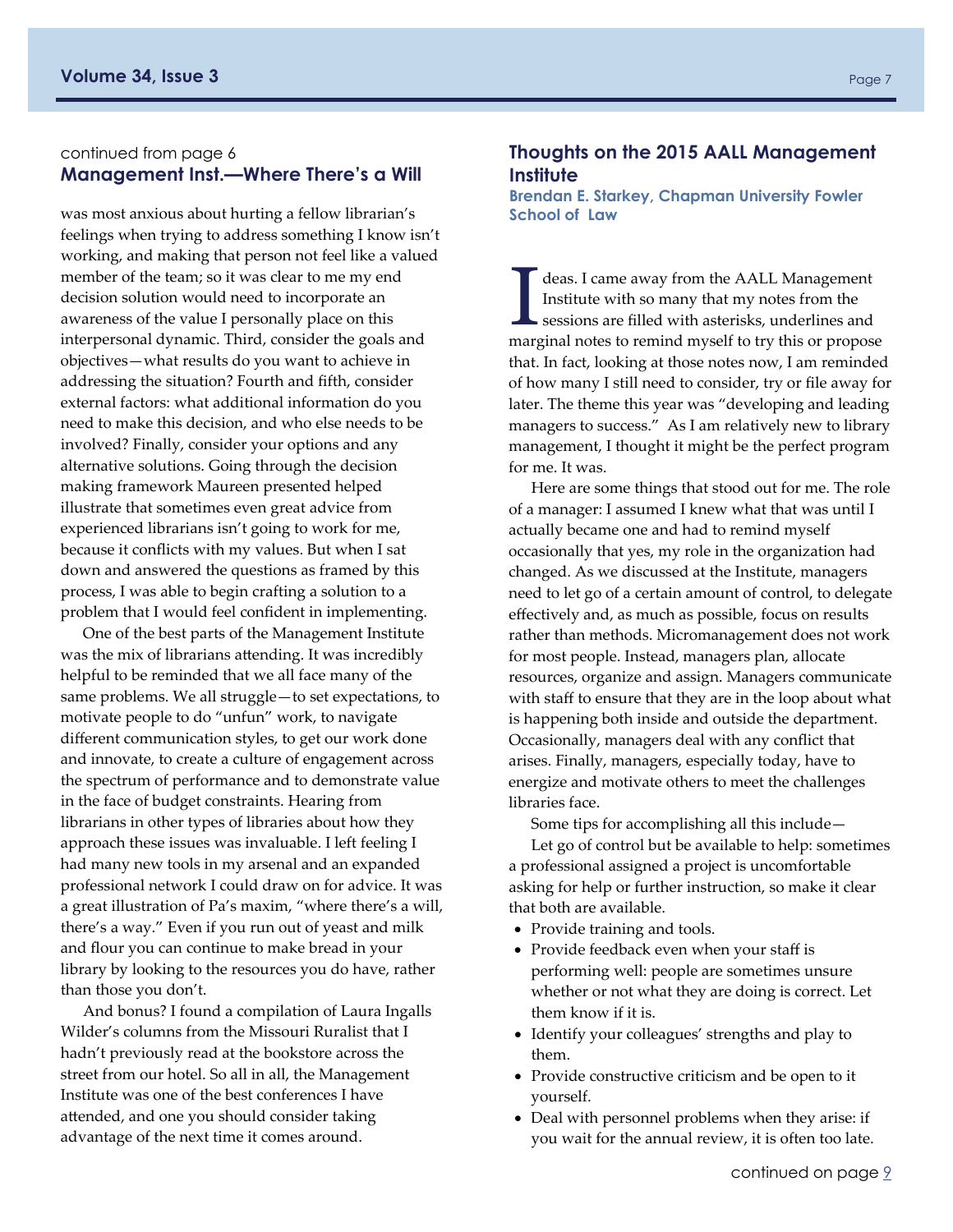# **Law Libraries as Publishers**

**Using Print-on-Demand** 

**Benjamin J. Keele, Indiana University School of Law Library** 

<span id="page-7-0"></span>ver the next year, three of the student‐edited law journals at Indiana University Robert H. McKinney School of Law will be ending print subscriptions and

[A] reasonable way to publish in digital format while still offering a print option ...

publishing in open access PDF. The law library is not the journals' publisher, but as the library liaison to the journals, I've helped the journals think through issues related to digital publishing, and I have arranged for our campus's University Library to provide long‐term hosting of the journals' content. In planning for this transition, the journal editors and I agreed that there are some instances in which paper issues would be better. Using a print‐on‐demand vendor emerged as a reasonable way to publish in digital format while still offering a print option for readers preferring a paper copy.

In a print‐on‐demand system, the journal provides digital copy to the printing vendor. Readers who want print then order copies from the vendor, which prints and ships them directly to the reader. Since each copy is printed to order, there are no print runs or unsold copies to store. I expect the vast majority of readers will be satisfied with an open access PDF, but some libraries may prefer a print copy for their collections, lawyers may prefer a print copy for reference (especially the annual survey of Indiana law issue that one of our journals produces), and editors and authors may like print copies of issues or articles for their own records or for sharing. Print‐on‐demand copies are affordable and place the cost only on readers who want print.

Through some quick searching, I found two schools whose law journals offer print-on-demand copies. Eleven law journals published by the Georgetown University Law Center offer print‐on‐demand through Cenveo [Publisher](https://articleworks.cadmus.com/geolaw/GeoLaw.html) Services. A single issue of the *Georgetown Law Journal* is \$35, and a copy of an article is \$8. The *John Marshall Law Review* offers print through [Documation](http://jmlr.documation.com/). An issue is \$10, while an article is \$3.50. Both the Georgetown and John Marshall journals still

offer print subscriptions, so the print‐on‐demand option is a supplement.

I also looked for vendors that served individual authors, including CreateSpace (Amazon's self‐ publishing wing), Lulu and Lightning Source (part of Ingram). These vendors seem to market mostly to authors seeking to self‐publish novels, so there are many options for royalty distributions. The editors and I agreed that accounting for the small royalties wasn't worth the trouble, so I wanted to make our print‐on‐ demand option revenue‐neutral.

Lulu ultimately provided the easiest print‐on‐ demand process. I can upload PDFs of the articles and cover, add some basic metadata, and Lulu will handle orders, printing and shipping. Here is the first [print](http://www.lulu.com/shop/paul-t-babcock-ed/indiana-international-and-comparative-law-review-251/paperback/product-22161172.html)‐on‐ [demand](http://www.lulu.com/shop/paul-t-babcock-ed/indiana-international-and-comparative-law-review-251/paperback/product-22161172.html) issue of the *Indiana International and Comparative Law Review*. A 165‐page issue is \$6.35, plus shipping. Eventually each article will be added for individual purchase. Using Lulu results in some changes to the journal's appearance. I set the paper size at 8.5 inches by 11 inches (6 inches by 9 inches was an option, but it was easier to select a larger page than reconfigure the journal's Word template) so the margins on each page are a bit wider than usual. The cover will be glossy cardstock. The fonts and images are embedded in the PDF, so other than the page size, the appearance will be maintained.

Adding print‐on‐demand has brought up more issues than page size and paper weight. What avenues will the journals use to sell print copies? Lulu and other vendors can offer print issues through Amazon, Barnes & Noble, and other marketplaces. To do this, each issue needs an ISBN to track sales. Lulu offers free ISBNs, but then Lulu is recorded as the publisher in some bibliographic databases. This didn't appeal to us, and we didn't want to buy our own ISBNs, so for now we limit sales to Lulu's site.

Print‐on‐demand might present challenges for library acquisitions departments. Subscription management cannot be as easily delegated to vendors, and there will be no invoices. For the moment, we are alerting subscribers to this option and setting up an email list that will announce the publication of new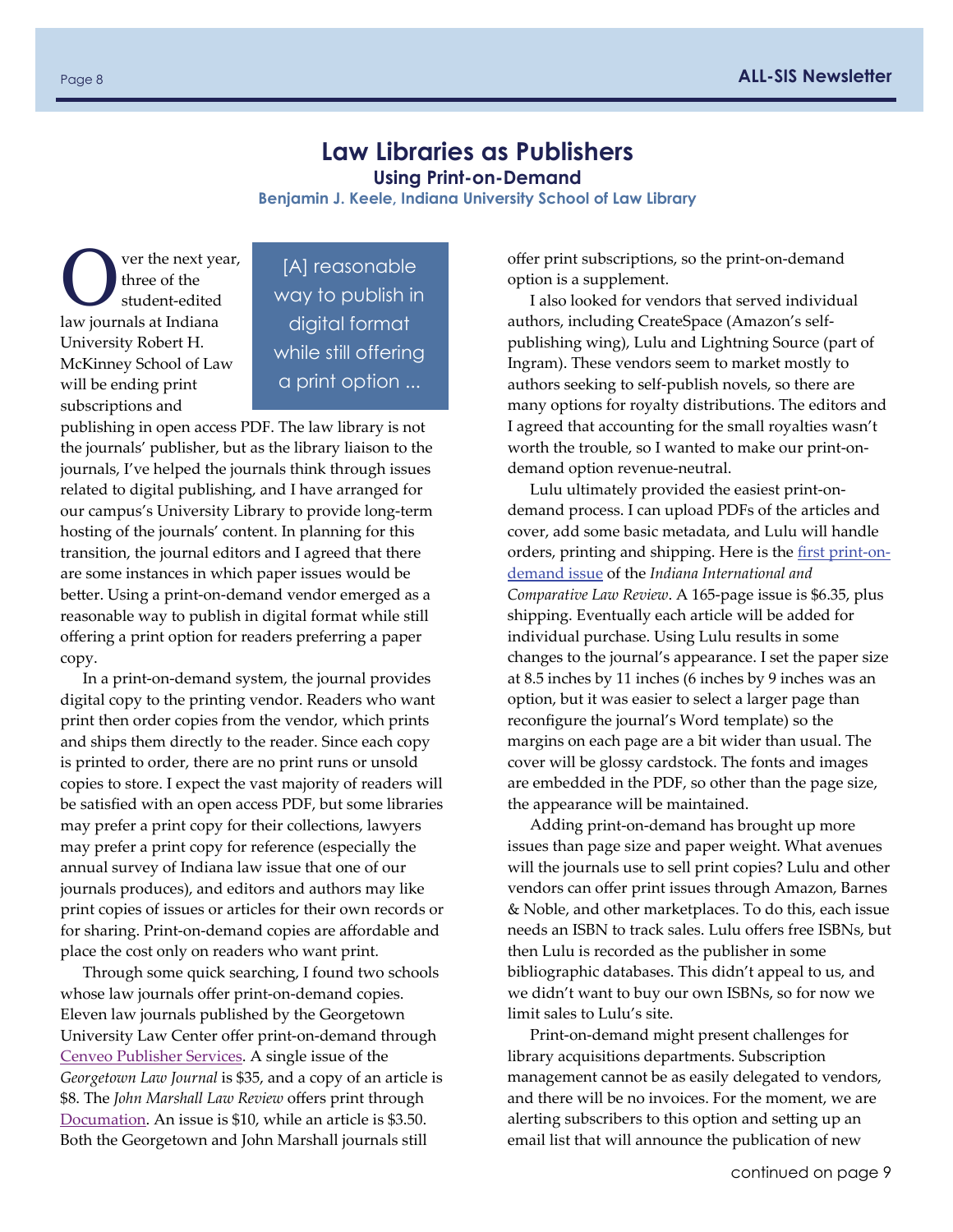#### <span id="page-8-0"></span>continued from page  $\frac{4}{3}$ **PB&J Bar**

peanut butter, strawberry and grape jelly, Marshmal‐ low Fluff and Nutella. We started out offering potato chips last semester, but switched over to pretzels be‐ cause they create less mess. It only takes a few minutes to set up every day, and while cleanup takes a bit long‐ er—around 10 or 15 minutes to sweep up crumbs and wash utensils—the butcher paper on the counter and plastic carpet runner help contain the mess. We gener‐ ally have at least 30 law students come through every day from Monday through Thursday. And even on Fridays, when there are almost no law school classes, we typically have at least a dozen students show up who are here studying. Most students take their sand‐ wiches to go, but we also have a table and chairs so they can eat their lunches and socialize or catch up on classwork.

In addition to generating positive feelings towards the library, the bar also provides us with a captive au‐ dience to whom we can advertise events and whom we can informally survey about library services while they wait to make their sandwiches. We also recently added a small blackboard from Ikea to post handwritten an‐ nouncements and hold small flyers. Including our weekly supply run to a local chain wholesaler to restock, we probably spend about an hour and a half to two hours on PB&J‐related work every week the bar is open. This academic year, we spent about \$3,300 on food, plates, napkins etc. However, the gratitude of our students, the increased opportunities for interaction and the significant savings for them have all made the expenditure of money and effort well worth it!

#### continued from page 8 **Law Libraries as Publishers**

issues and provide links to print‐on‐demand copies. We may experiment further with different vendors and distribution channels.

Print‐on‐demand offers greater flexibility than either a traditional subscription model or an online‐ only model, but also bring new issues to resolve. Law librarians advising journals or considering their own publications should investigate print‐on‐demand as a way to offer print copies with little overhead.  $\overline{\mathcal{P}}$ 

#### continued from page  $\overline{Z}$ **Management Institute—Thoughts**

 Give staff the opportunity to succeed and, perhaps, fail; sometimes failure is the best way to learn.

From there, we went to discussing the importance of building and maintaining relationships, inside and outside one's chain of command. A lot of information and influence can be shared through informal channels in an organization, so it is important to develop those and keep them open. This can be tough, so it was nice to hear participants' different approaches.

I came away thinking that if one is looking for opportunities to build relationships, "more is more." Create opportunities for colleagues to socialize and do not shy away from opportunities created by others. You know that function you really do not want to attend? Go. You might learn something interesting about a colleague with whom you had no real relationship before. You might meet new people. At the very least, you have an opportunity to practice small talk, which is harder and more important than people think. If you prefer one‐on‐one interaction, nothing beats lunch.

Finally, I enjoyed our discussions on ways to make the case for your library's value. Some approaches include—

- The elevator speech: in an era of sound bites and tweets, we need to be able to confidently and briefly explain what we do. In fact, I have a prepared spiel I go into when someone says, "Isn't it all online?"
- Get yourself invited to meetings and presentations in order to promote library services.
- Actively reach out to different constituent groups and explain what the library can do specifically for them.
- Learn about your larger organization's challenges and propose ways the library can help meet them.
- Identify useful metrics (questions answered, presentations given, etc.) and provide them to costconscious administrators.
- Throw parties. Seriously. My dad was a library administrator for over thirty years and nothing brought them in like wine and cheese.

These are just some of the many ideas we discussed at the Institute. If you have the opportunity to attend in the future, do, whether you are an aspiring, new, or experienced manager. It is well worth it.  $\overline{\mathcal{C}}$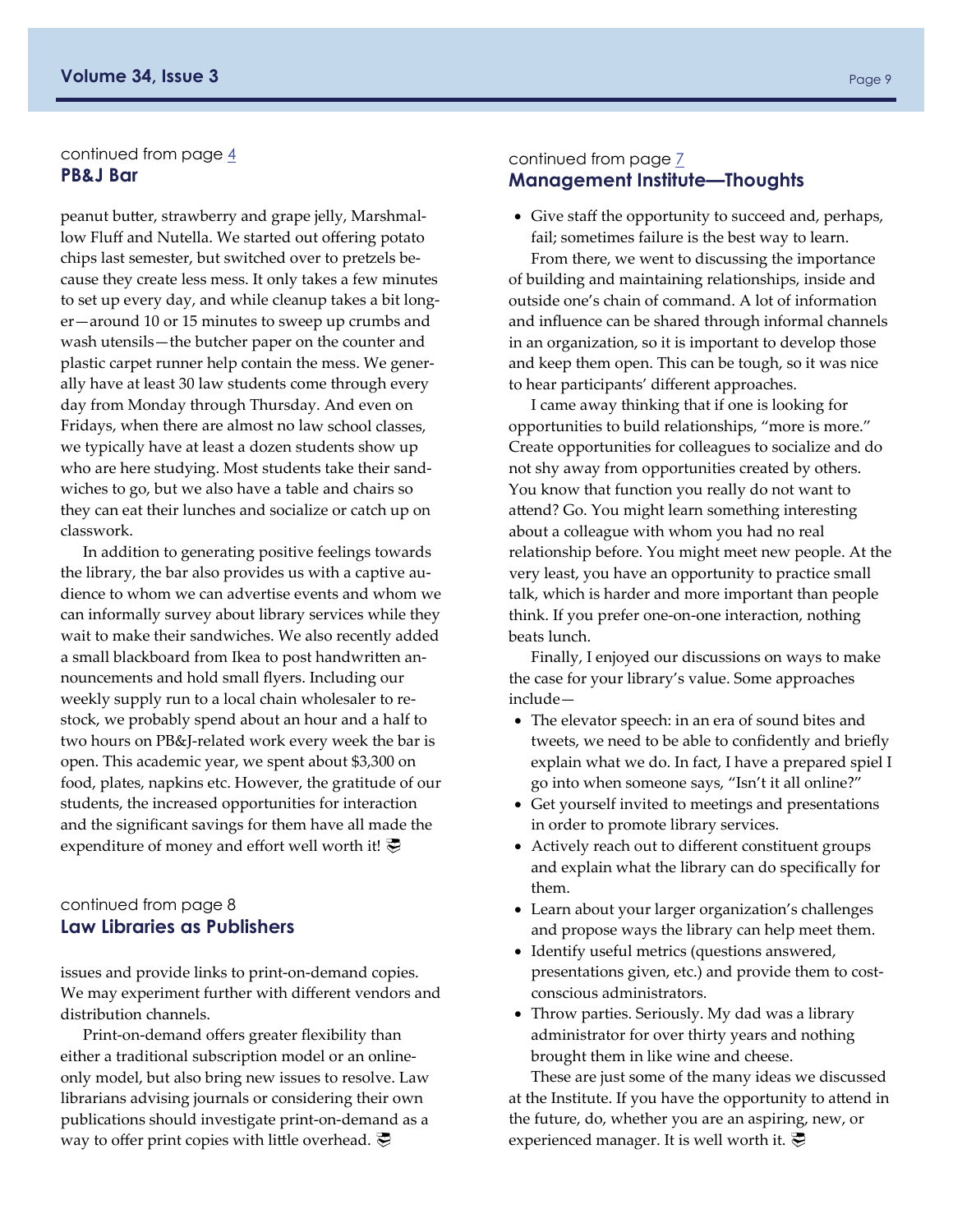# **ALL-SIS Roundtables, Programs & Events**

**and Other Sessions of Interest at AALL 2015** 

**Compiled by I-Wei Wang, UC Berkeley School of Law** 

<span id="page-9-0"></span>eady for Philly? Here are this year's ALL-SIS roundtables, programs and events, along with other sessions of interest to academic law librarians. Sessions are listed chronologically under the following (somewhat loosely defined) categories—

- General Interest & Meetings
- Teaching
- Patron Services
- Technology
- Collection Development & Access/Discovery
- Collaboration, Outreach & Marketing
- Professional Development & Management Session titles are hyperlinked to the online AALL conference schedule.

#### **General Interest & Meetings**

*ALL‐[SIS Breakfast & Business Meeting](http://eventmobi.com/aall2015/agenda/83915/494837)* Sun. 7:30 – 8:45 a.m.

There is no charge for this event, but advance [registration](http://www.aallnet.org/conference/get-there/registration) by June 22 is required. Brian Mathews will speak on how libraries can deliver value during disruptive change. Sponsored by Thomson Reuters. *[The Power of Connection in Academic Libraries](http://eventmobi.com/aall2015/agenda/83915/494686)* (B1) Sun. 2:30 – 3:30 p.m.

Now, more than ever, academic libraries are being forced to rely on connections—within the library itself, within the law school, within the larger university, and amongst other law school libraries – to move forward in providing the best services to their patrons. Brian Mathews, blogger for *The Chronicle of Higher Education* on topics related to academic libraries and associate dean for learning and outreach at Virginia Tech, will speak on how to harness the power of connection within an academic library setting. This program is sponsored by ALL‐SIS.

*ALL‐[SIS Reception & Awards Presentation](http://eventmobi.com/aall2015/agenda/83915/494844)* Sun. 6:30 – 8:30 p.m.

Separate registration fee: \$10.00 - [Registration](http://www.aallnet.org/conference/get-there/registration) deadline: June 22. Sponsored by Bloomberg Law. *Coff[ee Talks](http://eventmobi.com/aall2015/agenda/83915/500298)*

Mon. 7:45 – 8:30 a.m.

A variety of topic tables hosted by ALL‐SIS members and others, including:

- Combating Students' Unquestioning Reliance on Citators
- Leadership Development and Professional Growth
- Getting Buy‐In for Legal Research Competencies
- Managing Acquisitions in Small Libraries
- Preparing New Associates to Hit the Ground Running: A Conversation with Law School and Law Firm Librarians
- Platforms for Communicating about Vendor Relations
- Managing Reuse Policies for Institutional Repositories

#### *[Poster Sessions](http://www.aallnet.org/conference/education/poster-sessions.html)*

Tues. 9:45 – 10:45 a.m.

#### **Teaching**

*[Get Schooled on Learning: Learning Outcomes &](http://eventmobi.com/aall2015/agenda/83915/494682)  [Assessment for Legal Research Instruction Under New ABA](http://eventmobi.com/aall2015/agenda/83915/494682)  [Standards 302, 314 & 315](http://eventmobi.com/aall2015/agenda/83915/494682)* (A5)

Sun. 1:00 – 2:00 p.m.

In August 2014, the ABA House of Delegates concurred in new Standards 302, 314, and 315, among others proposed by the Council of the ABA's Section on Legal Education and Admissions to the Bar. These standards require schools to establish "learning outcomes" for measuring competency in several domains, specifically including legal research. While learning outcomes have been used for years in K‐12 programs and higher education, they have not been widely used in law schools.

This program will introduce participants to learning outcomes generally, how to design and adopt learning outcomes for legal research instruction, and how the AALL Principles & Standards for Legal Research Competency can inform this process. The related assessment requirement of Standard 314, the evaluation requirement of Standard 315, and the time frame for transition will also be explored.

*International Att[orneys & LLM Students: Filling Research](http://eventmobi.com/aall2015/agenda/83915/494699)  [Gaps](http://eventmobi.com/aall2015/agenda/83915/494699)* (C6)

Sun. 4:00 – 5:00 p.m.

As more law schools enroll international students and law graduates in JD, LLM, and JSD programs, and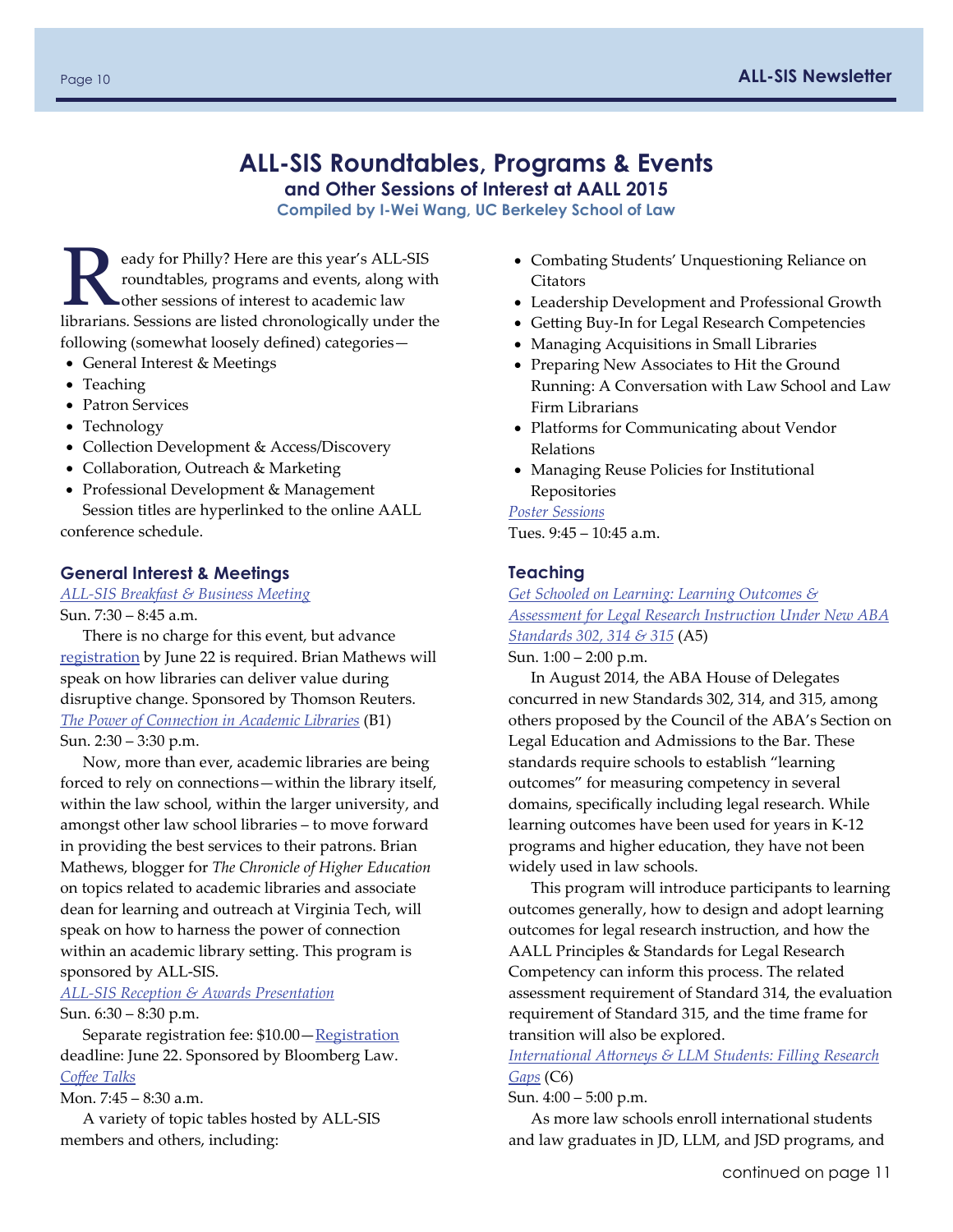#### continued from page 10 **ALL-SIS Roundtables, Programs & Events**

more law firms have international offices and attorneys, more librarians are training international students and attorneys—who are already familiar with foreign law systems—how to conduct American legal research. These students and attorneys face hurdles in learning American legal research that the effective instructor will have to understand and address. This session will introduce participants to these common hurdles and effective techniques for overcoming them. Panelists will represent the perspectives of the academic librarian, the law firm librarian, and the international student. Participants will have the opportunity to work together to design a short legal research exercise for international students and lawyers.

*[The Role of Law Libraries in the New Incubator Models:](http://eventmobi.com/aall2015/agenda/83915/494705)  [Collaborations That Train New A](http://eventmobi.com/aall2015/agenda/83915/494705)ttorneys to Represent [Modest Means Clients](http://eventmobi.com/aall2015/agenda/83915/494705)* (D4)

Mon. 10:00 – 11:00 a.m.

Modest means clients are having difficulty finding representation, and new attorneys are having difficulty finding jobs. This session focuses on how incubators can be designed and implemented to both contribute to closing the justice gap and provide valuable training and professional development for recent law school graduates. Explore a wide range of existing incubator programs, lessons learned, and best practices for replication. The role of academic and state, county, and court law libraries within incubator programs will be discussed, including advocating for library involvement, the design of new service models, innovative learning experiences for students, and increased collaboration with law schools, referral services, legal aid, and other community partners. *[In the Wake of the Kia Audit: Training Law Students &](http://eventmobi.com/aall2015/agenda/83915/494714)  [Lawyers on Legal Technology Skills](http://eventmobi.com/aall2015/agenda/83915/494714)* (E5) Mon. 11:30 a.m. – 12:30 p.m.

When Kia Motors audited nine law firms on basic legal technologies – and all nine failed – it was a wake‐ up call that lawyers' technology skills needed help. This presents a great opportunity for librarians – who are already expert research instructors – to become expert technology instructors.

Explore the roles law librarians can take in training students and lawyers on vital tech skills, as well as

some of the tools currently available for assessment. Analyze what tech skills are needed for practicing law, from the basics of Microsoft Office to online security. Learn how to leverage your training skills to provide technology training, as well as how technology training differs from research training.

*[Creative Assessment: Connecting Legal Research Training](http://eventmobi.com/aall2015/agenda/83915/494721)  [& Instruction to Results](http://eventmobi.com/aall2015/agenda/83915/494721)* (F6)

#### Mon. 2:00 – 3:00 p.m.

AALL has adopted standards defining competency in legal research, but how can students' competency of those standards be measured? This program will examine and evaluate various forms of assessment that can be used to quantify the learning of those students whom librarians instruct or train. Forms of assessment to be discussed may include quizzes, presentations, practical exams, group work, and short‐answer assignments, as well as the more traditional fact‐ pattern‐based assessment.

*ALL‐[SIS Legal Research & Sourcebook Roundtable](http://eventmobi.com/aall2015/agenda/83915/494841)*  Mon. 3:15 – 4:30 p.m.

See [commi](#page-27-0)ttee report for a preview of the topics to be covered.

*Att[orney Research Skills: Join the Conversation Between](http://eventmobi.com/aall2015/agenda/83915/494724)  [Law Firm & Academic Law Librarians](http://eventmobi.com/aall2015/agenda/83915/494724)* (G1)

Tues. 8:30 – 9:30 a.m.

To more effectively teach legal research, academic law librarians must have a clearer understanding of how legal research is conducted in practice. To help bridge this gap, the ALL‐SIS Task Force on Legal Skills and Knowledge for Practice has released three reports based on surveys of more than 600 attorneys and 150 law librarians. Listen to firm and academic librarians briefly discuss some key points from the reports, and then participate in roundtable discussions about how the data can improve the way you teach.

*[Teaching Legal Research for the Non](http://eventmobi.com/aall2015/agenda/83915/494736)‐JD Student* (H5) Tues. 11:00 a.m. – 12:00 p.m.

A growing number of law schools and jurisdictions are exploring legal education beyond the traditional JD curriculum by implementing non‐LLM master's programs and certificates. The increasing popularity of master's programs requires librarians and other instructors to rethink the ways instruction has been delivered, because merely "scaling back" the JD curriculum is not enough. New programs require rethinking objectives, delivery, and all aspects of a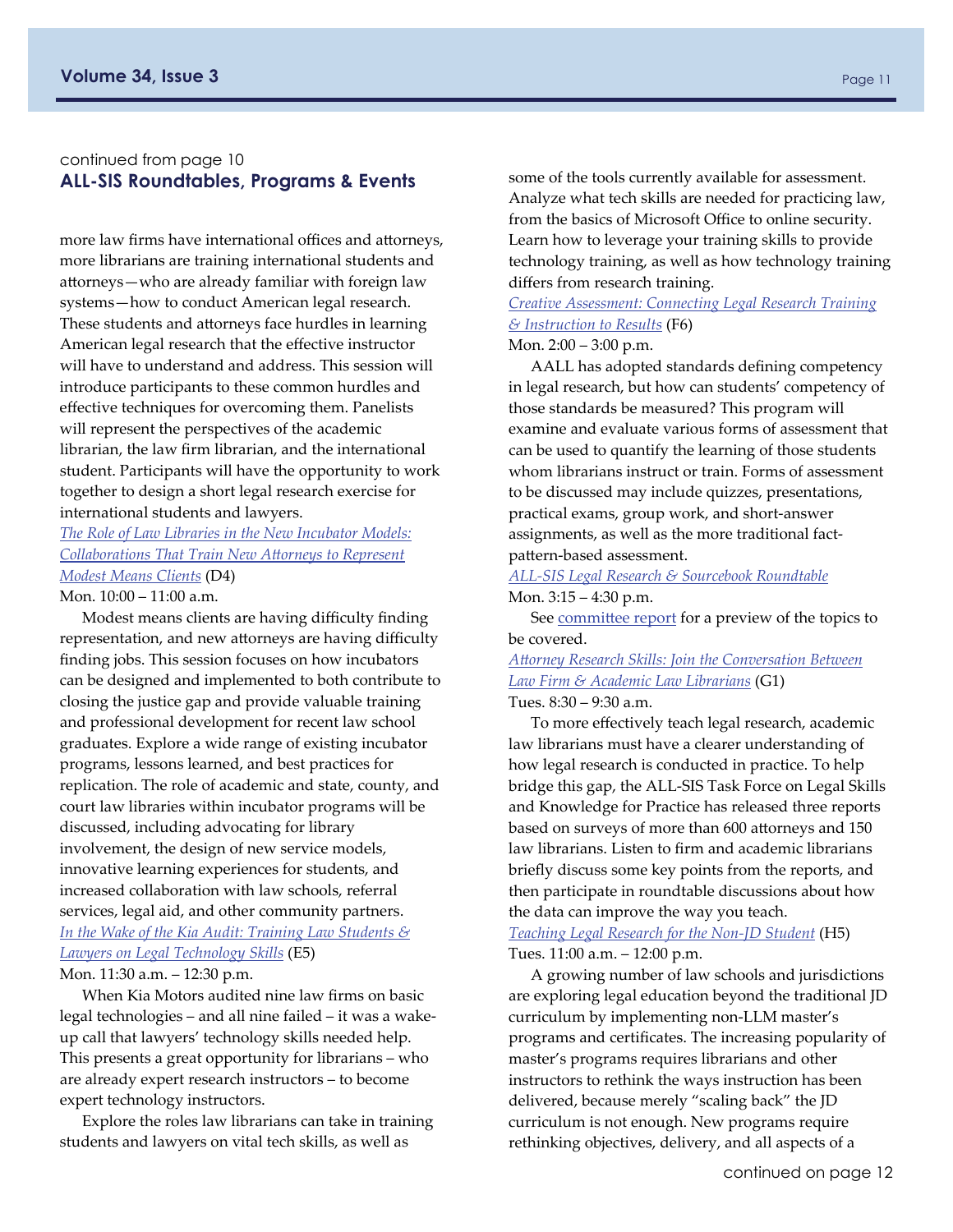#### continued from page 11 **ALL-SIS Roundtables, Programs & Events**

traditional JD course. Discover how you can present sophisticated research skills at the right time for these distinctive programs, and convince your institution that the students need these skills.

#### **Patron Services**

*ALL‐[SIS Faculty Services Round Table](http://eventmobi.com/aall2015/agenda/83915/494840)* 

Sun. 11:30 a.m. – 12:45 p.m.

See [commi](#page-26-0)ttee report for a preview of the topics and ice‐breaker questions for discussion.

*[Designers' Workshop: Subject Guides That Create the E](http://eventmobi.com/aall2015/agenda/83915/494698)ffect [You Want](http://eventmobi.com/aall2015/agenda/83915/494698)* (C5)

Sun. 4:00 – 5:00 p.m.

Create subject guides that are original, well‐ designed, meet users' expectations and needs, and promote the law library. In this session, attendees will learn how to assess whether there is a true need for a new subject guide and, if so, what that need is. Next, they'll be presented with guidelines for designing the institutional presence and the information architecture of a guide created from the ground up. The program will then flip; attendees will critique the screen design of a guide on the spot. The session will conclude with an example of an internal guide‐creation system that both assures publication of original, user‐centered subject guides and considers search engine retrieval.

*ALL‐[SIS Student Services Round Table](http://eventmobi.com/aall2015/agenda/83915/494849)* 

Sun. 5:15 – 6:15 p.m.

*ALL‐[SIS Bluebook Commi](http://eventmobi.com/aall2015/agenda/83915/494848)ttee Round Table* 

Mon. 4:30 – 5:30 p.m.

*[Managing Challenging Patron Behavior: Stop, Collaborate,](http://eventmobi.com/aall2015/agenda/83915/494742)  [& Listen](http://eventmobi.com/aall2015/agenda/83915/494742)* (I4)

Tues. 2:30 – 3:30 p.m.

All librarians have encountered challenging patrons. There are many reasons why a patron (member of the public, student, stakeholder, attorney, judge, or otherwise) might exhibit disruptive, difficult, or challenging behavior, and there are many ways for library staff to manage a challenging interaction. This session will present best practices for preparing for these interactions through the adoption of institutional policies and staff training, as well as provide information on how to disengage patrons during a conflict. Attendees will work in small groups to discuss conflict simulations and be able to better equip themselves and their institutions for future challenging staff/patron interactions.

#### *[So You're a "Databrarian" Now: Learning the Tools of the](http://eventmobi.com/aall2015/agenda/83915/494750)  [Trade](http://eventmobi.com/aall2015/agenda/83915/494750)* (J4)

Tues. 4:00 – 5:00 p.m.

Big data, small data, data everywhere! Law librarians in all sectors are now providing "databrarian" services. These services range from in‐ house publisher pricing projections to multi‐year projects requiring document collection, database development, and oversight of statistical training for research assistants. This session will quickly cover the terrain of data, statistics, and empirical legal research services, including empirical vocabulary, reference interview tips, go-to resources, and case studies in empirical legal research project management. Participants will leave with a wealth of resources for immediate use and ideas for how to develop their skills in a variety of empirical legal research subspecialties.

#### **Technology**

*[Legal Information Made Beautiful: Making & Using Law](http://eventmobi.com/aall2015/agenda/83915/494681)‐ [Related Infographics](http://eventmobi.com/aall2015/agenda/83915/494681)* (A4)

Sun. 1:00 – 2:00 p.m.

Infographics and other visual displays of information/knowledge are powerful communication, outreach, and teaching tools, but librarians often turn to words first out of habit. Despite this habit, librarians know that they are not just word and book experts; they are information experts. Librarians can improve communication of legal concepts and information, business data, research skills, or anything else, by harnessing the power of infographics and visualization. This session will introduce the research behind visualization, how and when infographics enhance communication, basic design principles and best practices, software tools for creating infographics, and creative ideas for the future.

#### *[25 Free Technologies for Law Libraries](http://eventmobi.com/aall2015/agenda/83915/494693)* (B8) Sun. 2:30 – 3:30 pm.

Libraries are continually faced with the challenge of making the most of their budgets, while progressively increasing efficiency and library services. Find out how the New York Law Institute is leveraging many different types of free social software and open source applications to improve its internal operations, market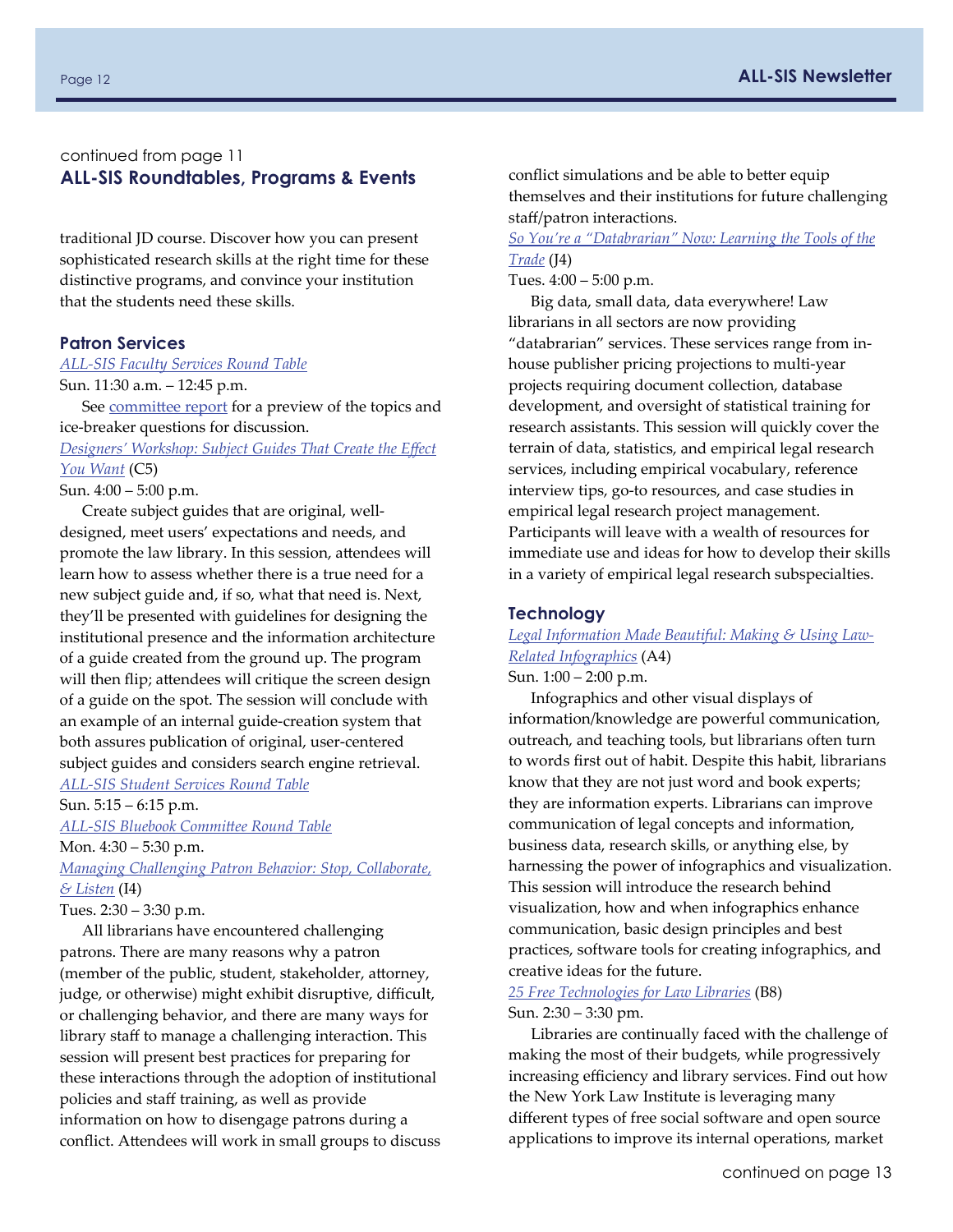#### continued from page 12 **ALL-SIS Roundtables, Programs & Events**

its library services, and encourage staff collaboration. Also learn what types of free applications are available for electronic resources management (ERM), private intranets, reference statistics tracking, email management, and more.

#### *[Cool Tools Café Deep Dive](http://eventmobi.com/aall2015/agenda/83915/494702)* (D1)

#### Mon. 10 a.m. – 12:30 p.m.

In the relaxed, casual atmosphere of the Cool Tools Café, attendees will learn in small groups about emerging or existing technologies from librarians who have implemented these technologies in their libraries. The small‐group setting allows for easy discussion of why the technologies are useful, how they work, and how they can be implemented. Tools for legal research, collaboration, marketing services, instruction, productivity, citation, presentation, and website functionality are examples of past demonstrations. The variety of the demonstrations in this single session epitomizes the dynamic role of today's legal information professional.

#### *[Web Accessibility Will Be the Law: Are You Prepared?](http://eventmobi.com/aall2015/agenda/83915/494711)* (E2) Mon. 11:30 a.m. – 12:30 p.m.

The U.S. Department of Justice proposes that each private or public institutional web page be subject to as many as 38 separate success criteria for evaluating accessibility under the *Web Content Accessibility Guidelines 2.0*. Conforming to these criteria will become an essential skill for everyone creating, adding to, or otherwise modifying web pages, as employers adjust to the new laws. Audio and video criteria can be particularly expensive or time consuming to meet. This program will demonstrate some of the practical consequences of failing to conform to the criteria. It will highlight some of the most challenging criteria, while providing the means to address any criterion. *[Mighty MT: Enhancing the Value of Machine Translation](http://eventmobi.com/aall2015/agenda/83915/494728)  [Tools for FCIL Reference & Collection Services](http://eventmobi.com/aall2015/agenda/83915/494728)* (G5) Tues. 8:30 – 9:30 a.m.

Libraries should have a privacy policy to inform patrons of how their data is collected and used. This program will provide an overview of current laws and professional association guidance related to privacy. Participants will be introduced to the privacy audit process and will receive sample clauses that they can

use as the basis for drafting a customized privacy policy for their library (similar to the contract drafting process).

#### **Collection Development & Access/Discovery**

*Eff[ective Content Management for Improved Patron Service](http://eventmobi.com/aall2015/agenda/83915/494684)*  (A7)

Sun. 1:00 – 2:00 p.m.

Although the physical footprint of the library is shrinking, the concept of the library as a hub of information and services dictates that its resources – in all formats – are appropriately described, cataloged (*if* a catalog is available), stored, and made available to patrons. Panelists will share the more (and less) detailed processes that they use to organize print, digital, and other resources.

*[Striking a Balance in Your Library Catalog: TMI vs. TLI](http://eventmobi.com/aall2015/agenda/83915/494708)* (D7)

Mon. 10:00 – 11:00 a.m.

With catalog records available for individual titles of large databases, such as ProQuest, HeinOnline, LLMC, and MOML, are we creating catalogs with "too much information (TMI)" in the form of overwhelming search results? Conversely, without many "go to" Westlaw and Lexis titles in our catalogs, do we offer patrons "too little useful information" (TLI)? Is it possible to provide TMI and TLI simultaneously? Hear the results of a recent survey of both public services and technical services law librarians on this topic, as well as the experiences of a law firm librarian and an academic law librarian in evaluating and addressing issues of TLI and TMI in their catalogs.

#### *[Uncovering Discovery Systems: Digging Beyond the Hype](http://eventmobi.com/aall2015/agenda/83915/494710)  [& Gripe](http://eventmobi.com/aall2015/agenda/83915/494710)* (E1)

Mon. 11:30 a.m. – 12:30 p.m.

A panel of presenters representing IT, public, and technical services will share their from‐the‐trenches experiences in analyzing, choosing, implementing, and managing discovery systems, including comparison to traditional integrated library systems, with special consideration for law libraries and legal services. The program will take a "what you need to know now" approach to the state of discovery systems in order to explore the pros and cons of discovery, with helpful tips and tricks for anticipating, avoiding, and addressing system pitfalls. Attendees will have the opportunity to participate in the discussion through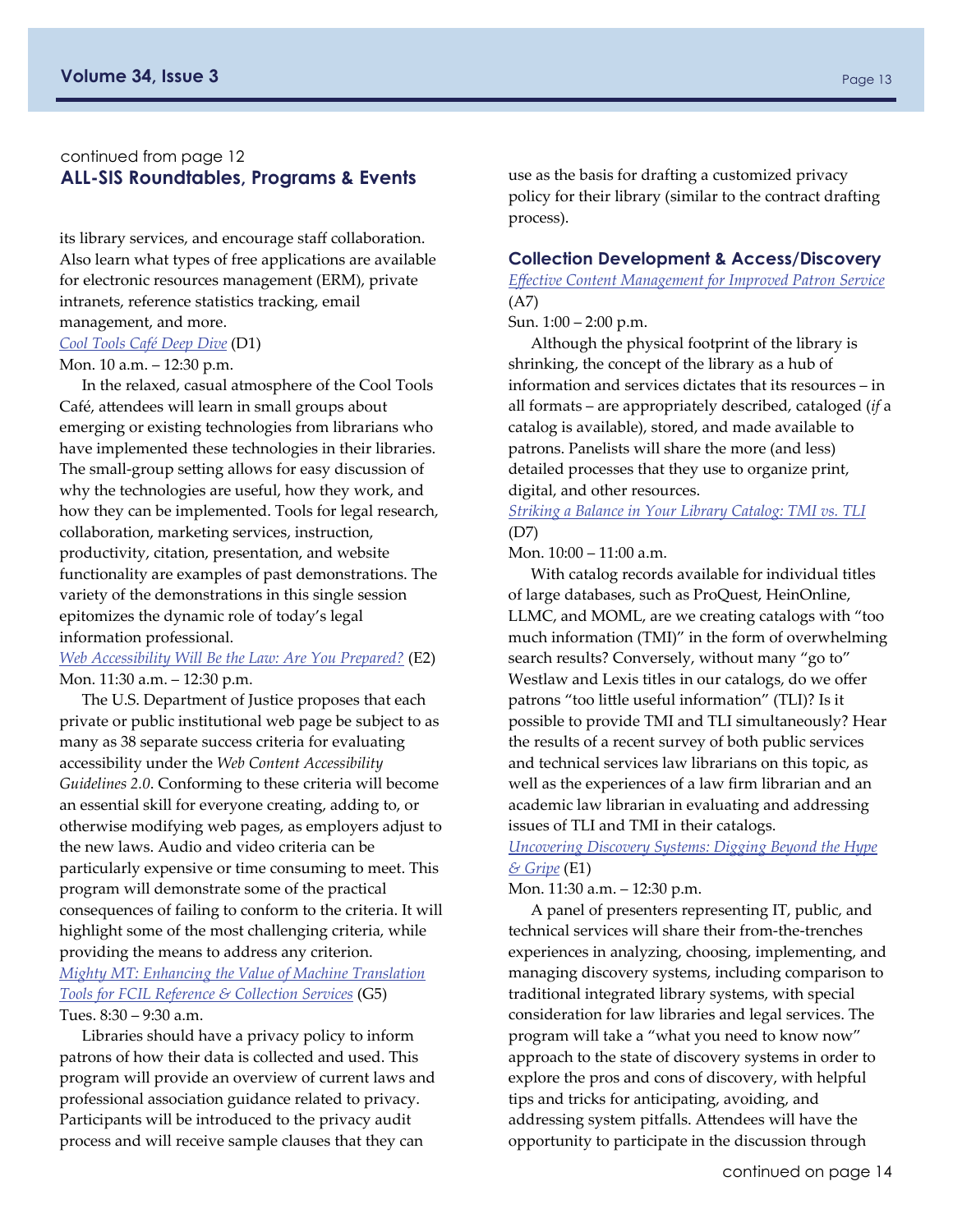#### continued from page 13 **ALL-SIS Roundtables, Programs & Events**

active brainstorming activities, adding their own experiences and ideas.

*Strategic Integration of E‐[books & Digital Content in Law](http://eventmobi.com/aall2015/agenda/83915/494720)  [Libraries](http://eventmobi.com/aall2015/agenda/83915/494720)* (F7)

Mon. 2:00 – 3:00 p.m.

As content is increasingly created and used digitally, and as cost and space considerations continue to grow, law libraries must explore new models to strategically increase e‐books and digital resources. This program is designed to assist law library management and staff in anticipating the considerations when designing and implementing a new delivery model of resources and services. Understand the best practices for communicating with patrons and vendors to integrate and customize law library resources to meet the information needs of specific environments.

#### *ALL‐[SIS Collection Development Round Table](http://eventmobi.com/aall2015/agenda/83915/494847)* Mon. 3:15 – 4:30 p.m. *[Quality Digitization Projects on a Budget](http://eventmobi.com/aall2015/agenda/83915/494732)* (H1)

Tues. 11:00 a.m. – 12:00p.m.

With library budgets being cut all over the country, creating quality digitization projects for low cost and with minimal staff time can be challenging, but not impossible. Panelists will share tools they leveraged to bring their materials to a broader audience, including identifying high‐demand collections for digitization, forming collaborations funded through grants, creative use of student help to create professional‐level metadata for digital collections, and much more. *[Voices from the Past: Using Rare & Antiquarian Books in](http://eventmobi.com/aall2015/agenda/83915/494747)  [the Modern Practice of Law](http://eventmobi.com/aall2015/agenda/83915/494747)* (J1)

Tues. 4:00 – 5:00 p.m.

Our common law system has its origins in the distant past. When addressing modern legal issues, it is sometimes necessary to look to that past, citing to principles contained in ancient law books. Fortunately, many rare and antiquarian items that once would have been difficult to locate can now be accessed electronically. Other material, too obscure or fragile to digitize, can now be more easily located by rare book dealers. This program will include presentations by a practicing attorney, a book dealer, and a librarian on how librarians can locate and use such materials.

Attendees are requested to send questions to the [moderator](mailto:mwpodvia@mail.wvu.edu) in advance, so that the speakers will be able to research and prepare answers regarding specific antiquarian sources.

#### **Collaboration, Outreach & Marketing**

#### *[Economic Value of Law Libraries—Raising Awareness,](http://eventmobi.com/aall2015/agenda/83915/494695)  [Raising Value](http://eventmobi.com/aall2015/agenda/83915/494695)* (C2)

Sun. 4:00 – 5:00 p.m.

This program builds upon the best practices and insights gleaned from the 2015 AALL Economic Value of Law Libraries study. Many law librarians find themselves seeking the best time, place, and method to demonstrate their value to organizational stakeholders. The presenters will provide examples of methods used by library directors to engage their stakeholders in meaningful strategic evaluations of library services.

#### *[Plays Well with Others: How Collaboration &](http://eventmobi.com/aall2015/agenda/83915/494713)  [Crowdsourcing Are Changing Legal Research](http://eventmobi.com/aall2015/agenda/83915/494713)* (E4) Mon. 11:30 a.m. – 12:30 p.m.

Legal research was long a solitary pursuit, and legal publishing was traditionally the domain of a handful of large information vendors. Now, social media and crowdsourcing are driving a new generation of collaborative legal research sites and tools. Increasingly, legal researchers are also becoming publishers, collaborators, and annotators, sharing sources, insights, and commentary. What types of collaborative research sites are out there? Do these sites reflect the future direction of legal research? What are the implications for law librarians? *[Communicating with Everyone: Clear Writing & Expression](http://eventmobi.com/aall2015/agenda/83915/494716)* (F1) Mon. 2:00 – 3:00 p.m.

Law librarians communicate with patrons with a wide range of learning abilities and educational backgrounds. The complexity of the law adds a unique challenge to this communication. Librarians must convey information about both the substantive and procedural aspects of the law in an accurate manner, while not providing legal advice. Additionally, librarians must make information accessible to patrons. This means translating complicated information into plain, simple, and straightforward language, without losing the subtleties of the law.

The program panelists will share techniques and insights relating to clearly communicating the law to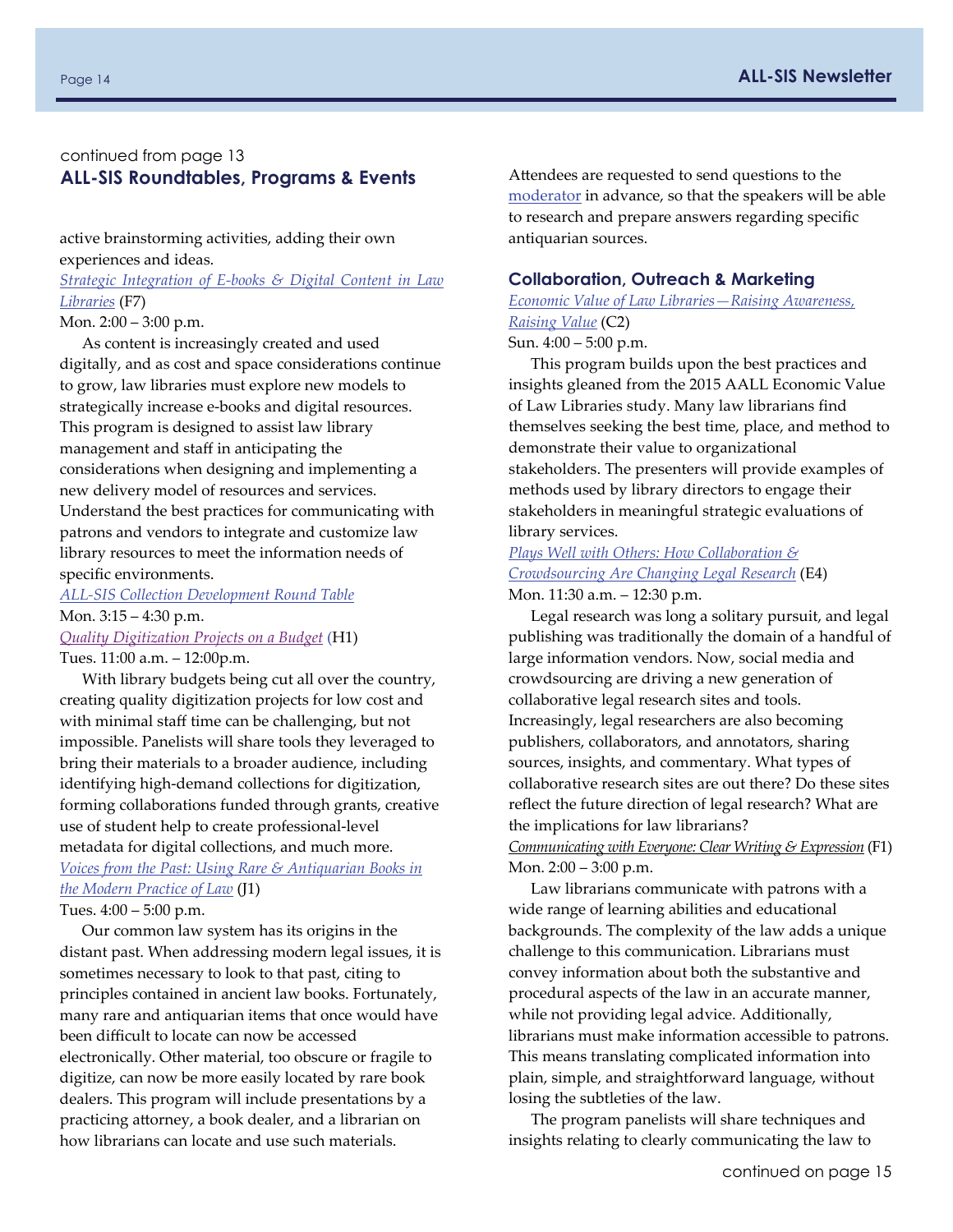#### continued from page 14 **ALL-SIS Roundtables, Programs & Events**

non‐lawyers. Panelists will discuss best practices for completing written material in the clearest language possible, as well as provide tips on practicing clear verbal communication. A list of resources, including samples and examples of clear writing, will be provided.

#### *The Multi‐[Channel Event Marketing Cycle](http://eventmobi.com/aall2015/agenda/83915/494729)* (G6) Tues. 8:30 – 9:30 a.m.

Does your law library have a coordinated communication plan for events? Learn about the key steps taken by the Law Library of Congress to promote public events, and how they compare with the marketing techniques used by an academic law library. Among the topics to be addressed: targeting your audience and the events planning cycle, email alerts, press releases, blog posts, tweets, and Facebook events. Participants will receive tips on how best to evaluate the effectiveness of a communications plan and multi‐ channel campaigns as part of an event marketing cycle. *[Increase Your Library's Resources & Enhance Your](http://eventmobi.com/aall2015/agenda/83915/494741)  Outreach Eff[orts Without New Funding: Using the AGLI](http://eventmobi.com/aall2015/agenda/83915/494741)  [Model](http://eventmobi.com/aall2015/agenda/83915/494741)* (I3)

Tues. 2:30 – 3:30 p.m.

Law librarians wrangle with budget cuts, rising costs, and reduced continuing education and networking opportunities. They need to keep up with shifting information formats, increasingly complex reference transactions, and the critical need for inter‐ connectivity within the profession. One way to ease the strain is to take advantage of existing law library associations. Another way is to build new ones. This program will explain the AGLI model and how attendees may use that model or existing groups to share information resources; collaboratively create instructive classes, guides, and resources; and provide informal networking.

#### *[The Bluebook, Five Years & an Edition Later: Connecting](http://eventmobi.com/aall2015/agenda/83915/494745)  [Librarians & Editors](http://eventmobi.com/aall2015/agenda/83915/494745)* (I7)

#### Tues. 2:30 – 3:30 p.m.

Say "Bluebook," and most law librarians cringe. Add "new edition" and the panic rises. Academics wonder, "Can we cancel the print if the Bluebook requires it for cite checking?" Law firm librarians ask, "Why the Blue Pages? Why do these rules exist? Why

are they so restrictive in an online age?" Librarians struggle to meet the rules while balancing the needs of the patron and the collection.

This program will feature an open discussion among law librarians and editors. By responding to questions from the moderator, editors will explain Bluebook rules and changes to the 20th edition (to be released in spring, 2015), while librarians discuss issues they face in using the Bluebook. By raising awareness on both sides of this issue, editors will be made aware of librarian concerns, while librarians become better informed users. The ALL‐SIS Bluebook Committee's role in continuing this two‐way discussion will be presented. There will be ample time for questions from the audience.

#### **Professional Development & Management**

#### *ALL‐SIS ALL‐[NEW Round Table](http://eventmobi.com/aall2015/agenda/83915/494839)*  Sun. 11:30 a.m. – 12:45 p.m.

See [commi](#page-23-0)ttee report for topics.

*[The Librarians Strike Back: Implementing Strike Teams to](http://eventmobi.com/aall2015/agenda/83915/494691)  [Get Stu](http://eventmobi.com/aall2015/agenda/83915/494691)ff Done* (B6) Sun. 2:30 – 3:30 p.m.

Want to get more projects and initiatives accomplished without overhauling your entire management organizational chart? Strike teams can add the flexibility you need to foster new endeavors, meet evolving demands, and complete tasks faster. A great way to increase collaboration, strike teams allow you to tap into the strengths and knowledge of all members of your law library and get stuff done! Participants will discuss different ways to use strike teams at their libraries, identify solutions to obstacles arising from forming strike teams, and have the opportunity to create strike teams for their own libraries.

*ALL‐[SIS Task Force on Best Practices for the 21st Century](http://eventmobi.com/aall2015/agenda/83915/494838)  [Law Library Round Table](http://eventmobi.com/aall2015/agenda/83915/494838)*

#### Sun. 5:15 – 6:15 p.m.

*[Library Finances 101: Developing Workplace Financial](http://eventmobi.com/aall2015/agenda/83915/494706)  [Literacy in Your Sta](http://eventmobi.com/aall2015/agenda/83915/494706)ff & Institution* (D5) Mon. 10:00 – 11:00 a.m.

Today's economic realities no longer permit librarians to ignore that a library is a "business." In addition to innovation, deans, partners, and other stakeholders demand balanced budgets, considered spending, and return on investment. Libraries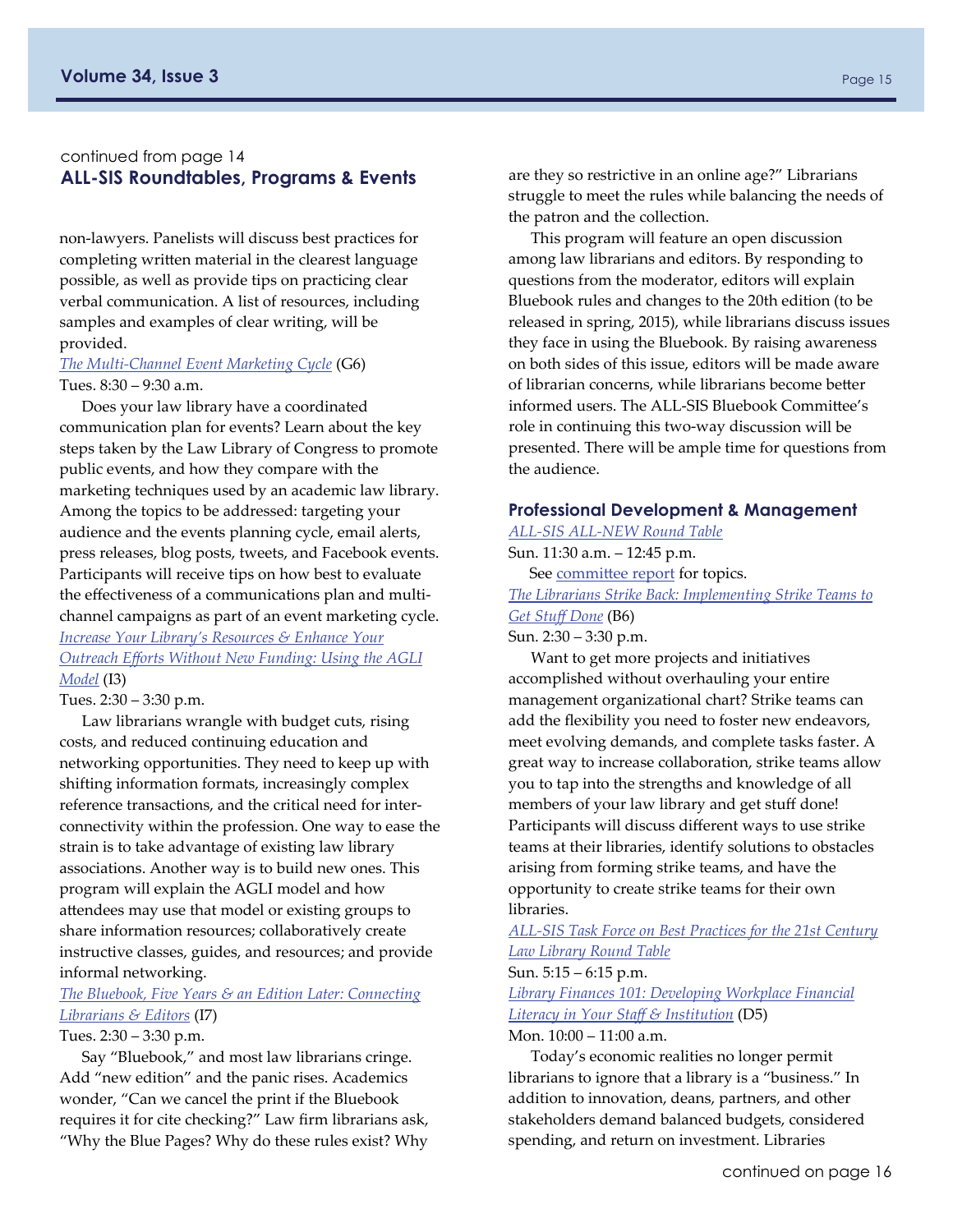#### continued from page 15 **ALL-SIS Roundtables, Programs & Events**

successfully respond to these demands by developing financially literate staff—that is, employees who understand financial and management principles and are encouraged to think and act like for‐profit business people.

Financial workplace literacy is more than a budget workshop or vocabulary list. It's a management tool that, through education and sharing of information, creates a culture that encourages and empowers staff to improve the operations and functions of the library.

Financial management is not just the job of the library director or manager; it is everyone's responsibility regardless of position or type of library. Attendance at this program will enhance your ability to understand and contribute to decisions at your institution.

#### *ALL‐[SIS Continuing Education Commi](http://eventmobi.com/aall2015/agenda/83915/494845)ttee Round Table*  Mon. 4:30 – 5:30 p.m.

#### *[Library Privacy Laws & Drafting a Privacy Policy](http://eventmobi.com/aall2015/agenda/83915/494727)* (G4) Tues. 8:30 – 9:30 a.m.

Libraries should have a privacy policy to inform patrons of how their data is collected and used. This program will provide an overview of current laws and professional association guidance related to privacy. Participants will be introduced to the privacy audit process and will receive sample clauses that they can use as the basis for drafting a customized privacy policy for their library (similar to the contract drafting process).

#### *[The Future of ILL: A Debate](http://eventmobi.com/aall2015/agenda/83915/494733)* (H2)

#### Tues. 11:00 a.m. – 12:00p.m.

Inter‐library loan – relic of the 20th century or asset of the 21st century? Hear two experts vigorously debate the future of ILL – one will expound upon the virtues of ILL, while the other advocates for its demise. Explore the positives and negatives of ILL, and gain insight to help you establish best practices at your institution. Who will win? Participants will determine the winner of the debate.

#### *[Law Library Interns: How to Make Them Work for You](http://eventmobi.com/aall2015/agenda/83915/494744)* (I6) Tues. 2:30 – 3:30 p.m.

What if an intern could help your library complete traditional library tasks, while your full‐time staff continues to take on the ever‐growing number of new projects handed to the law library? This program will present an overview of law librarianship intern programs from academic, government, and court law libraries, discuss the types of projects best suited to interns, and address some common issues that arise with interns. A well-managed intern program allows libraries to gain additional staff at a lower cost and provides library students (and future law librarians) with invaluable on-the-job training.

#### *[Transitioning to the Revised ABA Law School Accreditation](http://eventmobi.com/aall2015/agenda/83915/494753)  [Standards](http://eventmobi.com/aall2015/agenda/83915/494753)* (J7)

#### Tues. 4:00 – 5:00 p.m.

The ABA Standards Review process was a major project resulting in new standards, guidance, and rules for 2014‐15. Now law schools have another major undertaking in implementing what was adopted, requiring the faculties and staffs at each law school to consider action and changes to their own program of legal education. The panel will discuss changes to the standards and how progressive law librarians and law school administrators can manage this change effectively, including how law librarians can be valuable contributors in helping the law school and law faculty comply with ongoing evaluation of the program of legal education, learning outcomes, and assessment methods by the dean.

Still not sure what to do and where to go? Check the official AALL Conference schedule to find further information on speakers, organizers, program take‐ aways and intended audience.

\_\_\_\_\_\_\_\_\_\_\_\_\_\_\_\_

Many thanks to Ben Keele (Newsletter Advisory Board), Alison Shea (ALL‐SIS Programs Committee chair) and Elizabeth Outler (Annual Meeting Program Committee) for the selection of the programs and events of interest to ALL-SIS members.

*See the ALL‐SIS Schedule at a Glance on pages [20](#page-19-0)‐[21](#page-20-0) for a chronological listing of all of these roundtables, programs and events!*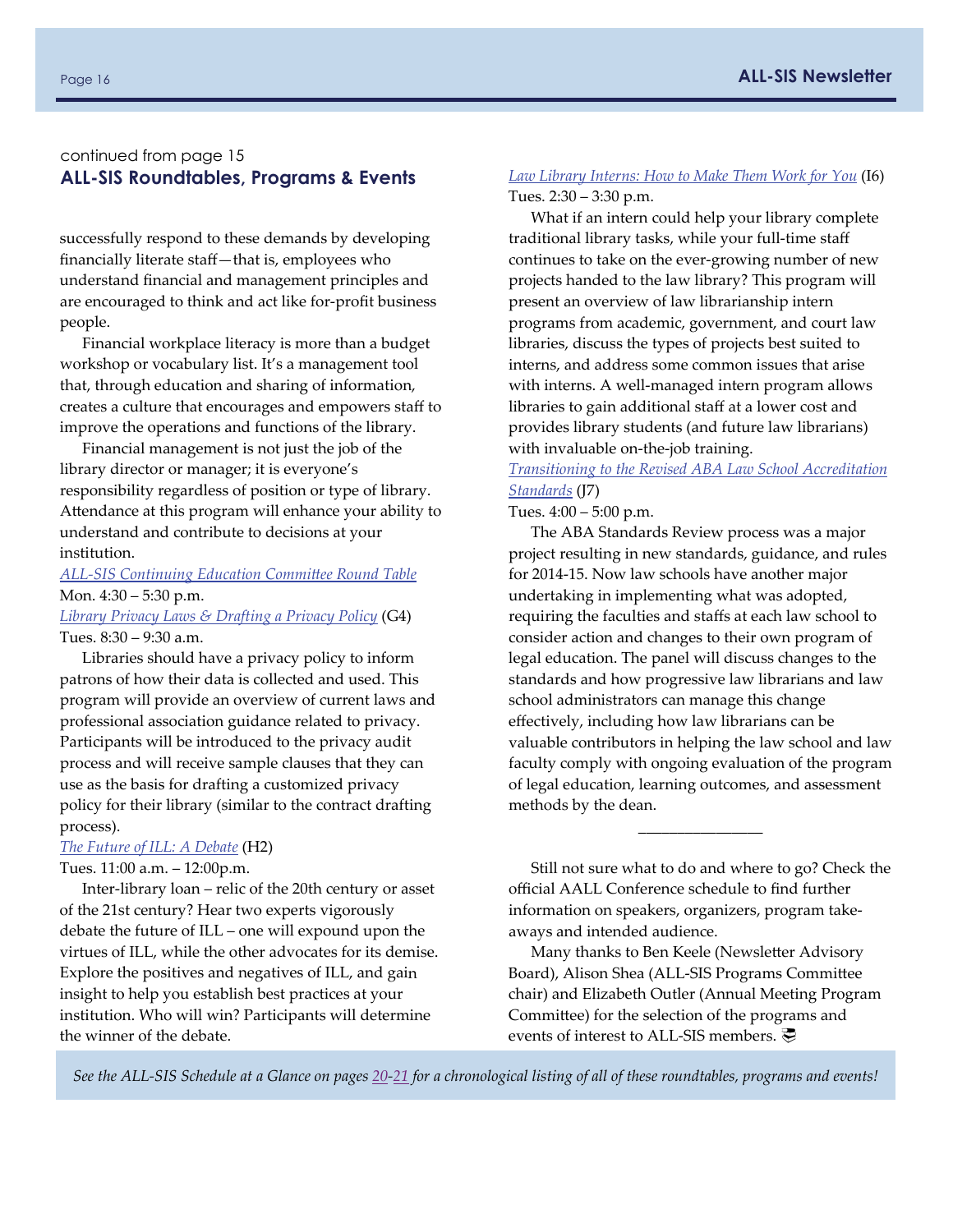# *In Memoriam*  **Paul Lomio, 1950 – 2015**

**Marlene Harmon, UC Berkeley School of Law Library** 

<span id="page-16-0"></span>aul Lomio, Director of Stanford University's Robert Crown Law Library, passed away at his home after a brief illness on March 6. He was 64 years old.

Paul is remembered as a great mentor, teacher, librarian, researcher, innovator and leader. Among his many accomplish‐



ments are launching and developing numerous electronic initiatives and resources—including the Law Library's first online initiative, the *Women's Legal History Biography Project*, which provides information on pioneering female lawyers in the United States. Believing that libraries should develop as well as house databases for academic research, he assisted in creating the *Stanford Securities Class Action Clearinghouse*, a resource for information on federal class action securities fraud cases.

Paul and the Law Library staff produced an award‐ winning online compendium of documents related to court cases in the disputed 2000 presidential election. They also developed the *Don't Ask, Don't Tell, Don't Pursue Database*, providing access to "primary materials on the U.S. military's policy on sexual orientation, from World War I to the present." Motivated by his commitment to public access to government information, he worked with Carl Malamud to launch Law.gov in 2010. In 2012 he worked with library staff to archive and provide access to a set of historical

California Superior Court records that two Stanford professors had rescued from destruction.

In 1994 Paul was awarded Stanford's prestigious Marshall D. O'Neill Award for outstanding contributions to the University's research mission.

Paul published regularly. He contributed to various organizations including the Association of American Law Schools' Libraries and Technology Committee, the editorial advisory board of *DATABASE* magazine and the Law Librarians' Advisory Committee to the California Office of Administrative Law.

He is remembered for working quietly, effectively and without fuss. He assembled and mentored an outstanding staff. A team player as well as a leader, Paul always shared credit for his accomplishments with his team. Modest, wise, selfless and enthusiastic, he displayed the service ethic of librarianship at its best. He aimed not only to help countless students achieve academic success, but to provide comfort and support. This was especially true for student-veterans who experienced difficulty transitioning back to civilian life. A veteran himself, Paul helped establish the Stanford Law Veterans Organization.

Paul made the Library a welcoming place for every library user. Faculty and students recall many instances when Paul anticipated and filled a research need before they were even aware of that need.

He made a lasting impact on all he worked with. Joseph Paul Lomio was born in 1950 in Schenectady, New York. He received a bachelor's

degree in psychology from St. Bonaventure University in 1972, a law degree from Gonzaga University in 1978, and an MLS from The Catholic University of America in 1982. He served in the US Army from 1972–1975. He began his law library career at Stanford Law Library in 1982 as a Reference Librarian, and became the Law Library's Director in 2005. He is survived by his wife Sharon Inouye and daughter Rita Lomio.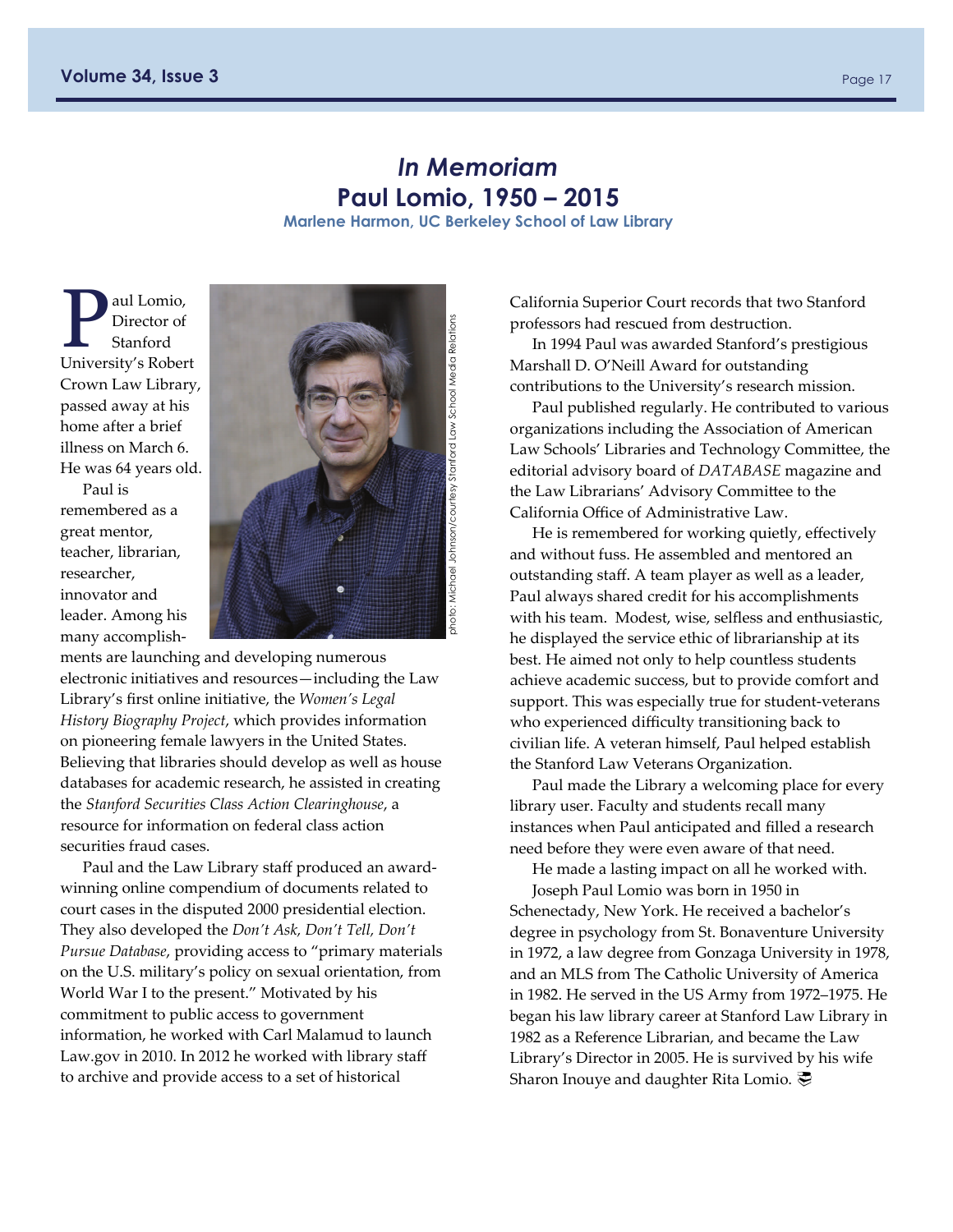# <span id="page-17-0"></span>**Member News**

**Marlene Harmon, UC Berkeley School of Law Library & Nina Scholtz, Cornell Law Library** 

leveland-Marshall College of Law Library has a new Faculty Services Librarian. **Neeri Rao** comes to Cleveland‐ Marshall from Steptoe and Johnson in Washington, DC. Neeri has an MSLS from the University of North Carolina at Chapel Hill, an MA in English

New & Recent Hires Education from New York University, a JD from Columbia and a BA from Georgetown in

English. She will be in charge of the library's research assistants.

The Jacob Burns Law Library at the George Washington University Law School has had two additions to their staff. In March they welcomed **Gia Arney** as Reference/Business and Finance Librarian. Before joining the law school she worked as a law librarian at the US Department of

Justice specializing in tax law. She is originally from Florida, where she was an estate planning attorney for more than 10 years. Gia received a JD from St. Thomas University School of Law, an LLM from University of Miami, and her MLS from The Catholic University of America.

**Richard Evans** joined the Jacob Burns Library in May as its Emerging Technologies Librarian. Prior to joining GW Law, Rich served as a librarian at the law firm of Ober | Kaler in Baltimore, MD, and as a Systems Librarian for the District of Columbia Public Library in Washington, DC. He has also been an IT director. Rich received a JD from Howard University and his MLIS from The Catholic University of America.

**Kimberly Cogswell Mattioli** became Indiana University Maurer School of Law's Student Services

Librarian in January 2015. Kim received her JD from University of Michigan in 2011 and her MLS from



*Kim Mattioli* 

Indiana University in 2013. She interned at the UC Berkeley School of Law Library. Before taking up her current position she was the interlibrary loan assistant and a reference desk assistant at the Law Library at Indiana University.

Carol Watson, Director of the Law Library at the University of Georgia, reports that **Zanada Joyner** will be starting as a Research and Instructional Services Librarian at the University of Georgia Law Library in July 2015. Zanada is currently a Reference Associate at Loyola Law Library in New Orleans.

Member News continued on page 19

#### **SIDEBAR: New Member Profile**

**Janeen Williams, North Carolina Central School of Law On behalf of the Membership Committee** 

Ichaella Levandoski is a teacher at heart. She graduated from the College of Saint Elizabeth in Morristown,<br>NJ with a BA in elementary education and history. Following graduation, she worked as a special education<br>teacher NJ with a BA in elementary education and history. Following graduation, she worked as a special education As a special education teacher she designed and implemented learning plans to meet each student's individual needs.

She attended North Carolina Central School of Law in the evening program while continuing to work full‐time as a teacher. Michaella was attracted to law librarianship because she loves libraries. The library is a special place for her. She also has enjoyed learning about the law. For her, law librarianship is the perfect marriage of these two interests. She looks forward to maintaining and preserving the resources that law libraries acquire. Additionally, she looks forward to sharing her knowledge of legal research with patrons.

Michaella works in North Carolina Central's Law Library as a reference assistant. In this position, she has created several research guides, created displays, and analyzed survey data. She has learned that she can continue to teach as a law librarian, both in the classroom and at the reference desk. As a student she witnessed reference interactions and sees them as learning opportunities. Her background as a teacher will come in handy during these interactions.

To Michaella, law librarianship is the perfect mixture of roles: we are collectors, we are curators, we are teachers, we are helpers. All of these roles combine to make a rewarding career. Michaella graduated in May with a dual degree JD/MLS.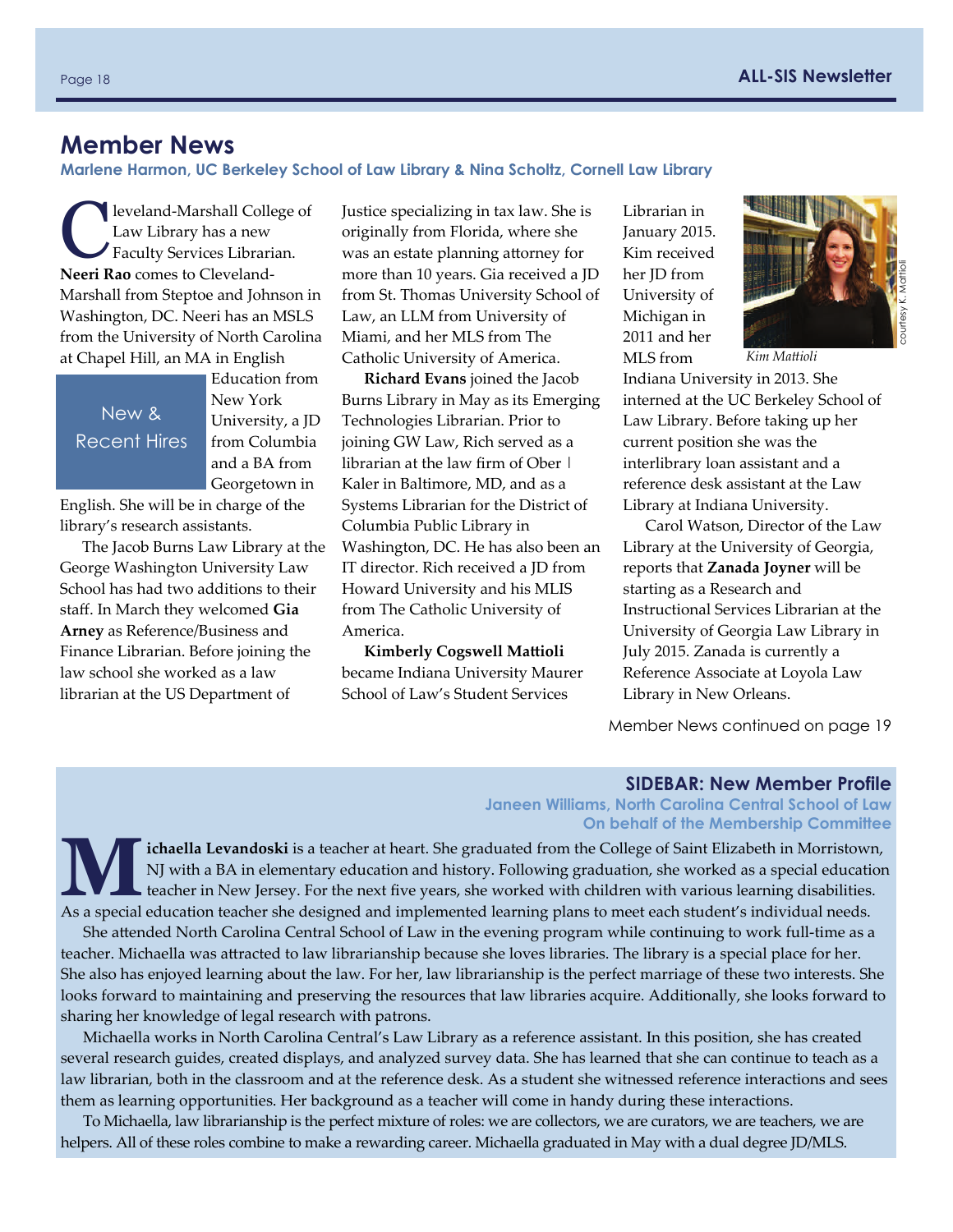# **Member News**

continued from page 18

Congratulations to **Kasia Solon Cristobal** and **Ryan Harrington**, this year's co-winners of the open member division of the AALL/LexisNexis Call for Papers Awards. Kasia is a Lecturer and Reference Librarian, also serving as Student Services Coordinator at the Tarlton Law Library's Jamail Center for Legal Research at the University of Texas. *From Law in Blackletter to Blackletter Law* is the title of her winning entry. Ryan's paper is titled *Understanding the "Other" International Agreements*. Ryan is Head of Reference/Specialist in Foreign and International Law at Yale Law School, Lillian Goldman Library.

**Theodora Belniak**, Head of Collection Management, Charles B. Sears Law Library at SUNY Buffalo (The University at Buffalo, State University of New York), has also received an award. She was selected to receive the 2015 SUNY Chancellor's Award for Excellence in Librarianship. Kudos Theodora!

**Susan Azyndar**, **Ingrid Mattson** and a legal writing colleague from Moritz Law Library, Moritz College of



*Ingrid Mattson* 

Law, recently published a law review article, *A New Era: Integrating Today's "Next Gen" Research Tools Ravel and Casetext in the Law School Classroom*, 41 RUTGERS COMPUTER & TECH. L.J. 31 (2015). The article explains why new databases like these should be introduced to law students and offers some ideas on how to incorporate them into legal research and writing classes. Susan and Ingrid presented a session based on their article at the 2015 Association of Legal Writing Directors Conference in Memphis, Tennessee, on June 4. Ingrid is a Reference Librarian and Adjunct Professor of Law and Susan is a Reference Librarian at Moritz Law Library.

**Ronald Wheeler**, Director of the Law Library and Information Resources & Associate Professor of Legal Research at Suffolk University Law School, spoke at the Law School Admission Council

Awards, Publications & **Presentations** 

(LSAC) Diversity Retention Conference in Las Vegas, April 8‐10. Wheeler was invited to present as part of a panel titled *It Still Takes a Village,* which focused on strategies that deans, associate deans, and law library directors can employ to enhance law school diversity and retention efforts. In his remarks, Wheeler stressed the ways that law libraries and law librarians can partner with law school Academic Support, Admissions, and Diversity Offices to support and further the goals of diversity and inclusion. Professor Wheeler was the first law librarian ever to be invited to speak at an LSAC Diversity event. His expertise was sought in recognition of his ongoing work on issues of diversity.

**Ulysses N. Jaen** has moved up from his position as Interim Director to Director of the Law Library and Assistant Professor of Law at Ave Maria School of Law. Ulysses started with AMSL in August 2012. He received his JD and a Masters in Public Administration from West Virginia University. He completed his MILS, with an emphasis in leadership, from Florida State University in 2012. He has taught in the Masters in Legal Studies program at West Virginia University, and lectured on a variety of Advanced Legal Research topics while working for WVU.

On the Move

**Colleen C. Manning**, now Director of the Fred Parks Law Library & Assistant Professor at South Texas College of Law Library in Houston, Texas, reports: "I have moved from Florida Coastal School of Law where I was the Assistant Director and had been serving as the Interim Director."

**Erika Wayne** has left law libraries and California—after over 19 years at Stanford University's Robert Crown Law Library, where she most recently served as Deputy Director and Lecturer in Law—to assume the position of Director, College Libraries at Seminole State College in Sanford, Florida. Her colleagues in the Northern California Association of Law Libraries will miss her, and wish her much success in her new, non-law library position.

*Have something to share with your fellow ALL‐SIS members? Send your news along to Marlene ([mharmon@law.berkeley.edu\)](mailto:mharmon@law.berkeley.edu) or Nina ([nes78@cornell.edu\)](mailto:nes78@cornell.edu) at anytime.*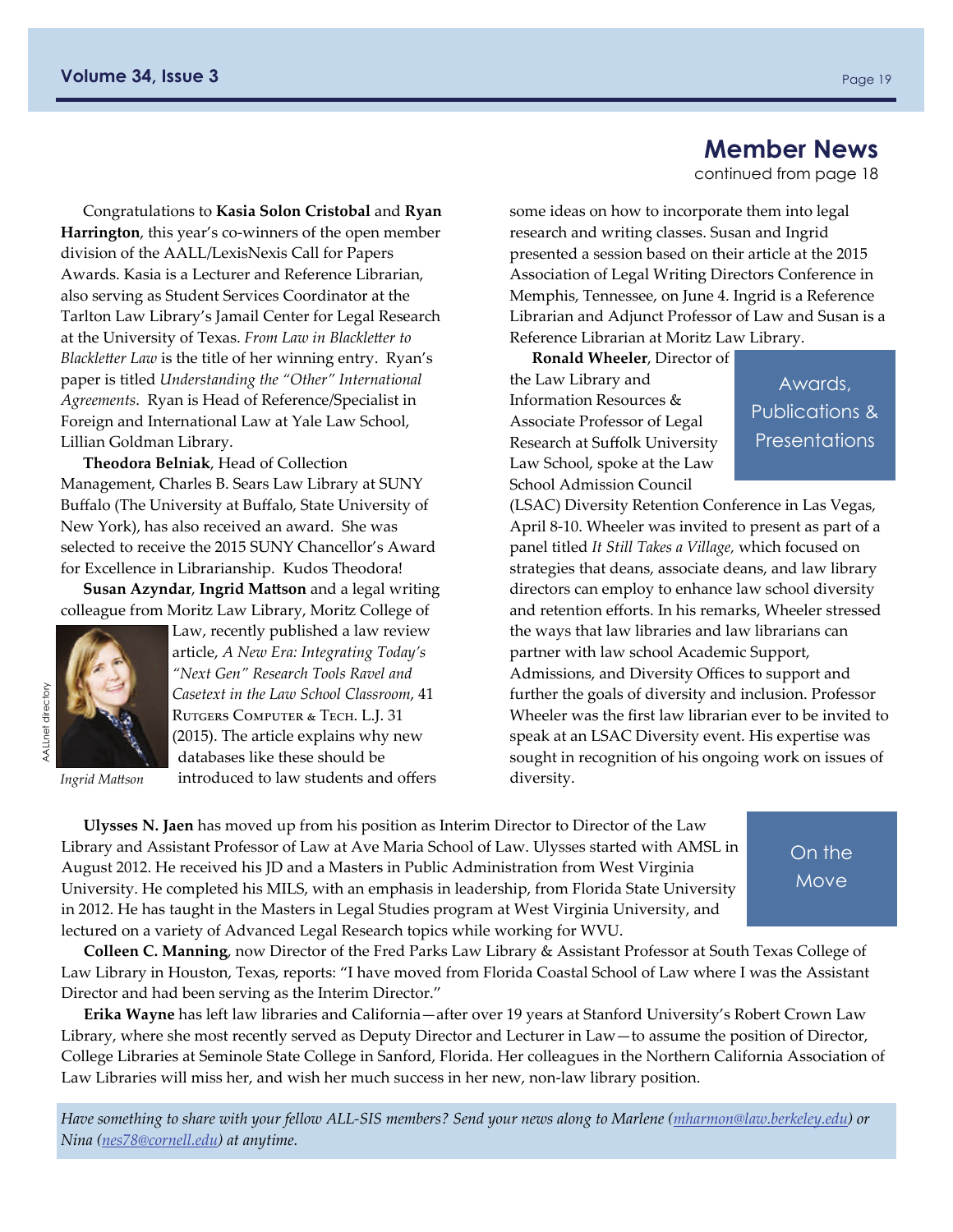# <span id="page-19-0"></span>**ALL-SIS Schedule at a Glance Tame the Conference and Make the Most of Your Time in Philly!**

**I-Wei Wang, UC Berkeley School of Law Library** 

O many ALL-SIS ALL-SIS roundtables, programs and events-not to mention other sessions featuring, hosted by or otherwise of inter‐ est to ALL‐SIS members. How can you fit it all in?

These schedules show all the sessions described above in *ALL‐[SIS Events, Meetings & Programs](#page-9-0)*, with locations and concurrent scheduling. Most sessions have more than one theme or target audiences, but for convenience they are categorized as follows:

- General Interest & Meetings
- Teaching
- Patron Services
- Technology
- Collection Development & Access/Discovery
- Collaboration, Outreach & Marketing
- Professional Development & Management

Of course you can't attend all of these sessions. Re‐ member that in our Fall issue, the *ALL‐SIS Newsletter*  will feature reviews summarizing the highlights of many of these sessions. Recordings of many of the educational programs will be available via AALL2go, and will be accessible after the conference. So you can still catch up on the programs that you missed.

And if you are interested in contributing a review of any of the educational programs listed here, contact the *Newsletter* editor ([iwang@law.berkeley.edu\)](mailto:iwang@law.berkeley.edu) by July 1 for details, deadlines and review coverage.

See you in Philadelphia!

A note on the locations listed below:

- PCC = Philadelphia Convention Center
- $\bullet$  GBR/ $\_\_$  = Grand Ballroom, Salon  $\_\_$

| <b>Time</b>          | <b>Title</b>                                                | Category               | Location            |
|----------------------|-------------------------------------------------------------|------------------------|---------------------|
| 7:30am-<br>8:45am    | ALL-SIS Breakfast & Business Meeting                        | Gen. Int. & Mtgs.      | Marriott GBR/E      |
| 11:30am-<br>12:45pm  | ALL-SIS Faculty Services Round Table                        | Patron Services        | PCC Rm. 203B        |
|                      | ALL-SIS ALL-NEW Round Table                                 | Prof. Dev. & Mgmt.     | PCC Rm. 203A        |
| 1:00pm-<br>$2:00$ pm | A4 Legal Information Made Beautiful: Making & Using         | Technology             | PCC Rm. 103BC       |
|                      | A5 Get Schooled on Learning: Learning Outcomes              | Teaching               | PCC Rm. 204A        |
|                      | A7 Effective Content Management for Improved Patron Service | Coll. Dev. & Access    | PCC Rm. 113BC       |
|                      | B1 The Power of Connection in Academic Libraries            | Gen. Int. & Mtgs.      | PCC Rm. 201A        |
| 2:30pm-<br>3:30pm    | B6 The Librarians Strike Back: Implementing Strike Teams    | Prof. Dev. & Mgmt.     | PCC Rm. 103BC       |
|                      | B8 25 Free Technologies for Law Libraries                   | Technology             | <b>PCC Rm. 103A</b> |
| 4:00pm-<br>5:00pm    | C2 Economic Value of Law Libraries-Raising Awareness,       | Collab./Outr./Mktg.    | PCC Rm. 204A        |
|                      | C5 Designers' Workshop: Subject Guides                      | <b>Patron Services</b> | PCC Rm. 103BC       |
|                      | C6 International Attorneys & LLM Students:                  | Teaching               | PCC Rm. 113BC       |
| 5:15pm-<br>6:15pm    | ALL-SIS Student Services Round Table                        | <b>Patron Services</b> | PCC Rm. 203A        |
|                      | ALL-SIS Task Force on Best Practices for the 21st Century   | Prof. Dev. & Mgmt.     | Marriott Rm. 303    |
| 6:30pm-<br>8:30pm    | ALL-SIS Reception & Awards Presentation                     | Gen. Int. & Mtgs.      | Marriott GBR/E      |

#### **Sunday, July 19**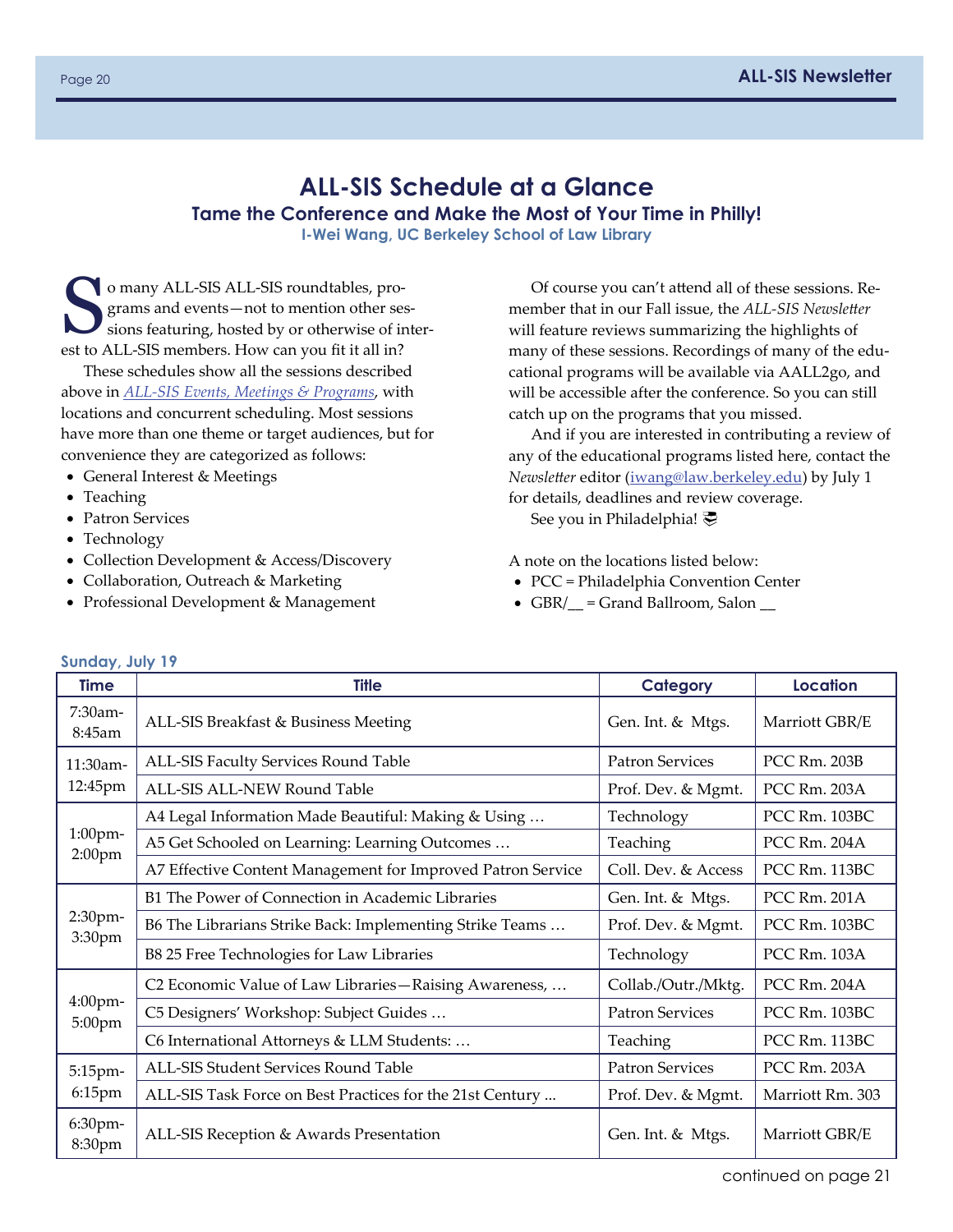## <span id="page-20-0"></span>continued from page 20 **ALL-SIS Schedule at a Glance**

# **Monday, July 20**

| <b>Time</b>         | <b>Title</b>                                               | <b>Category</b>        | <b>Location</b>  |  |
|---------------------|------------------------------------------------------------|------------------------|------------------|--|
| 7:45am-<br>8:30am   | Coffee Talks                                               | Gen. Int. & Mtgs.      | PCC-Grand Hall   |  |
| 10:00am-<br>12:30pm | D1 Cool Tools Café Deep Dive                               | Technology             | PCC-GBR/A        |  |
| 10:00am-<br>11:00am | D4 The Role of Law Libraries in the New Incubator Models:  | Teaching               | PCC Rm. 204BC    |  |
|                     | D5 Library Finances 101: Dev'g Workplace Fin'l Literacy    | Prof. Dev. & Mgmt.     | PCC Rm. 103BC    |  |
|                     | D7 Striking a Balance in Your Library Catalog: TMI vs. TLI | Coll. Dev. & Access    | PCC Rm. 113BC    |  |
|                     | E1 Uncovering Discovery Systems: Digging Beyond            | Coll. Dev. & Access    | PCC Rm. 204BC    |  |
| 11:30am-            | E2 Web Accessibility Will Be the Law: Are You Prepared?    | Technology             | PCC Rm. 103BC    |  |
| 12:30pm             | E4 Plays Well with Others: How Collab'n & Crowdsourcing    | Collab./Outr./Mktg.    | PCC Rm. 113BC    |  |
|                     | E5 In the Wake of the Kia Audit: Training Law Students     | Teaching               | PCC Rm. 103A     |  |
|                     | F1 Communicating with Everyone: Clear Writing & Expression | Collab./Outr./Mktg.    | PCC Rm. 201BC    |  |
| 2:00pm-             | F5 Strategic Integration of E-books & Digital Content      | Coll. Dev. & Access    | PCC Rm. 103A     |  |
| 3:00pm              | F6 Creative Assessment: Connecting Legal Research Training | Teaching               | PCC Rm. 113A     |  |
| 3:15pm-             | ALL-SIS Collection Development Round Table                 | Coll. Dev & Access     | Marriott GBR/E   |  |
| 4:30pm              | ALL-SIS Legal Research & Sourcebook Roundtable             | Teaching               | Marriott GBR/AB  |  |
| 4:30pm-             | ALL-SIS Bluebook Committee Round Table                     | <b>Patron Services</b> | Marriott Rm. 307 |  |
| 5:30pm              | ALL-SIS Continuing Education Committee Round Table         | Prof. Dev. & Mgmt.     | Marriott Rm. 306 |  |

## **Tuesday, July 21**

| <b>Time</b>           | <b>Title</b>                                                  | Category               | Location      |
|-----------------------|---------------------------------------------------------------|------------------------|---------------|
| $8:30$ am-            | G1 Attorney Research Skills: Join the Conversation            | Teaching               | PCC Rm. 201BC |
|                       | G4 Library Privacy Laws & Drafting a Privacy Policy           | Prof. Dev. & Mgmt.     | PCC Rm. 204BC |
| 9:30am                | G5 Mighty MT: Enhancing the Value of Machine Translation      | Technology             | PCC Rm. 103BC |
|                       | G6 The Multi-Channel Event Marketing Cycle                    | Collab./Outr./Mktg.    | PCC Rm. 103A  |
| 9:45am-<br>$10:45$ am | <b>Poster Sessions</b>                                        | Gen. Int. & Mtgs.      | Exhibit Hall  |
| 11:00am-<br>12:00pm   | H1 Quality Digitization Projects on a Budget                  | Coll. Dev. & Access    | PCC Rm. 201BC |
|                       | H <sub>2</sub> The Future of ILL: A Debate                    | Prof. Dev. & Mgmt.     | PCC Rm. 201A  |
|                       | H5 Teaching Legal Research for the Non-JD Student             | Teaching               | PCC Rm. 103BC |
|                       | I3 Increase Your Library's Resources                          | Collab./Outr./Mktg.    | PCC Rm. 201A  |
| 2:30pm-               | I4 Managing Challenging Patron Behavior:                      | <b>Patron Services</b> | PCC Rm. 103BC |
| 3:30 <sub>pm</sub>    | I6 Law Library Interns: How to Make Them Work for You         | Prof. Dev. & Mgmt.     | PCC Rm. 204A  |
|                       | I7 The Bluebook, Five Years & an Edition Later:               | Collab./Outr./Mktg.    | PCC Rm. 103A  |
|                       | J1 Voices from the Past: Using Rare & Antiquarian Books       | Coll. Dev. & Access    | PCC Rm. 204BC |
| $4:00$ pm-            | J4 So You're a "Databrarian" Now: Learning the Tools          | <b>Patron Services</b> | PCC Rm. 204A  |
| 5:00pm                | J7 Transitioning to the Revised ABA Law School Accred'n Stds. | Prof. Dev. & Mgmt.     | PCC Rm. 113BC |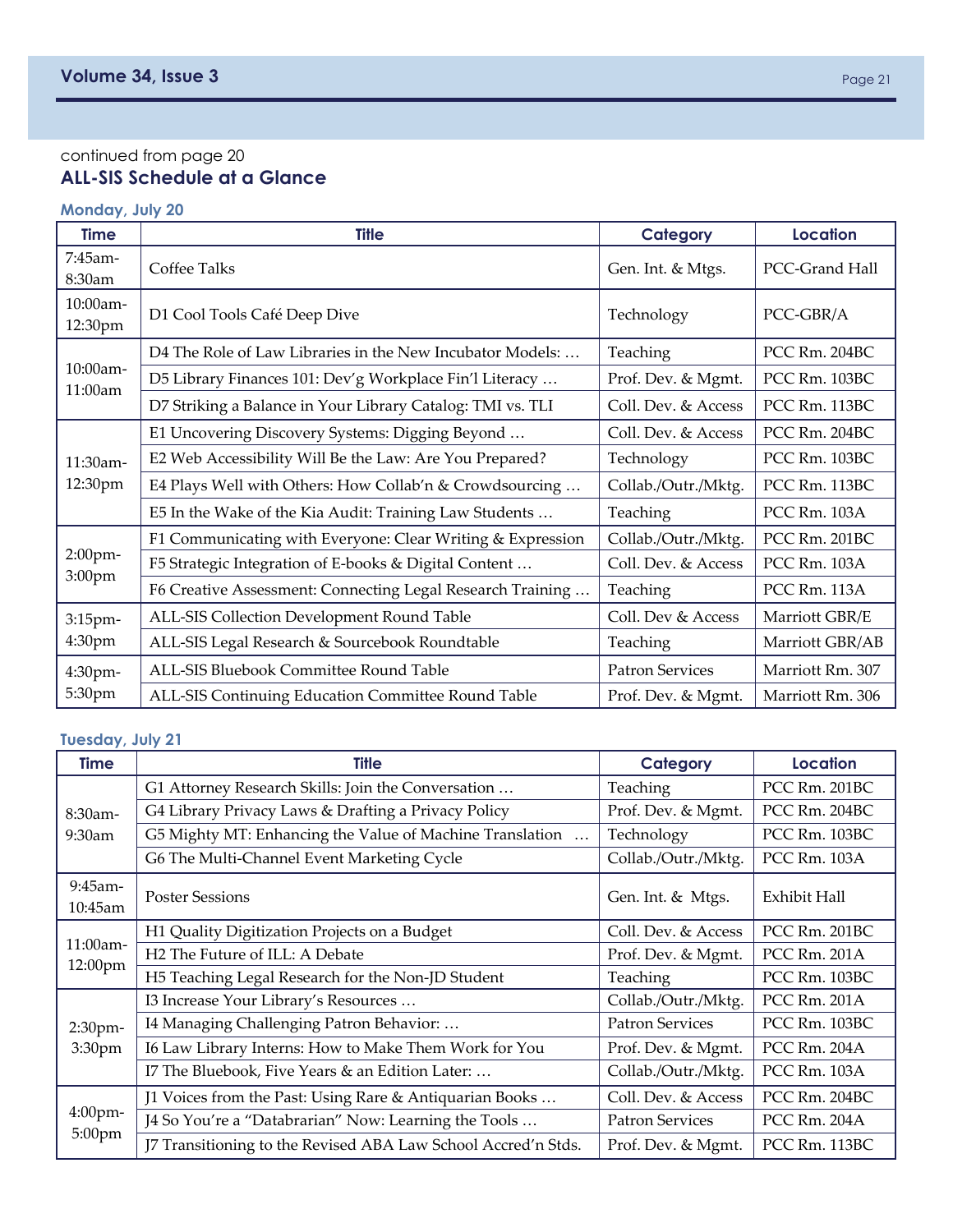# **Putting It All Together for Federal Primary Sources**

**Kasia Solon Cristobal, Tarlton Law Library, University of Texas School of Law** 

<span id="page-21-0"></span>

|                 |                                                                                                                                                    | <b>Chronological Arrangement</b>                                                                     |                                            | Subject                                                                                                                                | <b>Resource Specific</b>                                | Citator:   |
|-----------------|----------------------------------------------------------------------------------------------------------------------------------------------------|------------------------------------------------------------------------------------------------------|--------------------------------------------|----------------------------------------------------------------------------------------------------------------------------------------|---------------------------------------------------------|------------|
|                 | Origins                                                                                                                                            | 1st Publication                                                                                      | 2d Publication                             | Arrangement                                                                                                                            | Tools/Add-Ons                                           | Shepard's/ |
| <b>Statutes</b> | $\bullet$ Bills<br>• Hearings<br>• Reports<br>• Debates                                                                                            | • Slip law<br>· Pop. name<br>• Public Law                                                            | • Session laws<br>• Statutes at<br>Large   | $\bullet$ USC                                                                                                                          | $\bullet$ USCA<br>$\bullet$ USCS                        | KeyCite    |
| Regulations     | • Enabling statute<br>• Proposed rule &<br>preamble in FR<br>• Comments<br>(regulations.gov or<br>contact agency)<br>• RIN/agency docket<br>number | • Final rule and preamble in FR<br>· RIN/agency docket number                                        |                                            | $\bullet$ CFR                                                                                                                          | $\bullet$ Online<br>annotations from<br>Lexis & Westlaw |            |
| Cases           | • Court docs<br>• Lower court activity<br>(opinions & briefs)<br>• Oral arguments<br>• Docket number                                               | · Slip opinion<br>• Database<br>identifier<br>· Public domain<br>citation (selected<br>$j(x)s$ only) | • Reporters<br>(selected<br>opinions only) | • West/Westlaw<br>digests or Topic &<br>Keynumbers for<br>published cases<br>· Lexis's Headnotes<br>for all cases<br>· N.B. unofficial | • ALR annotations<br>$\bullet$ Restatements             |            |

At the end of teaching an advanced legal research course, after going over all the primary sources individually in prior classes, I like to take a step back and draw up the parallels between them on a white board as a group exercise. As with most teaching experiences, this exercise for students prompts me to consider things anew myself. With that in mind, I thought it would be fun to share the chart I've come up with as food for thought or as a possible springboard for others in teaching.

This chart of primary sources maps out the main steps that go into making each type of primary law. Thus the first column, "Origins," gives a law's pre‐ publication history or sources. Given the disproportionate weight given to case law in law school, students are most familiar with the resources that go into the "origins" of a case—but they probably have not made the connection that a case's background could be viewed as analogous to legislative or regulatory history. Seeing the origins of all three types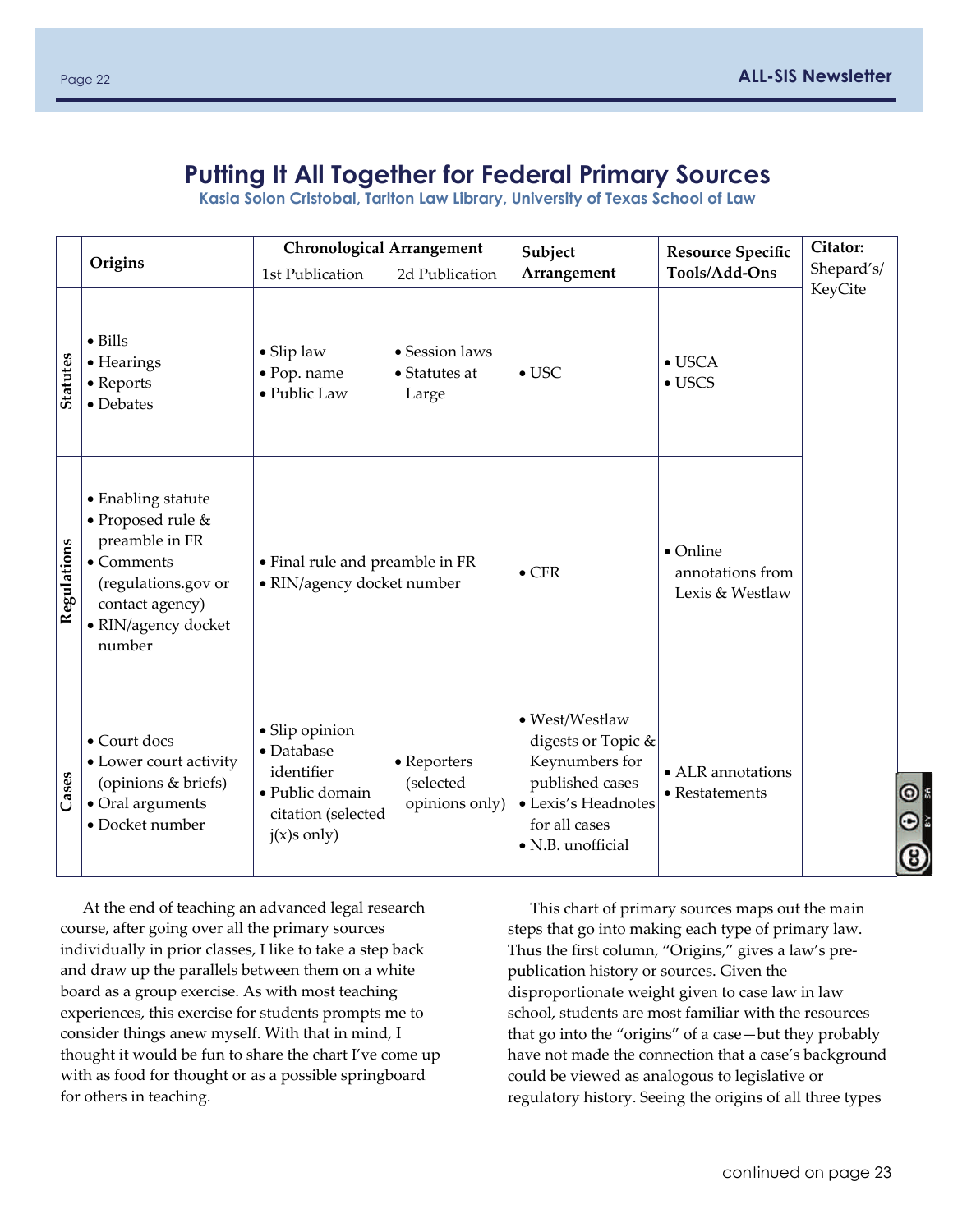#### continued from page 22 **Putting It All Together**

of primary law side by side hopefully makes researching the history behind any law more approachable, at least conceptually. In particular, this chart lays out how researching a regulation's origins should be even easier than case law in theory, as a matter of connecting the dots back from a CFR citation to a couple of Federal Register citations.

How can a researcher collect all the materials related to a law's origins? Wouldn't it be nice if all the related documents were tagged in some way? The noticeable absence in the chart for any kind of "docket number" for statutes made me suddenly appreciate the fact that docket numbers do exist for regulations and case law. For statutes, of course, there is a close approximation of an "official" bill number that appears on the final public law. However, given the somewhat subjective and usually complex nature of a law's legislative history, a single bill number does not do as

Wouldn't it be nice if all the related documents were tagged in some way?

much collating work for a researcher as, say, a regulatory docket number does. But some kind of docket or bill number is useful, and could be even more so, I realized, if databases were designed differently. For instance, why don't Lexis and

Westlaw have a regulation's docket number hyperlinked in their Federal Register databases? And will Lexis and Westlaw someday make it standard practice to include bill numbers in a statute's credits in the USC, as they sometimes do for state statutes? That would save researchers time too.

Before drawing up this chart, I could articulate the general distinction between a law's initial chronological arrangement, followed by a subject arrangement. However, putting the chronology onto paper made manifest the two steps that can exist within the chronological part. In this day and age of online dissemination of legislative information, talking

about the difference between a slip law and a session law is akin to quibbling over how many angels can fit

on the head of a pin. Nevertheless, breaking out the publication of statutes into its two distinct steps helps clarify why parallel citations exist for legislation. Similarly, seeing case law's publication over two steps reinforces yet again how anomalous case reporters are: only publishing some

The answer drives home the difference between cases and other primary sources again …

law seems anathema ordinarily.

I also enjoy this chart as it allows students to see that while the government feels obliged to arrange statutes and regulations by subject, it punts when it comes to case law. This distinction gets at the nature of law from cases as a matter of interpretation, versus the more concrete statutes and regulations. It is at this point that one can ask: why does Google Scholar offer case law, but not statutes and regulations? The answer drives home the difference between cases and other primary sources again—cases are discrete "article‐like" works that—in theory anyway—do not change, whereas statutes or regulations by subject require constant maintenance due to amendments. As law students would not think to use anything but a codification (the USC or one of its annotated forms) for researching statutes, this chart encourages students to try researching case law by subject rather than just keyword searching.

It is interesting to note that most research is done with only the last three columns—subject arrangement, annotations, and citators; it is typically only in advanced legal research situations that one considers going back to earlier materials. But having a handle on all the resources on the chart makes research with just those last three columns more effective too. Nothing earth‐shattering here, but just a small chart can hopefully make primary sources less of a jumble for both the novice and the expert!  $\overline{\mathcal{P}}$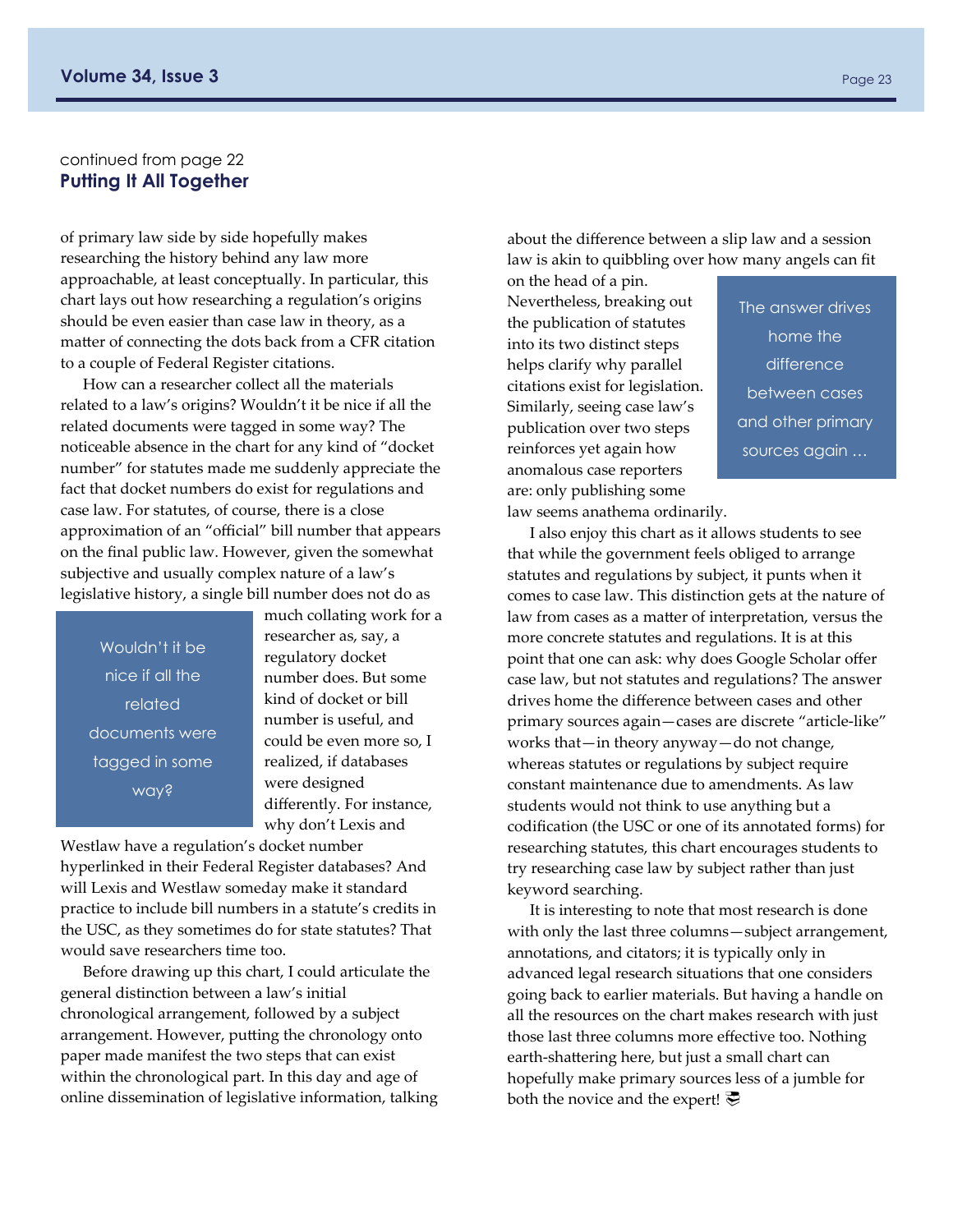**ALL-SIS Committee Activities in 2014-2015** 

<span id="page-23-0"></span>**Coordinated by Jocelyn Kennedy, University of Connecticut School of Law Library** 

**ALL-NEW**  Beth Adelman SUNY Buffalo

The 2014/15 ALL-NEW Committee membership includes Beth Adelman, Christine Ciambella, Whitney Curtis, Patricia

Dickerson, Susan Lewis, Taryn Rucinski, Loren Turner, and Stephanie Ziegler.

The ALL‐NEW Committee is planning the ALL‐ NEW Roundtable event, which is scheduled for **Sunday July 19,** from **11:30 a.m. to 12:45 p.m.** in **Room PCC 203A**. The theme of this roundtable is networking. The roundtable event will have two formats. The first half will include three speakers. They will discuss how networking impacted their careers. The second half of the event will include an opportunity to network with attendees and members of the committee.

The Committee is preparing a flyer to advertise the event. It will be distributed during CONELL Marketplace. In addition, the Committee is creating a networking toolkit that will be distributed to Roundtable attendees. Respectfully submitted, Beth Adelman 2014/15 ALL‐NEW Chair

The ALL-SIS Awards<br>
Committee is<br>
pleased to have Committee is selected the annual award and grant winners listed below.

**Awards** 

Kathleen Darvil Brooklyn Law School

**Awards:**

- The ALL‐SIS Outstanding Article Award: **James M. Donovan, Carol A. Watson** & **Caroline Osborne**, *The Open Access Advantage for American Law Reviews,*  Edison 2015‐03A, htt[p://www.jptos.org/](http://www.jptos.org/news/375/100.html) [news/375/100.html](http://www.jptos.org/news/375/100.html)
- The ALL‐SIS Outstanding Service Award: **Merle J. Slyhoff**, Collection Development Librarian, University of Pennsylvania Law School, Biddle Law Library.
- Frederick Charles Hicks Award for Outstanding Contributions to Academic Law Librarianship: **Blair**

**S. Kauffman**, Law Library Director and Professor of Law, Yale Law School, Lillian Goldman Law Library.

**Grants:**

- Active Member Stimulus Grant: **Susan David deMaine**, Research & Instruction Librarian, Indiana University, Robert H. McKinney School of Law, Ruth Lilly Law Library & **I‐Wei Wang**, Reference Librarian, University of California Law School, Boalt Hall Library
- Regular Member Stimulus Grant: **Karen Selden**, Metadata Services Librarian, University of Colorado Law School
- CONELL Grant: **Grace Lee**, Law Library Intern, University of Washington School of Law, Gallagher Law Library

We are looking forward to honoring this distinguished group in Philadelphia at the **ALL‐SIS Awards Ceremony and Reception**. The event will take place from **6:30 to 8:30 p.m.** on **Sunday, July 19th** in the **Marriott Grand Ballroom Salon E**.

This past winter ALL‐SIS was also able to award two grants for members to attend the Management Institute in March. The recipients are **Brendan E. Starkey***,* Associate Director for Library Services at Chapman University Fowler School of Law and **Ellen Frentzen,** Assistant Librarian for Administration at Boston University's Fineman & Pappas Law Libraries.

The 2014‐2015 committee members are: Kathleen Darvil (chair); Carol Bredemeyer; Joyce Manna Janto; Tawnya Plumb; Nancy Strohmeyer; and Michael Whiteman. Additional information on ALL‐SIS awards and grants, including past recipients, can be found at http://www.aallnet.org/sections/all/awards.

**N** he Bluebook Committee reorganized this year and created a full agenda to be carried out over the next couple of years and to then continue

**Bluebook**  Merle Slyhoff Univ. of Pennsylvania

forward. The Committee consists of a librarian from each of the Bluebook schools, one non‐Bluebook school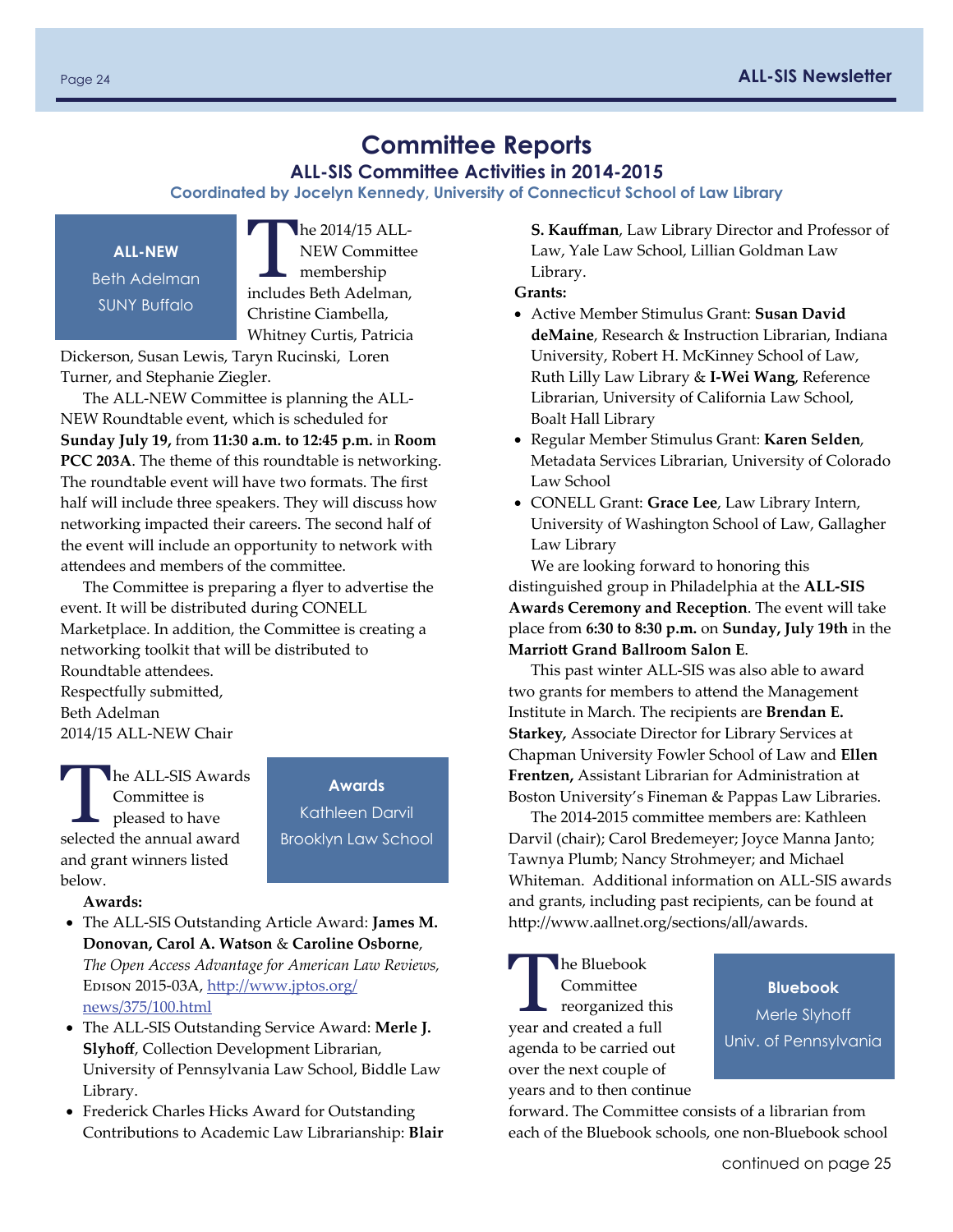#### continued from page 24 **Committee Reports—Bluebook**

academic librarian, and a liaison from PLL‐SIS. The Committee was expanded to include a private sector librarian to address issues related to the "Blue Pages."

Plans set forth for 2014‐15 included:

- Program to introduce next edition of The Bluebook (due spring 2015)
- Establish relationship with current Bluebook editors
- Create Community page for committee
- Contact members to explain clearinghouse role of Committee and to solicit input on new edition for program
- Create procedures to communicate member questions to editors
- Create procedures to communicate editor questions to members

The program, *The Bluebook, Five Years and an Edition Later: Connecting Librarians and Editors*, was approved by the 2015 AALL Program Committee, and will be held on **Tuesday, July 21**, from **2:30 to 3:30 p.m.**, in **Room PCC 103A**. It will pair editors and law librarians in an open exchange of issues and changes to the new edition. Bluebook editors were contacted and all supported the relationship. A preliminary Community Page was created and will be populated as we move forward.

Next year the Committee will focus on the clearinghouse aspect of the Committee while establishing procedures for communicating between our members and the editors. Merle Slyhoff, Chair, University of Pennsylvania Deborah Heller, Columbia Kumar Jayasuriya, Ober, Kaler,Grimes & Shriver Dennis Kim‐Prieto, Rutgers John Nann, Yale George Taoultside, Harvard

he ALL-SIS CALI Committee held a meeting at the AALL Annual Meeting in San Antonio. The main topic of discussion was on where the committee

**CALI**  Susanna M. Leers Univ. of Pittsburgh

should focus its energies, as the original purpose of the

CALI committee has been subsumed by a CALI advisory committee with a longer timespan. This advisory committee reviews, updates, and critiques CALI legal research lessons and works best with members who have served and have longer experience working with the CALI lessons. The ALL‐SIS CALI Committee is fortunate to have Sarah Glassmeyer, CALI's Director of Community Development and a former academic law librarian, serving as CALI's liaison to the committee.

A number of interesting ideas were presented for the committee's focus going forward.

Promoting CALI Author as a useful pedagogical tool for law librarians who teach legal research. Not everyone is aware that CALI Author is a powerful piece of software that can be used to create online, interactive lessons for law students and other learners. CALI Author allows users to create a variety of different sorts of questions that can help students learn, including multiple choice questions, true‐false questions, pairing and ranking questions, and even essay questions. CALI Author also allows authors to provide explanatory feedback that helps students understand sometimes subtle differences between right and wrong answers.

An offshoot of this idea is to promote the use of available CALI lessons, that have gone through an exhaustive review process, and tailoring them to fit specific classroom situations. CALI allows faculty to edit lessons that already exist, so long as they get CALI's approval. This can potentially make for an easier way to incorporate CALI's interactive lessons into a legal research class with having to start from scratch to create lessons.

Another idea was to possibly look at ways that academic law librarians might make use of CALI's A2J software, that CALI has developed and distributes with help from the Center for Access to Justice & Technology (CAJT). A2J Author can be downloaded by faculty and law librarians at CALI‐member law schools. It is currently used mainly by clinics and legal aid attorneys to create computer‐based, self‐guided A2J interviews for use by unrepresented litigants and others in need. A2J interviews walk users through a step‐by‐step question‐and‐answer process that helps to make sense of confusing legal procedures and create a usable legal form. A2J Author has been used and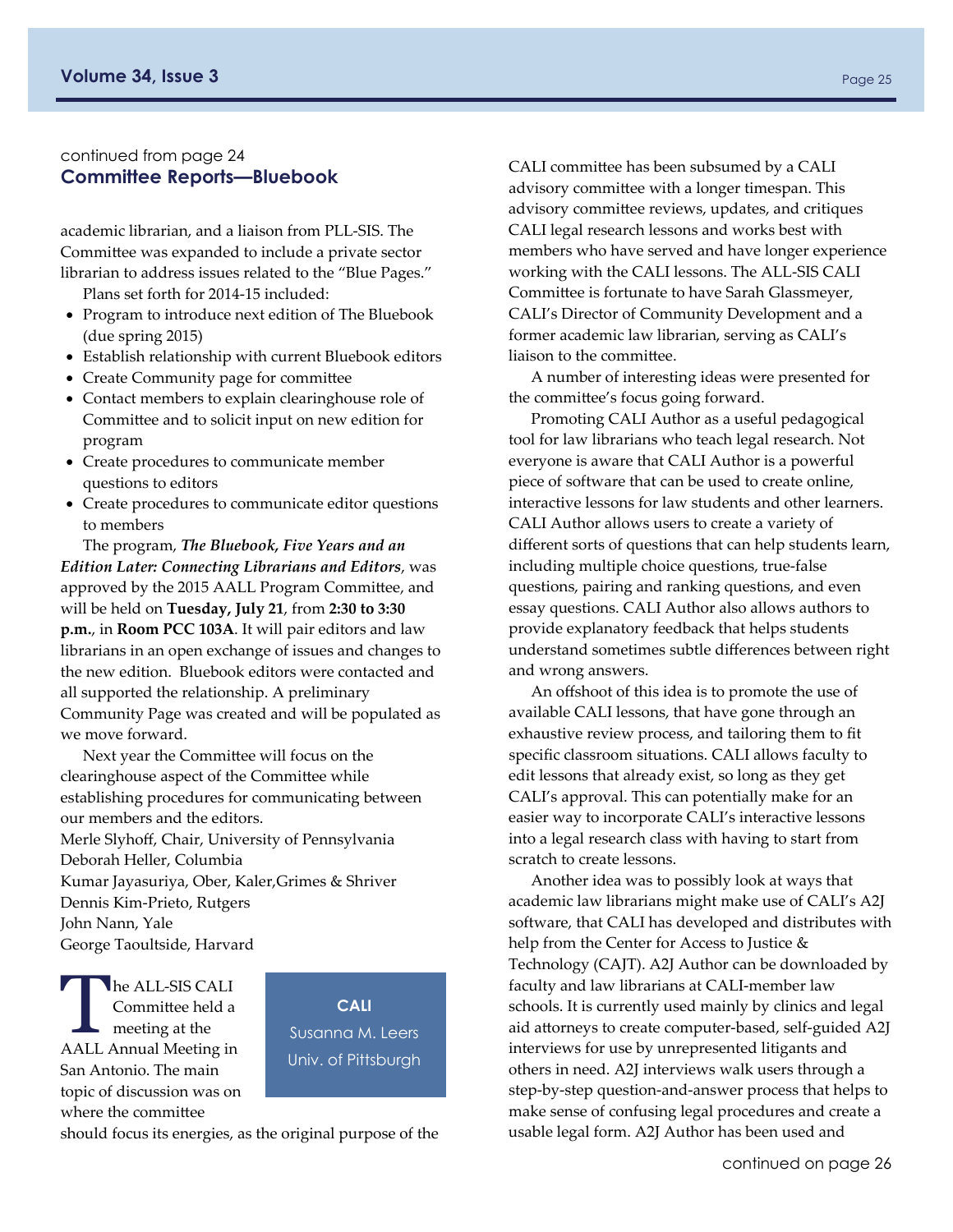#### continued from page 25 **Committee Reports—CALI**

demonstrated by a number of law school clinic projects, and the ALL‐SIS CALI Committee sees potential expanded uses for this software. As an example, librarians who teach legal research might be able to use A2J to develop research pathfinders, walking students through the process of asking research questions and guiding them to the various resources that can be used to answer these questions most efficiently. Other uses for this sort of step‐by‐step process might also be considered.

One ambitious idea that the committee also came up with is starting an academic journal geared towards law librarians who are especially interested in technology and its uses for both legal research and legal education. The focus of such a journal would be on computer software, programming, educational technologies, and other technologies that are being developed and used by technologically‐inclined law librarians in law schools throughout the country. Again, this is an ambitious idea and more of a long‐ term project that has the potential to serve the needs of the geekier edge of academic law librarianship in the future.

These and a number of other ideas are under development by the ALL‐SIS CALI Committee. We continue to discuss and develop these ideas and expect them to result in a long‐term strategic plan as the committee moves forward. Respectfully submitted, Susanna Leers Chair, ALL‐SIS CALI Committee

The Collection<br>Development<br>Committee has Development Committee has been communicating about the continuation of various projects taken on in 2013. **Collection Development Toolkit, 2013‐15**

**Collection Development**  Theodora Belniak SUNY Buffalo

Much like the useful toolkits established by many other ALL‐SIS committees, the Committee has decided to create a toolkit for those interested in collection

development. This year, we moved forward with the toolkit, and have gathered articles focused on topics related to collection development. Those gathering readings have provided annotations, and we are creating an annotated bibliography before moving on to other portions of the toolkit.

If you have a topic you'd like to see included or would like to draft a portion of the toolkit, please contact the Committee's chair, Theo Belniak, [tbelniak@bu](mailto:tbelniak@buffalo.edu)ffalo.edu. Your expertise and opinions are welcome.

#### **Updating the Committee's Webpages on AALLnet.org, 2013‐15**

*Collection Development Policies on File with the Committee, 2013‐15* 

After last year's work of attempting to contact all of the ABA‐accredited law schools to update the collection of policies gathered on the Committee's webpage, we have now updated all the policies that we were sent by institutions, htt[p://www.aallnet.org/](http://www.aallnet.org/sections/all/storage/committees/colldev/cdpolicies-protected) [sections/all/storage/commi](http://www.aallnet.org/sections/all/storage/committees/colldev/cdpolicies-protected)ttees/colldev/cdpolicies‐ [protected](http://www.aallnet.org/sections/all/storage/committees/colldev/cdpolicies-protected). ALL‐SIS's webmaster, Creighton Miller, was invaluable in this process.

For those that have replied to our call for your collection development policy, thank you! This compilation is a useful community resource, and couldn't exist without you.

If your institution has updated its collection development policy recently, please feel free to forward the link to your policy or a PDF to your policy to the Committee's chair, Theo Belniak, thelniak@buffalo.edu. *Resources and Links, 2013‐2015* 

The Committee is working on revising its AALLnet.org pages in order to update available resources, links and contact information in 2014‐2015.

Please let us know if you would like to add a resource for your colleagues to this page.

#### **2015 Annual Roundtable Discussion**

As in past years, the Committee will be hosting a roundtable. This year's roundtable slot is:

 **Monday, July 20**, 2015 at **3:15‐4:30p.m.**, location: **Marriott‐Grand Ballroom Salon E**.

The conversation is always interesting and inspiring, and it is a good peek into how others are thinking about and working with collections. We hope to see you there!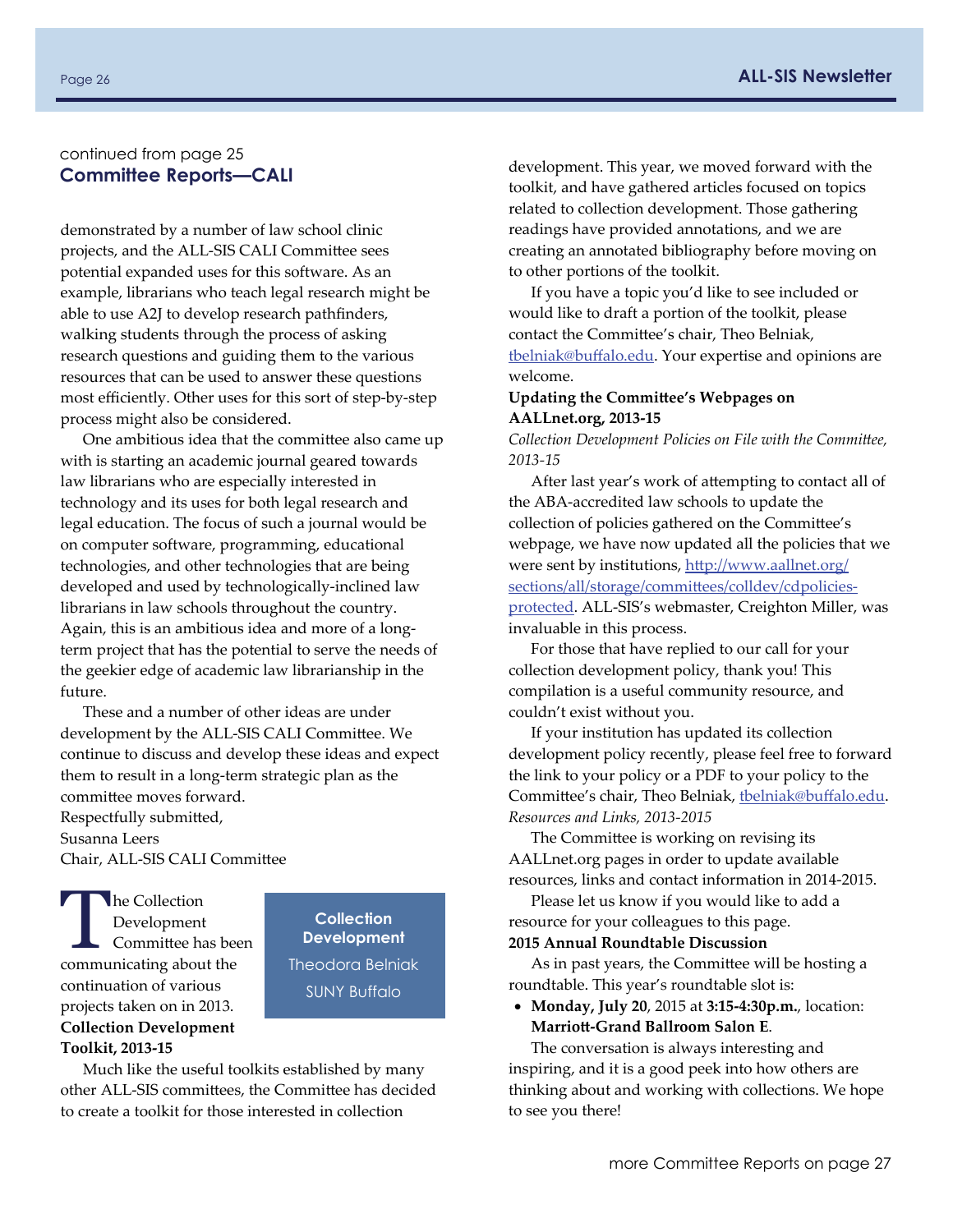#### <span id="page-26-0"></span>continued from page 26 **Committee Reports**

**Faculty Services**  Morgan Stoddard **Georgetown** 

The 2014-2015 ALL-SIS Faculty Services Committee includes Valerie Aggerbeck, Pam Brannon, Lance Burke, Maureen Cahill, Cassie DuBay, Brittany Persson,

Charles Pipins, Timothy Von Dulm and Candle Wester; and is co‐chaired by Morgan Stoddard and I‐Wei Wang. The committee focused on two major tasks: (1) reviewing, revising, and updating the Faculty Services Toolkit (last revised by the 2010‐2011 committee), and (2) planning the 2015 Annual Meeting's Faculty Services Roundtable.

In reviewing the ALL‐SIS Faculty Services Toolkit to assess whether revision was needed, the committee identified a number of suggestions for improvements and updates. In the four years since the 2011 Toolkit was published, there have been some changes in library services and the tools used to manage, administer, and market faculty services, as well as website redesigns and other innovations at many of the institutions used as examples in the Toolkit. Thus, a new and updated Toolkit seems timely and relevant.

In order to provide current information and best practices, the committee decided to start by canvasing the libraries at all of the 180 ABA‐accredited law schools in the United States individually, gathering information both via the libraries' websites and personal contact with their librarians; in addition, the committee has solicited and received Toolkit contributions via the ALL‐SIS Member Community, and has at its disposal information from the 2013 Faculty Services Survey results and recent job postings.

It is hoped this comprehensive effort will build on and expand the efforts of the 2010‐2011 committee. Once complete, the new Toolkit (along with an archived copy of the 2011 Toolkit) will be available at the ALL‐SIS website (htt[p://www.aallnet.org/sections/](http://www.aallnet.org/sections/all/storage/committees/faculty/toolkit) [all/storage/commi](http://www.aallnet.org/sections/all/storage/committees/faculty/toolkit)ttees/faculty/toolkit) (login required).

Finally, the committee planned the Faculty Services Roundtable for the 2015 Annual Meeting. The discussion topics include—

- (1) Working with Students for Faculty Services:
- What tips do librarians have for teaching and managing student research assistants in the library?
- How do libraries provide training and research support to faculty members' research assistants?
- Have you hired a research assistant of your own to assist with any library projects for faculty?
- Are there other ways that libraries involve students in the provision of faculty services?

(2) Outreach & Marketing:

- How can librarians be more proactive in promoting library services or initiating contact?
- Tips for building stronger relationships with faculty and particular hurdles for library liaisons.
- How do you seek input or suggestions from faculty about current services or desired/future services?
- How does your library communicate major news or library updates?
- How do you get faculty inside the library? Does this matter to you or just that they utilize library services?
- (3) Empirical Legal Research:
- How do libraries support faculty performing empirical research, particularly if you don't have the resources to hire a dedicated empirical specialist?
- To what extent do you support faculty empirical research? For example, do you locate data sets, help them run statistical software, or have GRAs code data?
- Have you or your law school sought out partnerships with other departments, librarians or faculty on your campus to provide empirical research support?
- How have you (or other librarians at your school) educated yourself on conducting/supporting empirical research?

The 2015 Faculty Services Roundtable will be held on **Sunday, July 19th**, from **11:30 a.m. to 12:45 p.m.** in the **Philadelphia Convention Center, Room 203B**. We look forward to a lively and engaging discussion of these topics.

Respectfully submitted,

Morgan Stoddard, Georgetown University Law Library I‐Wei Wang, UC Berkeley School of Law Library Co‐Chairs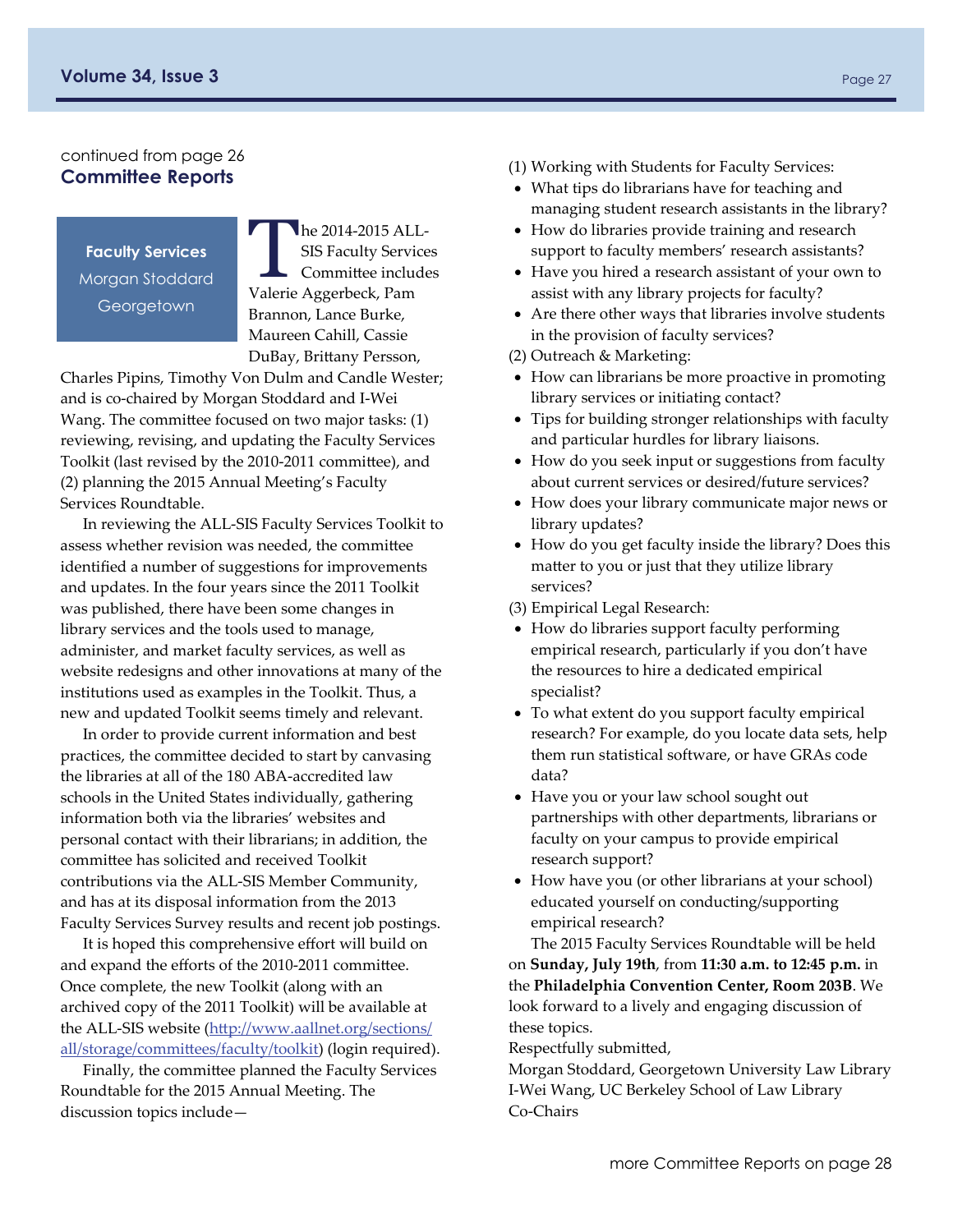#### <span id="page-27-0"></span>continued from page 27 **Committee Reports**

he ALL-SIS Legal Research & Sourcebook Committee has nearly completed the long‐term project of updating and

**Legal Research & Sourcebook**  Michelle Hook Dewey University of Illinois

revising the *Sourcebook* and its policies. In response to some feedback from AALL members, we have reevaluated our current attribution policy, submission guidelines, and review policy. The committee, in designated working groups, developed these new standards to help broaden solicitation material formats, keep *Sourcebook* content fresh, and use a new contributor‐directed permissions policy to increase submissions. Finalizing the language and approving these policies will be the first step of the new committee for the 2015‐2016 term.

Currently the Legal Research & Sourcebook Committee is getting ready to host our roundtable discussions in Philadelphia. We hope many of you will join us to discuss current trends in assessment, legal research instruction, and the new ABA standards. Michelle Hook Dewey, Chair

# **Library Marketing & Outreach**  Shira Megerman University of Florida

 $he$  2014-2015 Marketing & Outreach Committee members include: Margaret Jane Ambrose, Karin Johnsrud, Heather Joy, T.J. Striepe,

Dana Rubin, and the committee outgoing chair is Shira Megerman.

The committee focused this year on updating the toolkit from 2013 (found at: http://www.aallnet.org/ sections/all/storage/Marketing‐Outreach‐Toolkit‐2013) by soliciting and collecting materials on AALLNET in the different categories of the toolkit. We then provided the materials to Creighton Miller (as webmaster) to update the toolkit. Creighton and I are still working to better organize the information in a way that makes the toolkit more user‐friendly. Look for the updated toolkit in the near future!

The committee also held a roundtable at the annual meeting that was well attended. This year, the tables were themed based on the toolkit. Therefore, the topics were: Branding and Identity; Marketing and Outreach Plans; Marketing Tools and Examples; Social Media; and, Usability and User Studies. I was unable to attend do to a death in the family, and **Karin Johnsrud**, with very little notice, stepped up and ran the entire meeting (a **very big thank you to Karin** for all her continued support throughout the past two years on this committee).

The notes from this meeting can be found on the committee website. This is only the second year for this committee, and as it grows, I expect new and exciting ideas will come from the wonderful leadership to follow.

#### **he Membership** Committee is charged with maintaining a "Welcome Kit" and sending this information to new members of ALL‐SIS. The

**Membership**  Matt Steinke University of Texas

committee revised the Welcome Kit and sent it to new members, who were identified with the assistance of ALL‐SIS Secretary‐Treasurer, Susan David DeMaine.

The Committee prepared and submitted two new member profiles to the ALL‐SIS Newsletter. Committee member Anupama Pal wrote a profile of Jonathan Roundtree, who is a reference librarian at the University of North Carolina at Chapel Hill. This profile appeared in the Winter 2015 issue of the Newsletter. Committee member Janeen Williams wrote a new member profile of Michaella [Levandoski.](#page-17-0) Michaella is graduating from North Carolina Central University with a JD/MLS dual degree and is currently working as a reference assistant at the Law Library. The profile appears in the Summer 2015 issue of the *ALL‐SIS Newsletter*.

Committee members included Deborah Heller, Wendy Law, Minerva Mims, Anupama Pal, and Janeen Williams.

Respectfully submitted, Matt Steinke, Chair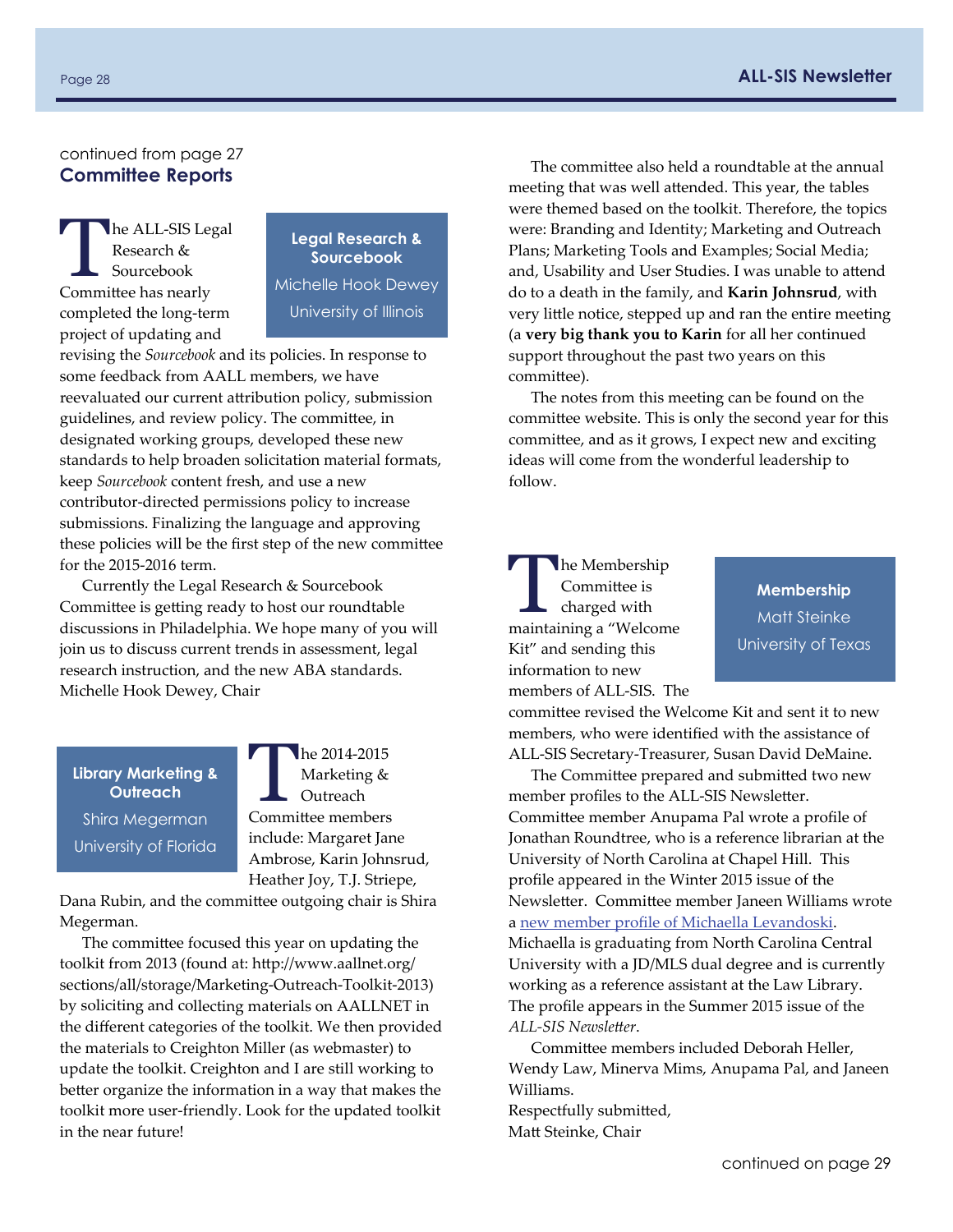#### continued from page 28 **Committee Reports**

The 2014-2015<br>
Newsletter<br>
Advisory Board<br>
Represented of UMai Ware Newsletter consisted of I‐Wei Wang (Chair), Yasmin Sokkar Harker, Marlene Harmon, Ben Keele, Jocelyn

**Newsletter**  I-Wei Wang UC Berkeley

Kennedy, Ruth Levor, Nina Scholtz and Thomas Sneed. Jocelyn was also our Board Liaison.

The three regular issues this year were published on September 15, 2014, January 5, 2015 and June 15, 2015; the Election special issue was published on March 11, 2015. This year, the Newsletter published:

- 20 regular (or semi-regular) feature columns by Advisory Board members, including the Law *Librarian in the Dark* DVD review series by Yasmin; Ruth's *Great Ideas from the Halls of Academe*, featuring innovative and successful law library initiatives from around the ALL‐SIS world; a PLL‐SIS collaboration, *The Collaborative Law Librarian*  spearheaded by Thomas; *Asked & Answered*, my semi-regular compilation of survey responses (formerly known as *Survey Roundup*); and new column *Law Libraries as Publishers*, by Ben. Marlene and Nina continued to pull together your *Member News* section and Jocelyn coordinated the *Committee Spotlight*, together giving ALL‐SIS members and committees a chance to highlight their activities and accomplishments.
- 11 articles contributed by non‐Advisory Board member authors, on topics ranging from teaching legal research, to student services, to library space design, to library management,.
- 14 program reviews covering program sessions from the 2014 Annual Meeting and Conference in San Antonio. These included 12 contributions by non‐Advisory Board member reviewers.
- Candidate statements for the 4 section members running for 2 positions in the 2015 election for ALL‐ SIS Executive Board.
- 14 annual committee reports for ALL‐SIS committees.
- In memoriam articles commemorating the lives and achievements of past ALL‐SIS members Nancy P.

Johnson (Winter 2015) and Paul Lomio (Summer 2015) who passed away during the year.

Both the Advisory Board authors and our outside contributors have continued to build on the strong visual presentation of our Newsletter articles, providing images and graphical elements that both enrich the content and enhance the visual appeal of the publication, while also reflecting the creativity and dynamism of our authors and readership.

In our first year under new editorship, aside from modifying the layout and design of the Newsletter, we have focused on adjusting Advisory Board workflows and publication schedules. With this volume 34 of the Newsletter, we modified the issue schedule so that the Winter issue (which in the past was put together in January and typically published in mid‐February) was completed before the holidays and posted at the beginning of the year. This schedule worked well and will be continued for future volumes.

A plan for the future is to introduce an additional regular issue in the Spring (coming out around the same time as the special Election issue, which is limited to presenting candidate information for the ALL‐SIS elections), making the Newsletter a true quarterly publication. Based on the number of unsolicited contributions received, it is hoped this schedule will produce timely and engaging content.

Archived copies of the Newsletter continue to be collected online both on the ALL‐SIS website (http:// www.aallnet.org/sections/all/resources/newsletter/ archives) and as part of Spinelli's Law Library Reference Shelf on HeinOnline (where all issues since the inception of the Newsletter, with the exception of Volume 1, and Volume 2, Issue 1, are available). Finally, thanks go to Jocelyn and the ALL‐SIS Board for support and guidance during the 2014‐2015 year. Respectfully submitted,

I‐Wei Wang, UC Berkeley School of Law Library Chair & Editor

**Nominations**  Irene M. Crisci Touro Law Center

he 2014-2015 ALL-SIS Nominations Committee was comprised of three members: Irene Crisci (Chair), Kristina Alayan, and Wendy Law.

continued on page 30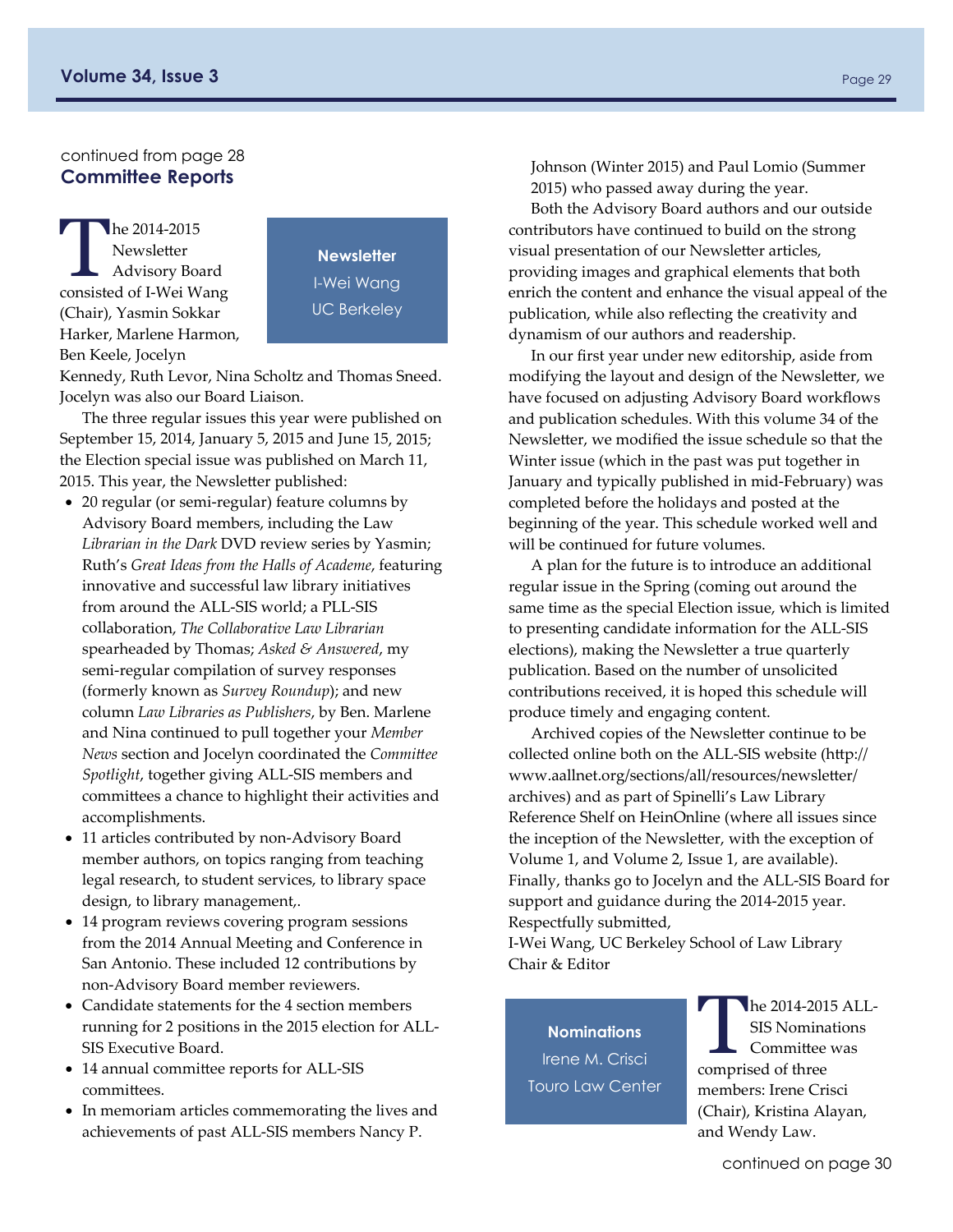#### continued from page 29 **Committee Reports—Nominations**

The Committee started its work in February, issuing a call for nominees and volunteers for the positions of Vice‐Chair/Chair‐Elect and Secretary‐Treasurer.

After the call for nominations was sent to the ALL‐ SIS membership the next step was to choose the candidates for this year's election. Criteria normally considered when selecting candidates include geographic diversity, previous work for ALL‐SIS and AALL, length of ALL‐SIS membership and anything demonstrating the ability to responsibly serve as an officer.

The Committee received numerous nominations for each position. The collection of nominees was as geographically diverse as possible with no adjustments from the Committee. All nominees were highly qualified. At the same time all of the nominees had demonstrated a commitment to serving AALL and ALL‐SIS. As a result, weeding nominees was fairly difficult.

The Committee chose two names for each office to forward to the Secretary/Treasurer for the election. Nonetheless, the nominations process went very well and we were fortunate to have a uniformly well‐ qualified list of nominees. The final slate was as follows:

- For Vice-Chair/Chair Elect-
	- Prano Amjadi, Santa Clara University School of Law
	- Jessica Wimer, University of California, Irvine School of Law
- For Executive Board Member‐at‐Large—
	- Patrick Meyer, University of Detroit Mercy School of Law
	- Kate Irwin-Smiler, Wake Forest University School of Law

As Chair I would like to take this opportunity to thank my Committee for their hard work and, above all else, responsiveness. Their willingness and enthusiasm for serving made my job both easy and pleasurable.

 $the 2014-15 ALL-SIS$ Programs **Committee** (consisting of Jodi Collova, Michele Knapp, Kelly Leong, Katie Miller, Merle

**Programs**  Alison Shea Fordham University Slyhoff and Carissa Vogel) had a very productive year. As detailed in our **Committee [Spotlight](http://www.aallnet.org/sections/all/resources/newsletter/archives/34-1.pdf%20-%207) report in the** Fall [issue](http://www.aallnet.org/sections/all/resources/newsletter/archives/34-1.pdf%20-%207) of the *ALL‐SIS Newsletter*, the Programs Committee again maintained a Speaker's Database for ALL‐SIS members to help connect program developers with potential speakers, and we also had an incredibly successful Program Submission Review initiative—we received program drafts from 11 ALL‐SIS members, and each draft was reviewed and commented on by two Programs Committee members. This all took place in a very small window of time in late September, and Committee members rose to the challenge to review and return these to the members before the program submission deadline in early October. We hope that ALL‐SIS members found this service useful and constructive.

Simultaneously, a subcommittee met to discuss the independently sponsored SIS program. Based on the results of the ALL‐SIS interest survey conducted last summer, we identified some key areas of interest for ALL‐SIS members. Considering the theme of this year's conference was "The Power of Connection," and given that many ALL‐SIS members indicated an interest in collaboration, we decided to curate a program based on collaboration in academic law libraries. Members of the subcommittee suggested potential speakers and we decided that Brian Mathews, Associate Dean of the Virginia Tech University Libraries and author of the blog *The Ubiquitous Librarian*, would be a good fit. Please take a minute to read Michele's [article](#page-1-0) on Dean [Mathews](#page-1-0) in the *ALL‐SIS Newsletter*, and we look forward to welcoming all ALL‐SIS members to this program on **Sunday**, **July 19**, at **2:30 p.m**.

The Programs Committee requires a great deal of work in an already busy time period for academic librarians, and I am very much indebted to the hard work and dedication of Jodi, Michele, Kelly, Katie, Merle and Carissa for the meetings, projects and communication they participated in over the past year. Significant thanks are also owed to our Committee board liaison, Cindy Guyer, and the entire ALL‐SIS Executive Board, for helping us arrange the sponsored program; further thanks to our AMPC liaison, Elizabeth Outler, for her help and guidance during the program proposal process.

We look forward to seeing you all in Philadelphia this summer!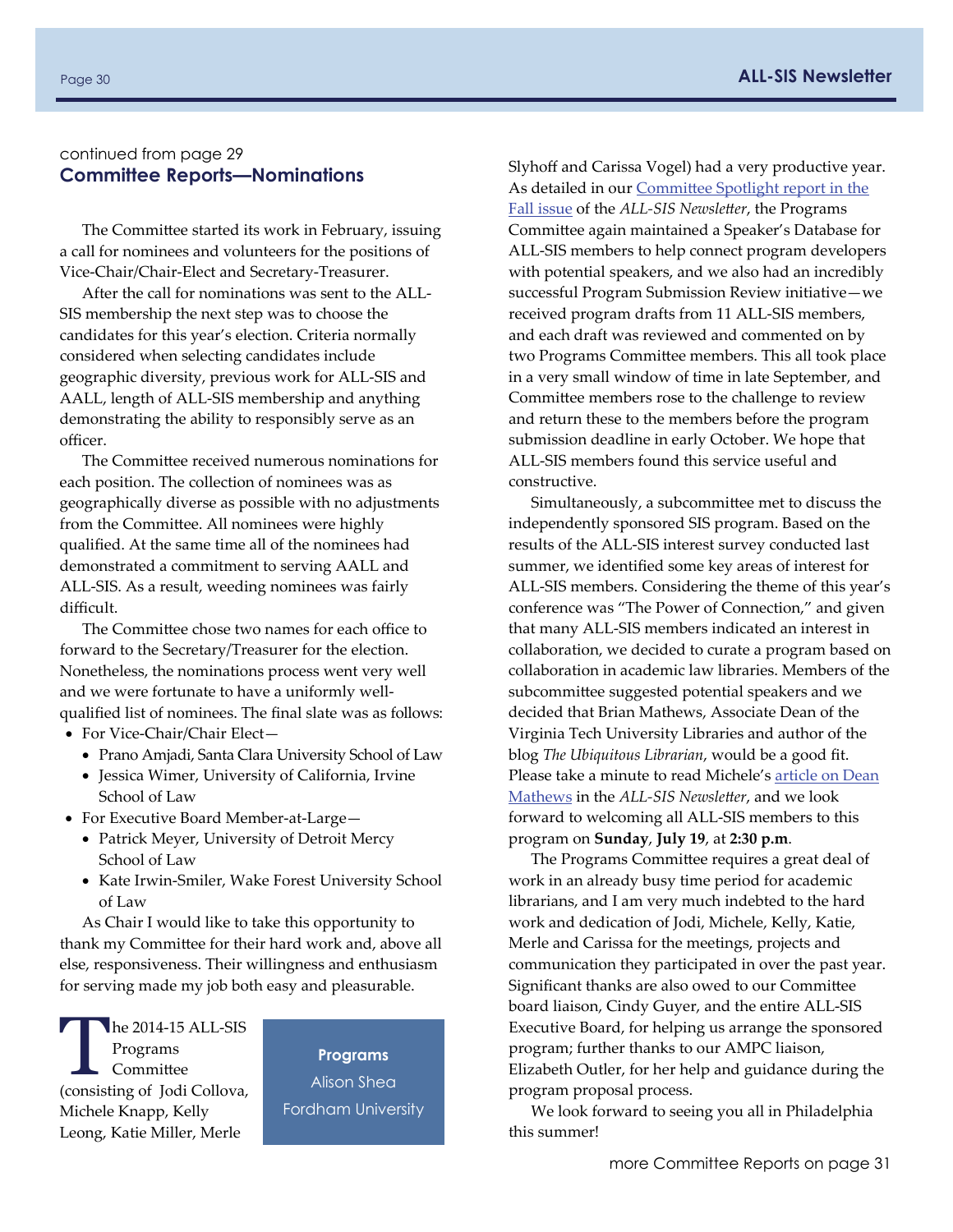#### continued from page 30 **Committee Reports**

**Research & Scholarship**  Amy Taylor American University

The 2014-2015 ALL-SIS Research and Scholarship Committee consists of the following members: Amy Taylor, Heather Simmons, Dennis Kim‐Prieto, Hadas

Livnat, Ashley Krenelka Chase, Mary Ann Neary, Brian Anderson, Donna Spears, Bonnie Shucha, Shawn Friend, Xin (Sherry) Chin, and Carla Wale, ex officio. The committee met in San Antonio and also held a conference call in the beginning of the academic year. In the past year, we focused on two main projects:

- Finalize the application process and award the first ALL‐SIS Research Grant(s)
- Continue with the mentor/mentee program The committee modeled the application process

after the AALL Research Grant with the following provision: The maximum amount of grant money available is \$2,000. This \$2,000 amount will be dispersed among the recipient(s) at the discretion of the review committee. Each grant awarded will be for a minimum of \$250. Applications are considered under a blind review process, and our recommendations are submitted to the ALL‐SIS Executive Board. The Executive Board will either approve the subcommittee recommendations, decline to make awards, or return the applications to the subcommittee for the further consideration.

Applications were due on February 6, 2015. We awarded one grant to Jason Zarin for *A Comparision of Case Law Results Between Bloomberg Law's Automated Annotated Statutes and Traditional Human‐Curated Annotated Codes*.

The mentor/mentee project continued to match mentors and mentees. The committee also began implementation of an overhaul of the mentor/mentee process, which will make the process much more streamlined and useful in the coming year.

Lastly, the committee began using the My Communities feature of AALLnet to store documents and keep an institutional record of our committee. Respectfully submitted, Amy Taylor, Chair

 $\ln 2014 - 2015$ Statistics Committee consisted of Alexandra Lee Delgado, Chair, Cracchiolo Law Library, University of

into the next year.

**Statistics** 

Alexandra Lee Delgado University of Arizona

Arizona James E. Rogers College of Law; Susan Azyndar, Moritz Law Library, The Ohio State University Moritz College of Law; Lisa Goodman, Paul M. Hebert Law Center, Louisiana State University Law Center; Lisa Junghahn, UC Irvine Law Library; Chuck Marcus, UC Hastings Law Library; Beth Mobley, Gould Law Library, Touro Law Center. Our Board Liaison was Lauren M. Collins. Lisa Goodman and Beth Mobley are the only members whose terms continue

The Statistics group did not have an active year. The group received an inquiry from the ALL‐SIS Task Force on Legal Skills and Knowledge for Practice needs some help with qualitative data from its surveys. A committee member responded to this request; however, ultimately the committee was not involved in the analysis.

Members of the committee reviewed the Statistics Committee charge:

- Solicit ALL-SIS member input on problems found with ABA, ARL, and questionnaires.
- Work on proposing understandable definitions for statistics questions on ABA and ARL questionnaires.
- Work with the liaison to the Committee on Law Libraries of the ABA Section on Legal Education and Admission to the Bar to report concerns about questionnaires.
- Investigate how online reference transactions and any other quantitative information is gathered and reported.
- Other projects the Committee or the ALL-SIS Executive Board has identified as necessary.
- Submit one column to the ALL-SIS Newsletter describing the work of the committee during the current year.

Although the committee does not deem it necessary to recommend changes to its purpose or term, members believe that the committee's name may imply to others that the committee provides empirical support. We suggest information about the committee's charge be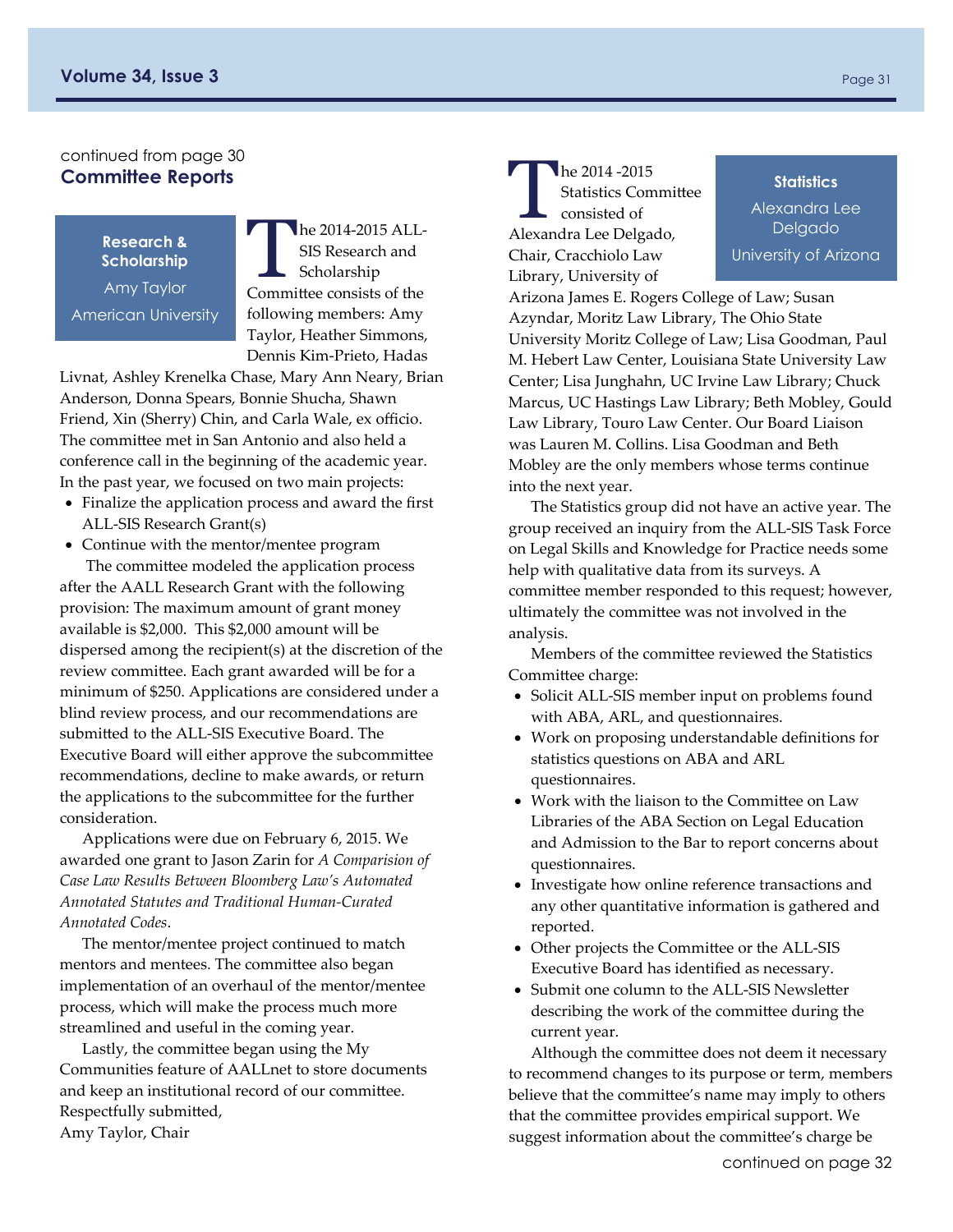#### <span id="page-31-0"></span>continued from page 31 **Committee Reports—Statistics**

supplemented with more information about past accomplishments and activities as examples. We suggest the next constituency of this committee consider proposing the following changes in the charge for submission and review by the ALL‐SIS Executive Board:

- Work on proposing understandable definitions for statistics questions on ABA and ARL questionnaires as demonstrated by our FAQs and supplemental instructions for the annual questionnaires.
- Investigate through statistical surveys how online reference transactions and any other quantitative information is gathered and reported.

With only two members continuing and new members anticipated, members of the committee discussed two possible action items for the upcoming year. One action item would be to help in AALL webinars. One suggestion is a training that will help librarians feel more confident advising faculty and lawyers in finding data.

The second action item involves reference statistics. This item emerged from activities of members in their own institutions. There seems to be a great difference among libraries and librarians on categorizing transactions, particularly complex ones. The suggestion for the next committee is to perhaps investigate how online reference transactions and any other quantitative information is gathered and reported. Respectfully submitted, The Statistics Committee

This year the Student<br>
Services Committee<br>
Services Teallith including Services Committee Services Toolkit, including information on:

**Student Services**  Margaret Krause **Georgetown** 

- [Services](http://www.aallnet.org/sections/all/storage/committees/students/Student-Services-Toolkit/toolkit1-services.pdf) Offered to **[Students](http://www.aallnet.org/sections/all/storage/committees/students/Student-Services-Toolkit/toolkit1-services.pdf)**
- Student Services [Websites](http://www.aallnet.org/sections/all/storage/committees/students/projects/websites-and-user-guides.html) & User Guides
- [Marketing](http://www.aallnet.org/sections/all/storage/committees/students/Student-Services-Toolkit/toolkit3-marketing.pdf) Services to Students
- Student Services Job [Descriptions](http://www.aallnet.org/sections/all/storage/committees/students/Student-Services-Toolkit/toolkit4-jobs.pdf)
- Student Services [Bibliography](http://www.aallnet.org/sections/all/storage/committees/students/Student-Services-Toolkit/toolkit5-bib.pdf)

We also hosted a "Question a Day" on the AALL My Communities e‐mail for a week in February, asking

librarians to offer guidance and insight on certain aspects of Student Services in their libraries. The questions and responses are posted on our website as ALL‐SIS Student Services ["Question](http://www.aallnet.org/sections/all/storage/committees/students/projects/ALL-SIS-Student-Services-Question-a-Day-February-9-13-2015.pdf) a Day" (February 9‐13, [2015\)](http://www.aallnet.org/sections/all/storage/committees/students/projects/ALL-SIS-Student-Services-Question-a-Day-February-9-13-2015.pdf). Margaret Krause

ALL‐SIS Student Services Committee, Chair

*These and other annual reports from ALL‐SIS committees may also be found online at the ALL‐SIS website.*   $-Ed.$ 



# **& Continuing Professional Education Picks of the Month**

ere are the AALL2go and Continuing Professional Education Picks of the Month since the last *Newsletter*.

#### **January**

Raise Your Profile and [Communicate](http://aall.sclivelearningcenter.com/index.aspx?PID=6278&SID=189160) Value through [LinkedIn](http://aall.sclivelearningcenter.com/index.aspx?PID=6278&SID=189160)

The benefits of professional social networking are explored in this webinar, presented by Nathan Aaron Rosen, library research manager at Dechert LLP. Rosen explains the power of connections that can be formed through LinkedIn and demonstrates how it can assist in a job search, help build your professional network, and serve as a research tool. You will learn how to use LinkedIn as a marketing tool, gaining tips and tricks for creating an eye‐catching, memorable profile that emphasizes your professional value. More than a brief overview of the site, this program highlights various features of LinkedIn, walking you through the process and showing you how to make the most out of your profile and the site as a whole. This program is recommended for anyone looking to increase their professional online presence and expand their professional network.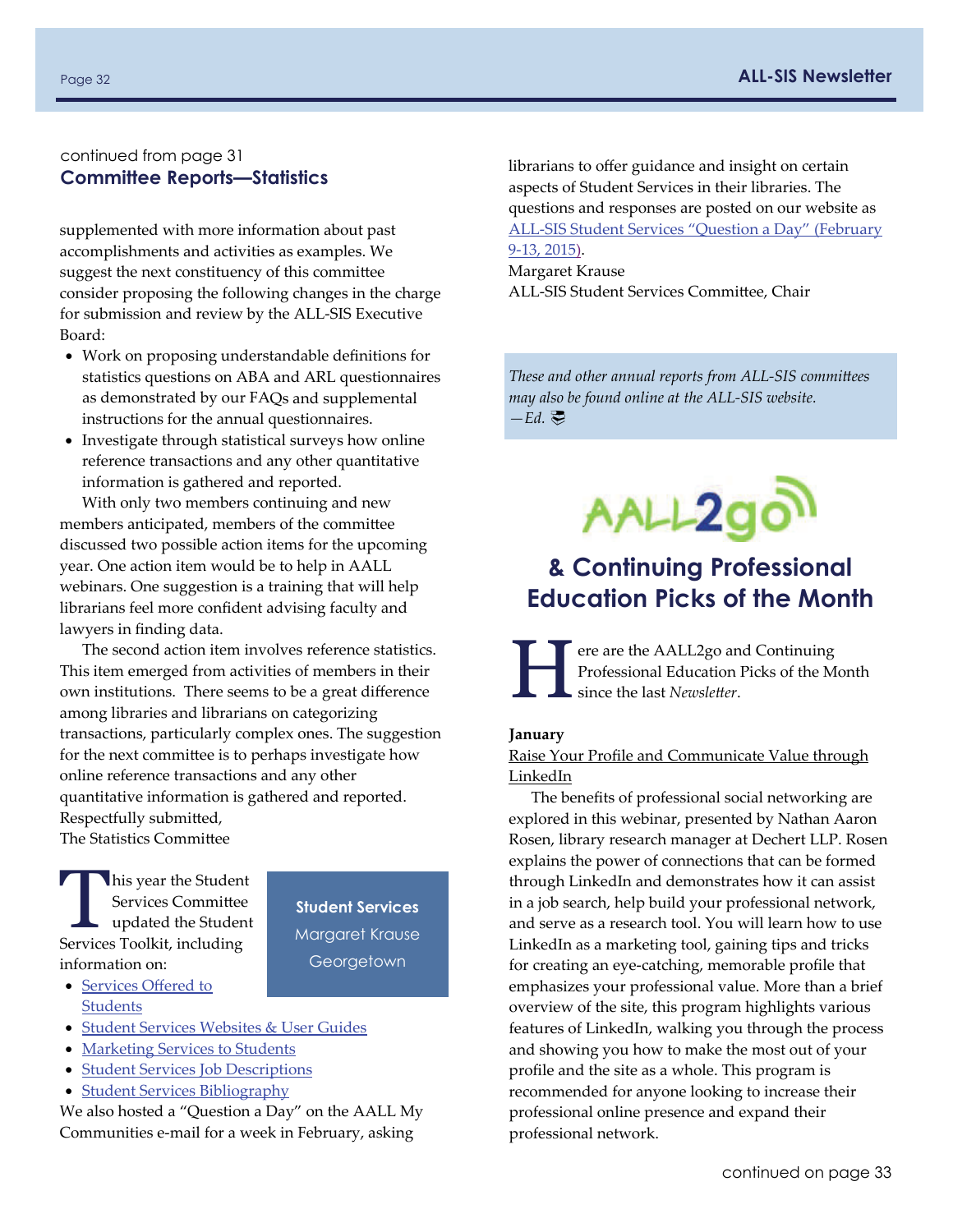#### continued from page 32 **AALL2go Picks of the Month**

#### **February**

#### So You Think You Can Teach: Keeping the [Audience](http://aall.sclivelearningcenter.com/index.aspx?PID=6278&SID=121500) Awake and [Learning](http://aall.sclivelearningcenter.com/index.aspx?PID=6278&SID=121500) Alive

We all value efficient and effective legal research skills, but we all also know that teaching these skills in a captivating manner is challenging. Have you been looking for some fresh ideas for your training session, seminar presentation, or class? Have you been searching for ways to come up with imaginative, clear, and exciting teaching techniques that engage your audience? Look no further. This program can help you change a dull legal research lecture into something captivating.

#### **March**

#### Leadership Influence: Become a Strong [Contributor](http://www.aallnet.org/mm/Education/webinars/2014/aallwebinar201404.html)

People often view leadership as intimidating and as something limited to those in obvious leadership roles. However, the speaker in *Leadership Influence: Become a Strong Contributor* points out that everyone has influence in their organization or library, often without even realizing it. Participants in this webinar are provided an opportunity to briefly reflect on a personal best experience, helping to set a foundational frame of reference for a time when they were influential. The program also gives information about four categories of behavior that impact people's leadership: dominance, influence, steadiness, and conscientiousness.

#### **April**

#### Courtroom [Technology:](http://www.aallnet.org/mm/Education/webinars/2014/aallwebinar201412.html) Trends and Practical Insights

Traditional courtrooms are rapidly becoming relics of the past. Many lawyers no longer mount exhibits on foam core boards, pass paper documents among jury members, or write on paper easels and whiteboards. Thomas Bruton, the Clerk of the Court for U.S. District Court for the Northern District of Illinois, offers insight into the technology being deployed in courtrooms across the country from his experience upgrading evidence presentation equipment in 50 courtrooms. This webinar from December 2014 provides practical insight into the successes and pitfalls of planning courtroom technology and will help you consider your role in preparing students and attorneys for the courtrooms of today.

#### **May**

#### Career [Transitions](http://community.aallnet.org/viewdocument/?DocumentKey=543b5a07-e309-4833-8629-e90ff245c224) Panel

Thinking of a career transition? This panel from the Southeastern Chapter of the American Association of Law Libraries discusses the positions they have held at academic, court, law firm, federal agency, and corporate law libraries and the challenges they faced moving between different law library types. While many skills transfer between types of law librarianship, philosophies can vary drastically between these workplaces. Even if you are not considering a career change, this program gives viewers an idea of what it is like to work at each of these library types.

*Find all these and more free continuing professional education programs and webinars for AALL members on [AALL2go](http://aall.sclivelearningcenter.com/index.aspx?PID=6277&SID=153782) and AALLNET's [Archived Webinars](http://www.aallnet.org/mm/Education/webinars)*!

# **AALL Announcements**

Registration is now open for the **AALL [Business](https://www.aallnet.org/assn/events/registration.aspx?event=2015bizskl) [Skills](https://www.aallnet.org/assn/events/registration.aspx?event=2015bizskl) Clinic** to be held October 16‐17.

Candidates Announced for **2016 Executive Board Election**: The election will be held October 1 to 31, and successful candidates will begin their terms of office in July 2016.

Come "Meet the Candidates" during an informal session at the 2015 AALL Annual Meeting & Conference in Philadelphia on **Monday**, **July 20**, from **8:45 to 9:45 a.m.**, in the Exhibit Hall at the AALL Member Services Booth.

*—Ed.*